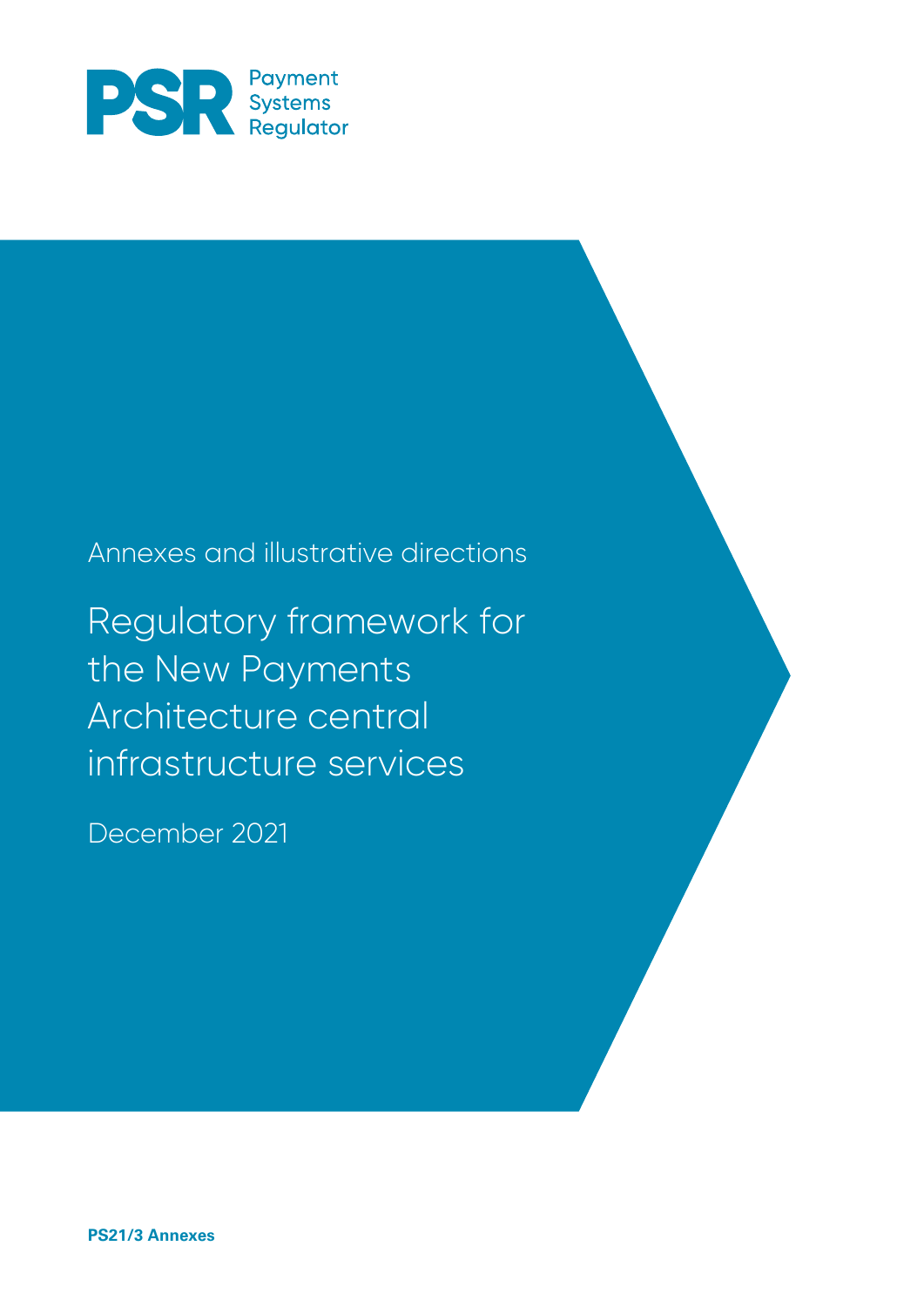If you have questions about this document, you can email **PSRNPA@psr.org.uk** or write to us at:

PSR Pay.UK/NPA project team Payment Systems Regulator 12 Endeavour Square London E20 1JN

You can download this document from our website: **[www.psr.org.uk/publications/policy-statements/npa-regulatory-framework-published/](http://www.psr.org.uk/publications/policy-statements/npa-regulatory-framework-published/)**

We take our data protection responsibilities seriously and will process any personal data that you provide to us in accordance with the Data Protection Act 2018, the General Data Protection Regulation and our PSR Data Privacy Policy. For more information on how and why we process your personal data, and your rights in respect of the personal data that you provide to us, please see our website privacy policy, available here:<https://www.psr.org.uk/privacy-notice>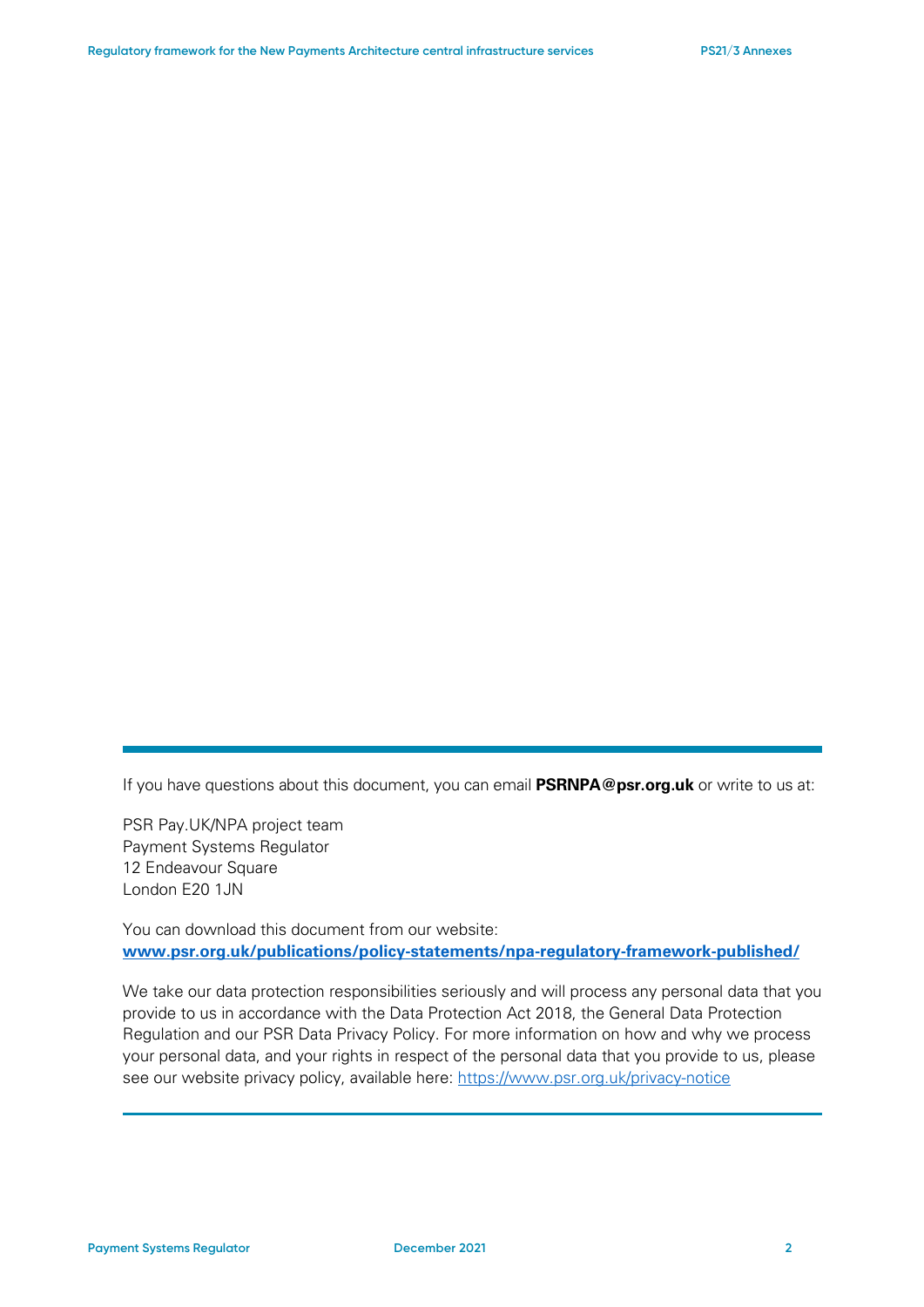# **Contents**

| <b>Annex 1</b> Current design of the NPA              |    |
|-------------------------------------------------------|----|
| <b>Annex 2</b> Additional views raised by respondents |    |
| <b>Annex 3</b> Illustrative directions                | 22 |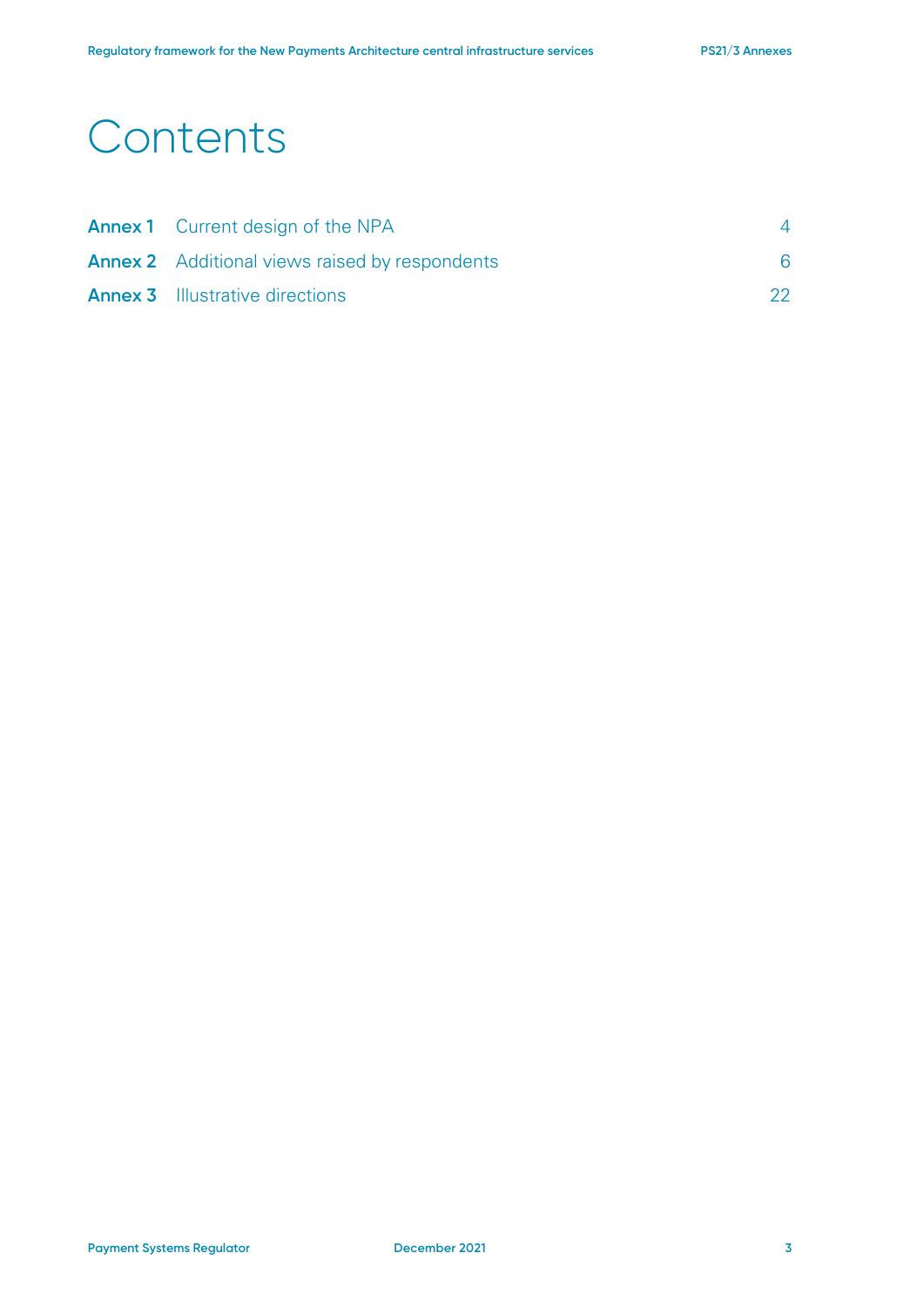# **Annex 1** Current design of the NPA

- $1.1$ Pay.UK, the operator of Bacs and Faster Payments, is responsible for the design and delivery of the NPA. This role includes procuring central infrastructure services (CIS) for the NPA. The CIS consists of 'core' clearing and settlement services (CSS), several common services and functionality to determine the NPA proposition used by an individual payment. This annex provides an overview of the current design of the NPA.
- $1.2$ [Figure 1](#page-3-0) shows our representation of Pay.UK's current thinking on the design of the NPA. The current design consists of the separate layers shown in [Figure 1](#page-3-0) and explained in paragraphs [1.3](#page-4-0) to 1.7. The NPA ecosystem comprises all the layers shown in [Figure 1](#page-3-0) and all the participants<sup>[1](#page-3-1)</sup> in those layers.

<span id="page-3-0"></span>

#### **Figure 1: Pay.UK's current design of the NPA**

<span id="page-3-1"></span><sup>1</sup> The term 'participant' is used broadly to refer to all parties offering services within the NPA ecosystem and is not limited to PSPs.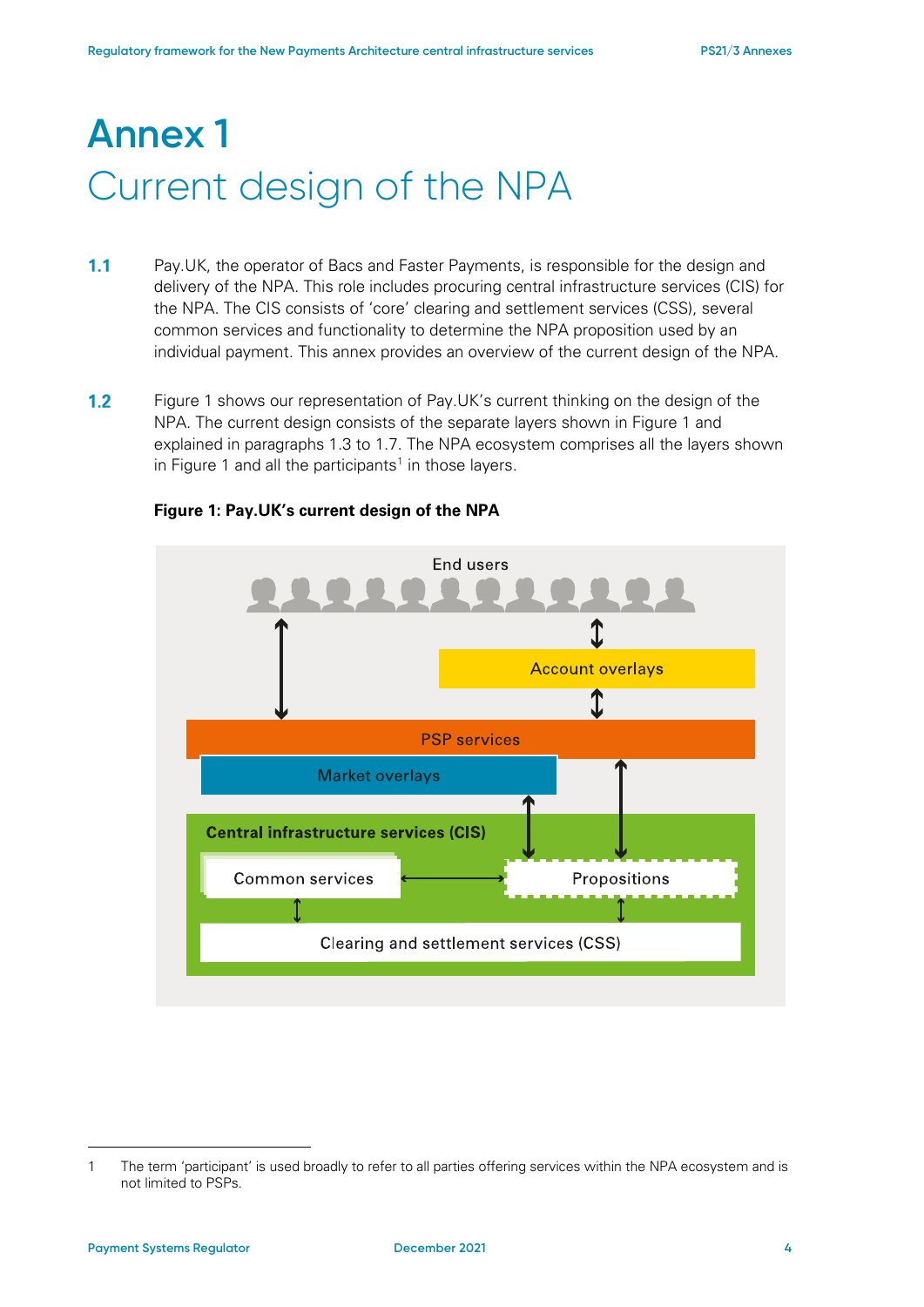- <span id="page-4-0"></span> $1.3$ The CIS consist of the following:
	- The 'core' **clearing and settlement services** (CSS). These include services that are essential to payment clearing and for supporting the net settlement processes at the Bank of England (for example: payment message validation, orchestration and routing; netting and settlement reporting; security features; and payment redirection and reference data management services).
	- A number of **common services**. Pay.UK deems that each common service is:
		- $\circ$  critical to ensuring that the CIS can support the intended payment propositions and services, including some common services that are intended to support the migration of payments from Faster Payments (and potentially subsequently from Bacs)
		- $\circ$  best provided centrally, through a single provider<sup>[2](#page-4-1)</sup>
	- System functionality to determine the **NPA proposition** used by an individual payment (that is, the payment type). This will dictate which, if any, of the common services are needed to process the payment.
- $1.4$ In the NPA context, an overlay service will be a service that is not provided as part of the CIS. Overlay providers are participants in the NPA ecosystem that provide overlay services. Through the analysis that Pay.UK has conducted to date, it envisages two types of overlay service: market overlays and account overlays. These are described below.
- $1.5$ Market overlays are services delivered by third parties to service-users. These will use the CIS, CIS data, or NPA propositions, for which Pay.UK will set the technical standards and rules. Pay.UK may also procure or create a data environment and develop the frameworks that market overlay providers use when providing data or reporting services. The third-party market overlay providers will develop their own customerfacing standards and rules for use of the services or solutions they develop and provide. Examples could include fraud identification or prevention services, access-related solutions such as payment gateways and software products, and reference data distribution services.
- $1.6$ Account overlays are services that are provided by third parties to end users to support them in initiating or receiving NPA payments but do not directly use the CIS or CIS data. They include Pay.UK's existing account overlay propositions for Confirmation of Payee and Request to Pay, which support users to initiate payments but are not payments in themselves.
- $1.7$ Payment service provider (PSP) services consist of end-user channels, products and services provided by PSPs to their customers (end users), including mobile apps and browser-based applications (such as online banking services).

<span id="page-4-1"></span><sup>2</sup> Each individual common service could be provided either by the same entity that is providing the CSS, or by a different single provider, but in any event the contract terms and duration for each common service must be capable of being separated from contracts for the CSS and any other common service.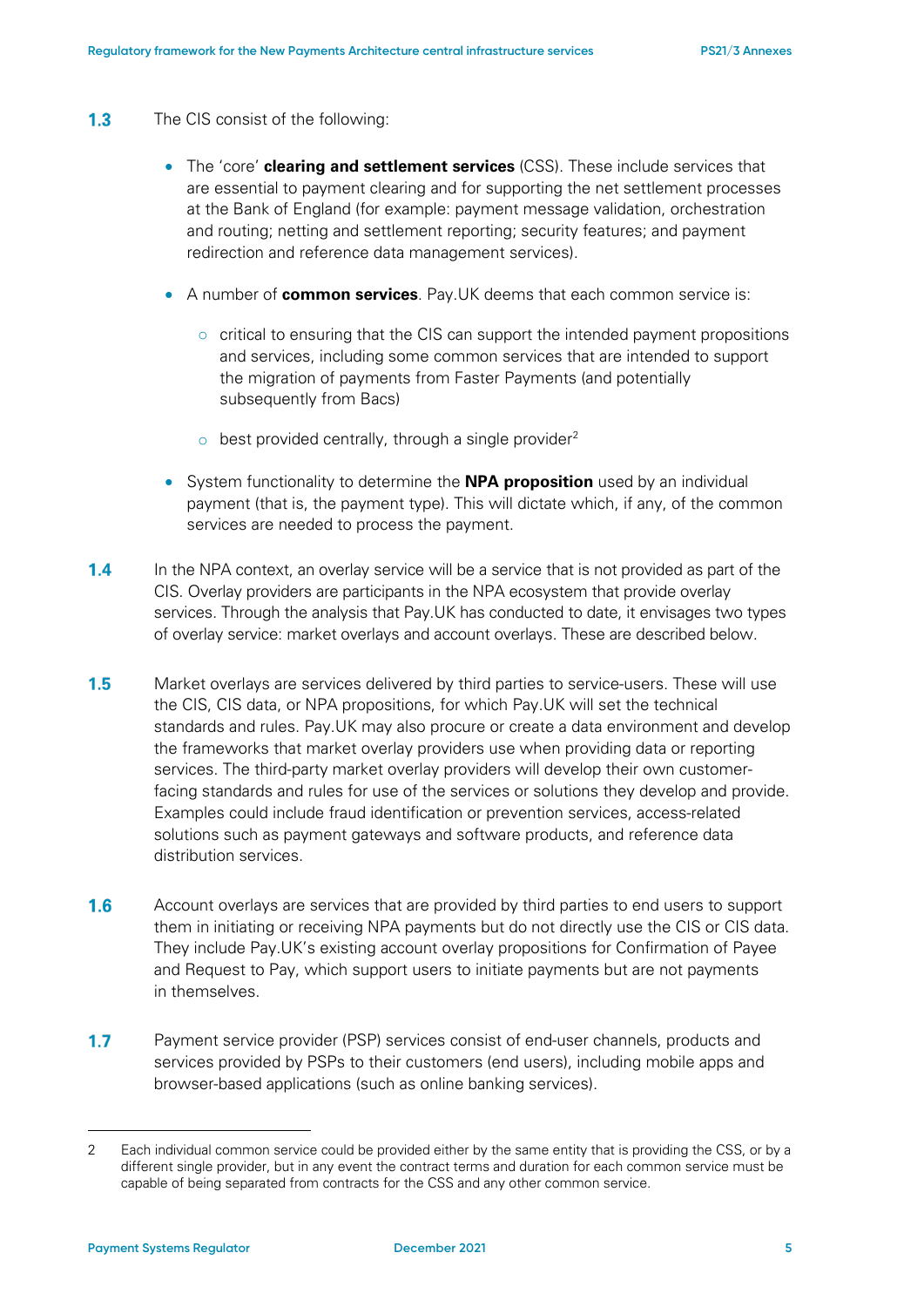# **Annex 2**  Additional views raised by respondents

- **2.1** We received comments on CP21/2 about risks to competition and innovation relating to when the NPA is operational that we have not covered in Chapters 3 to 5 of PS21/3. We summarise those comments in this annex. They relate to:
	- our views of how to best promote and facilitate effective competition in the NPA ecosystem
	- our assessment of the competition risks and their practical implications within the NPA ecosystem
	- whether the provision of some common services could raise competition risks that differ substantially from those raised by provision of the CSS
	- our proposal to bring forward regulatory measures to ensure the specific mitigations and governance principles are implemented
	- additional pricing principles that Pay.UK should adhere to when setting a methodology for CIS user prices
	- other comments on the NPA programme
- **2.2** This annex does not cover comments on de-risking delivery of the NPA. We summarised and responded to these comments in our July 2021 policy statement (CP21/8).<sup>3</sup>

## **Our views on promoting and facilitating effective competition**

### Respondents' views

**2.3** Question 7 of CP21/2 asked stakeholders if they agreed with our description of how best to promote and facilitate effective competition in the NPA ecosystem. Most respondents that answered this question agreed or broadly agreed with our description. The remainder partially agreed or – in one case – did not express a clear view.

<span id="page-5-0"></span><sup>3</sup> PSR, *Lowering risks to delivery of the New Payments Architecture* (2021). See: [https://psr.org.uk/publications/consultations/cp21-8-lowering-risks-to-delivery-of-the-new-payments](https://psr.org.uk/publications/consultations/cp21-8-lowering-risks-to-delivery-of-the-new-payments-architecture/)[architecture/](https://psr.org.uk/publications/consultations/cp21-8-lowering-risks-to-delivery-of-the-new-payments-architecture/)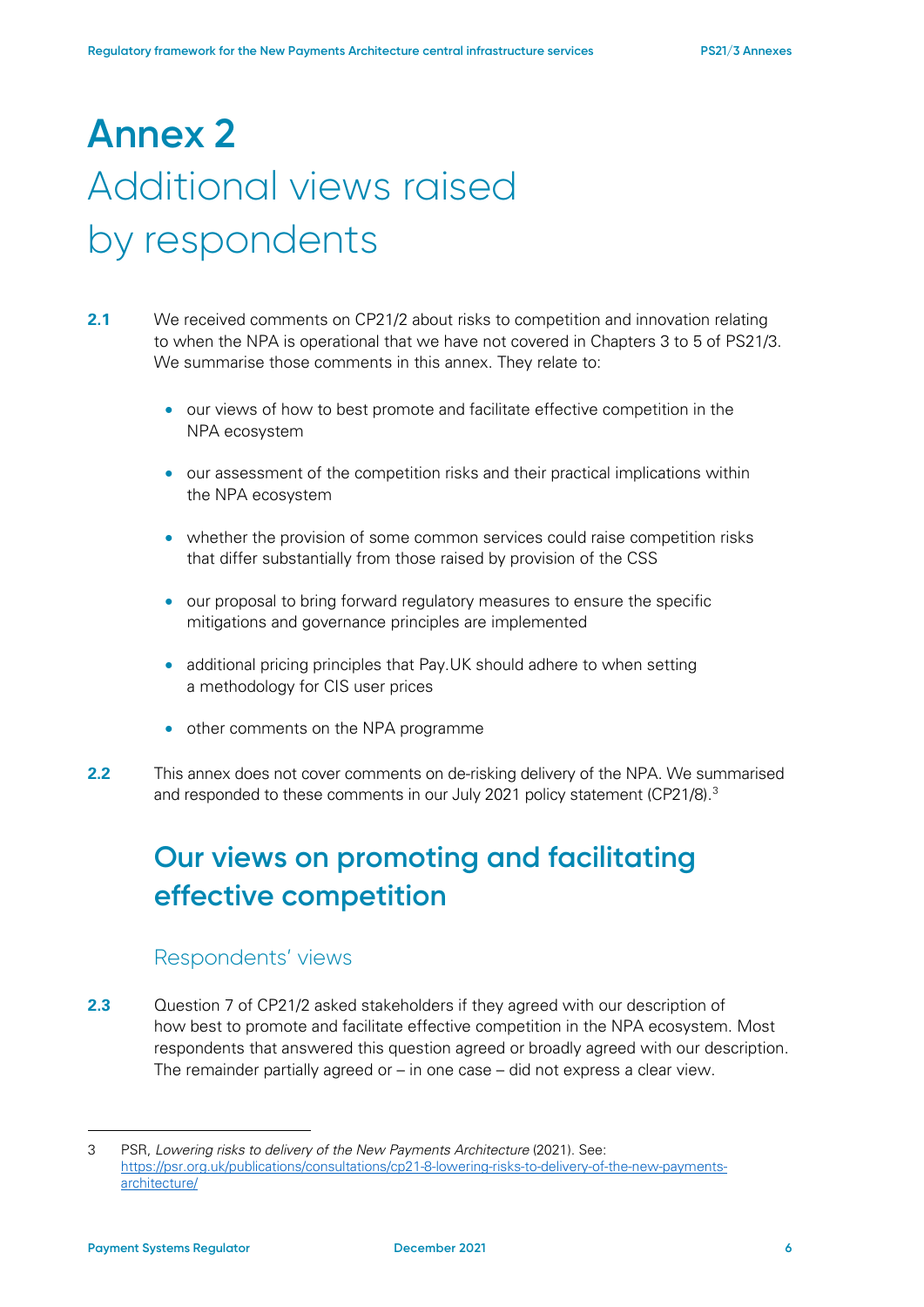- **2.4** Most respondents agreed or broadly agreed with our view of what it means for Pay.UK to promote effective competition within the NPA ecosystem. Some provided specific comments on what effective competition would look like:
	- **Low barriers to entry and participation for PSPs and overlay providers**. Most large PSPs agreed but said this should not undermine the resilience and integrity of the payment system. A consultancy said the focus should be on ensuring appropriate access and participation criteria instead. A large PSP expected existing access requirements in our General Direction  $2<sup>4</sup>$  $2<sup>4</sup>$  $2<sup>4</sup>$  to be applied to the NPA. It also argued that **access requirements should reflect the scale of responsibility participants hold, which should be the same for all participants**.
	- No scope for any entity to exercise market power anti-competitively or gain unfair advantages through its position in the ecosystem. While agreeing with this, two large PSPs, a small PSP and UK Finance said we rather than Pay.UK should be responsible for monitoring the market for participants with significant market power.
	- **Easy comparison and switching between PSP and overlay providers by payers, payees and other users**. A small percentage of respondents said we should be responsible for this rather than Pay.UK. A large PSP argued a range of directly substitutable services is not a given. Another large PSP said switching was not directly relevant to the NPA ecosystem. A technology services provider said functionality to enable switching must not introduce disproportionate cost and complexity, and a consultancy said that to ensure ease of switching, the operation of reference data required for routing transactions should be carefully placed in the NPA. It suggested this should be provided within the CIS, not as an overlay service.
- **2.5** In CP21/2, we also set out technical design principles that Pay.UK should ensure are embodied in the functional and technical specifications for the CIS to facilitate competition. Most respondents agreed or broadly agreed with the individual principles and some provided specific comments on each:
	- **Ensure a CIS design that minimises the scope of services provided centrally by a single supplier**. A smaller PSP said such a design will support innovation and competition in the provision of recurring payments, but argued that common services required to enable a Bacs replacement overlay service should be included to outweigh the downsides of running two simultaneous systems (that is, Bacs and the NPA). A large PSP and Vocalink argued that CIS design needs to also be mindful of resilience, efficiency and speed to market. Another large PSP said the principle should not rule out that an overlay service could, for efficiency purposes, involve a CIS provider. A payment system operator said it was important we hold Pay.UK to account for a CIS that minimises the scope of services provided centrally.

<span id="page-6-0"></span><sup>4</sup> PSR, *General Direction 2: Access (FSBRA)* (2020). See[: https://www.psr.org.uk/publications/general/general](https://www.psr.org.uk/publications/general/general-direction-2-access-fsbra-2020/)[direction-2-access-fsbra-2020/](https://www.psr.org.uk/publications/general/general-direction-2-access-fsbra-2020/)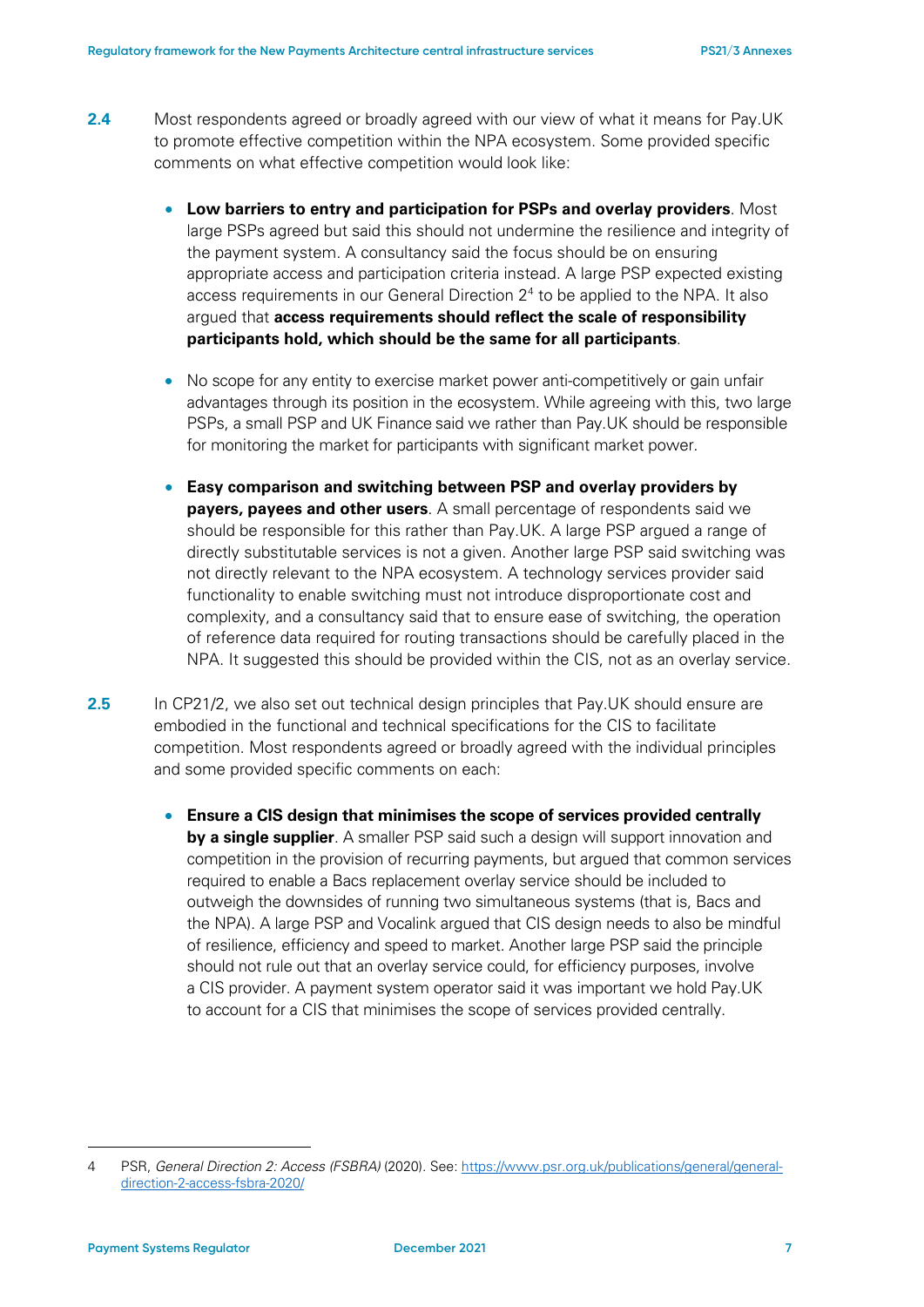- **A CIS provider should not be able to discriminate in service quality depending on participant and user.** Two large PSPs and UK Finance said service level agreements (SLAs) in the CIS contract will appropriately mitigate the risk of discriminatory behaviour. Another large PSP said potentially some CIS users might prefer to pay a lower price in return for lower service levels and suggested there could be different service options.
- **Services should be scalable and modular to allow cost-efficient capacity expansion and/or changes.** A smaller PSP said it was important for products to go live promptly and be flexible to accommodate a variety of services, that would ultimately help futureproof the NPA. A large PSP and a technology services provider advocated cloud technology in the build of the NPA and the latter said cloud technology could support on-demand and cost-effective scaling.
- A wide range of access options. A large PSP said that for efficiency reasons, some access options should be prioritised and enhancements to the agency bank model<sup>[5](#page-7-0)</sup> should be considered. A technology services provider said the ongoing need for bank-agnostic payment initiation channels like that provided by Bacstel-I $P<sup>6</sup>$  $P<sup>6</sup>$  $P<sup>6</sup>$ needs to be considered. Another large PSP said a business case approach should be adopted to quantify the case for each additional access option as a small number of institutions cannot fund every demand.
- **Open standards for each overlay to promote competition.** A large end user said standards and appropriate assurance would provide confidence in a service, while a large PSP said there are trade-offs to be made between innovation and interoperability. UK Finance agreed Pay.UK should act as the market catalyst for developing standards relevant to the NPA, but where market participants launch bespoke services based on or competitively to the NPA, it does not see a reason why these should be inhibited by a centralised role of Pay.UK. A technology services provider said competitive overlay services should be allowed to define their own standards. UK Finance and a large PSP discussed the NPA CIS intellectual property – the former argued innovative firms should not be required to share intellectual property with the entire industry.
- **2.6** Of the remaining respondents, a large PSP and Vocalink cautioned design principles should not be overly detailed, as this could reduce flexibility in the implementation of the NPA. Vocalink said the key design principle should be operational and cyber resilience, with Pay.UK given flexibility to balance other principles.
- **2.7** Around a quarter of respondents to this question also discussed opportunities for payments and the NPA from technological changes and initiatives such as Central Bank Digital Currencies (CBDCs) and cloud processing. A large PSP said CBDCs could organically address some potential competition concerns. Two other large PSPs said an additional design principle should be that technology must be future-proofed,

<span id="page-7-0"></span><sup>5</sup> The agency bank model allows PSPs to 'indirectly' participate in a regulated payment system through another PSP that has direct access to the system ('indirect access provider') and who will also provide the indirect PSP with its own sort code.

<span id="page-7-1"></span><sup>6</sup> *Bacstel-IP* is a delivery channel which gives corporate users secure online access to Bacs to submit, track, and view payment files, and collect reports.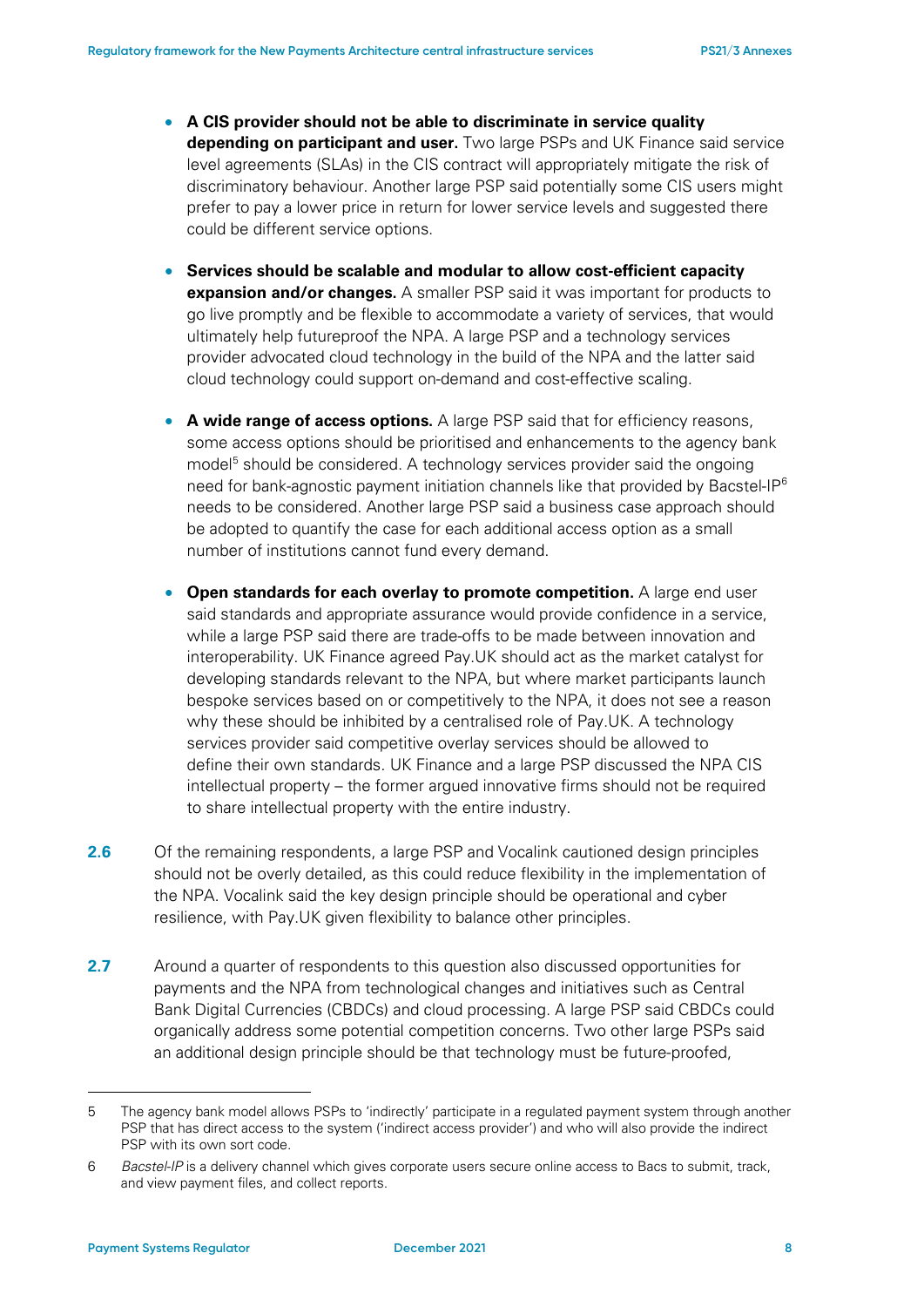given significant technological developments since the Payment Strategy Forum's blueprint<sup>[7](#page-8-0)</sup> including in cloud processing and application programming interfaces (APIs). They also said inclusion of the Image Clearing System (ICS) in the NPA at a future date should not be precluded. A technology services provider argued that open APIs, as well as event-driven architectures and cloud-based services can significantly reduce barriers to entry, enable quick scaling of services, and facilitate switching between providers. It also said consideration should be given to the relationship between benefits envisioned from the NPA and those deliverable through new initiatives such as a CBDC.

**2.8** The Global Legal Entity Identifier Foundation highlighted the importance of interoperability in the technical implementation of the NPA and suggested that the use of the Legal Entity Identifier (LEI) in a centralised governance framework would diminish transition risk and could help support innovation in payment services.

### Our response

- **2.9** We note the comments on our description of what it means for Pay.UK to promote competition in the NPA ecosystem. We agree that Pay.UK is not wholly responsible for realising the outcomes, but it has a role to play. As set out in PS21/3, we will introduce requirements on Pay.UK specifying what it must do to carry out this role effectively in relation to provision of CIS. We also agree with those respondents that argued it is necessary to take account of resilience when setting rules and standards for the NPA ecosystem.
- **2.10** We remain of the view that Pay.UK should ensure that the following technical design principles are embodied in the functional and technical specifications for CIS, and embedded in the NPA:
	- a CIS design that provides functionality that is necessary to maintain the ongoing resilient provision of services to service-users, and minimises the scope of services provided centrally by a single supplier (except where Pay.UK makes the case otherwise)
	- inability for a CIS provider to discriminate in service quality (for example, transaction speed or information contained in a payment message) depending on the PSP, overlay provider, payer, or payee
	- scalable and modular services that allow cost-efficient capacity expansion and/or changes in functionality to accommodate innovations over time
	- a wide range of access options

<span id="page-8-0"></span><sup>7</sup> The Forum consisted of a mix of representatives from end users and PSPs. It prepared a strategy for the development of interbank payments, and a blueprint to deliver this strategy. See:<https://www.psr.org.uk/payments-forum-archive/>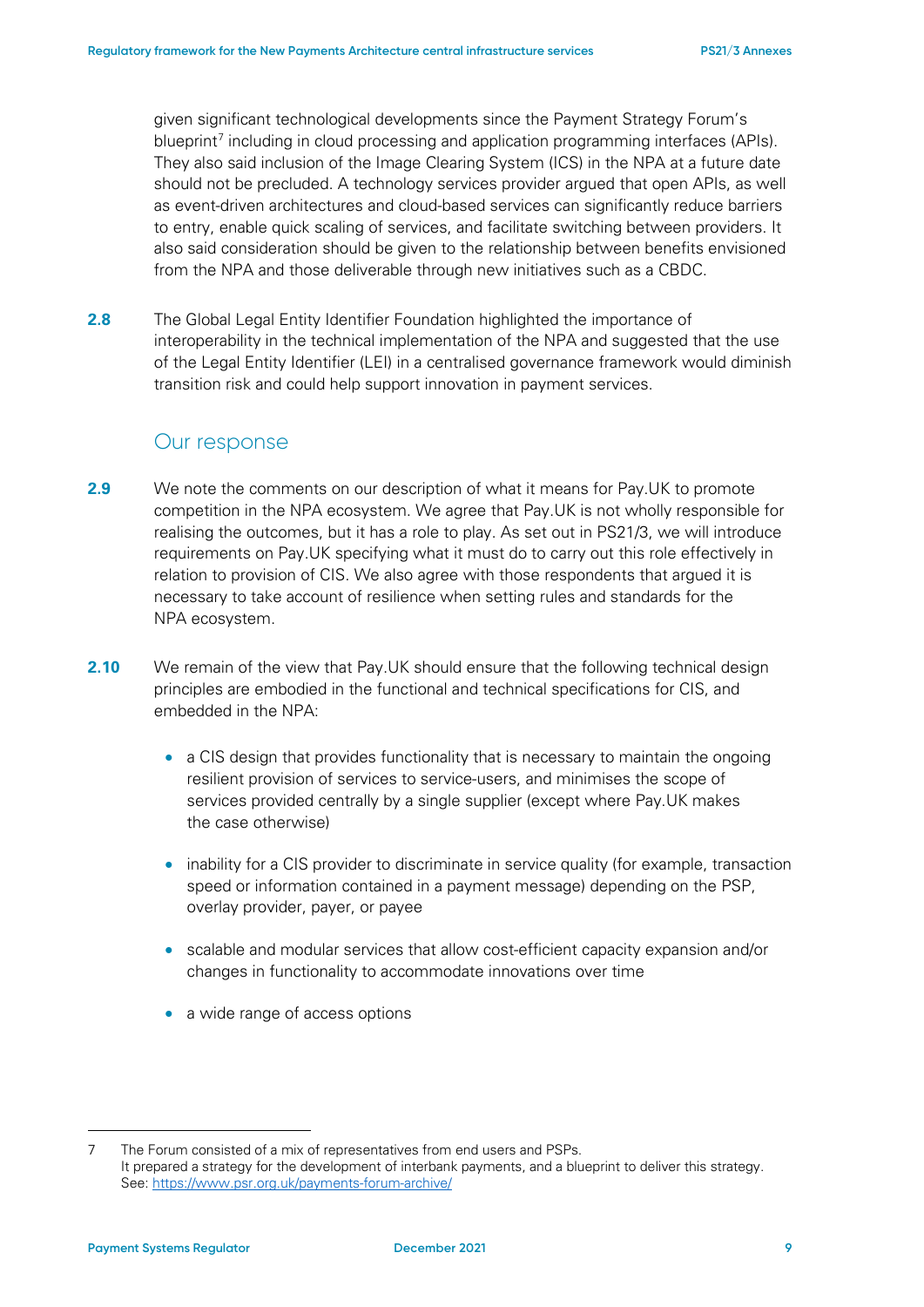- open standards for each overlay that promote competition by enabling sufficient interoperability between competing providers, so that providers face lower barriers to entry and service-users are not locked into a particular provider because of network effects
- **2.11** These technical design principles, together with our regulatory framework for the NPA CIS set out in Chapters 3 to 5 of PS21/3 and the existing obligations on Pay.UK to select a CIS provider through a competitive procurement process (see CP21/8), reduce the incentive and ability of a CIS provider to act in ways that distort competition or stifle innovation.
- **2.12** On the first technical design principle that **the CIS design should minimise the scope of services provided centrally by a single supplier**, we agree with those respondents that said Pay.UK must be mindful of resilience considerations. This is made clear in the principle, which recognises that a CIS design must provide functionality that is necessary to maintain the ongoing resilient provision of services to service-users. We have also amended the principle to clarify that there may be circumstances where there are grounds for expanding the scope of CIS other than for resilience reasons. This aligns with our decision to require Pay.UK to narrow the scope of the CIS contract to services needed to support single push payments (see CP21/8). Pay.UK will not be able to buy additional services or system functionality (including to support a future migration of Bacs transactions) unless it asks and we do not object. We set out our reasons for requiring Pay.UK to narrow the scope of the CIS contract in CP21/8. For the avoidance of doubt, the first technical design principle does not prohibit a CIS provider from offering competitive overlay services.
- **2.13** We agree with those respondents that said SLAs in the CIS contract can help ensure that a **CIS provider does not discriminate in service quality depending on participant and user** (the second technical design principle). We also note that this principle does not prohibit an NPA design that allows for different service options, such that service-users could pay less for lower service levels as one large PSP suggested. Our aim is to prevent a CIS provider providing different service levels to different participants and users without their (and Pay.UK's) agreement.
- **2.14** We note stakeholders' views on our third technical design principle that **services should be scalable and modular** as well as the general comments about the need for NPA delivery to take account of technological and market developments including CBDCs since the Payment Strategy Forum completed its work**.** We agree that such developments should be considered as part of the CIS procurement process, including the fact that PSPs are increasingly using cloud technology. Pay.UK said it will evaluate suppliers' technology stacks as part of the procurement process.
- <span id="page-9-0"></span>**2.15** We remain of the view that there should be a **wide range of access options** for CIS (the fourth technical design principle). Respondents' views on this principle relate to how it is implemented and are for Pay.UK to consider as the NPA delivery body. It is also for Pay.UK to consider whether to use LEIs.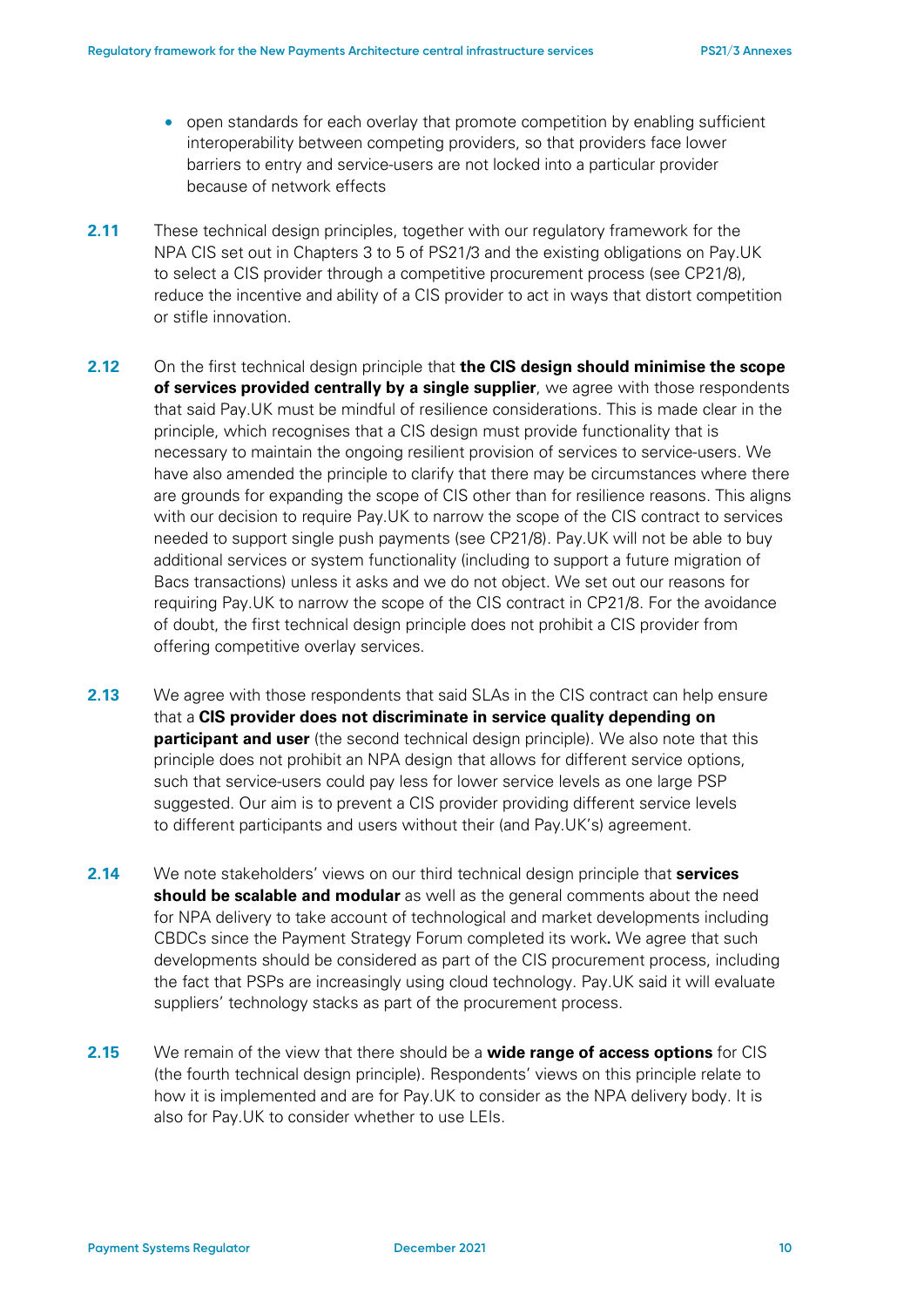**2.16** We note stakeholders' comments on the fifth technical design principle that there should be **open standards for overlay services**. The principle applies to Pay.UK in its overlay services activities and does not restrict the ability of third-party providers to develop and launch their own overlay services.

## **Our assessment of competition risks**

#### Respondents' views

**2.17** Question 8 of CP21/2 asked stakeholders whether they agreed with our assessment of the competition risks and their practical implications within the NPA ecosystem. Most respondents that answered this question agreed or broadly agreed with us. In responding to this question, some respondents commented on our proposals for mitigating the risks we described. Such comments are summarised in Chapters 3 to 5 of PS21/3.

#### **General**

- **2.18** Some respondents to question 8 discussed the likelihood of competition risks materialising:
	- The EMA said that not every competition scenario could be fully pre-empted and that our oversight of the NPA's design and governance should be the ultimate control. A large PSP added that likelihood and materiality of competition risks needed to be balanced against risks around sustainability and operational resilience.
	- Some respondents went further to say competition risks were unlikely to materialise. Pay.UK argued the likelihood of these risks materialising was untested, given they relate to new markets, or new market arrangements. Vocalink argued that the issues raised were hypothetical and that existing measures such as robust contractual frameworks would prevent issues from arising. A large PSP said the competition risks appeared plausible, but the harms identified would not occur if Pay.UK fulfilled its functions adequately.
- **2.19** Two respondents agreed only partially with our assessment of competition risks, one of which argued it may be over complicated. A large PSP said the PSR should set parameters for Pay.UK but not detailed requirements. It was concerned overly strict constraints relating to CIS provision could inhibit the emergence of synergies between the CSS and overlay services.
- **2.20** A smaller PSP said issues affecting Faster Payments needed to be considered for the NPA, including barriers to entry due to expensive and inefficient connectivity options. It suggested internet-based access through APIs or cloud connectivity should be adopted for the NPA.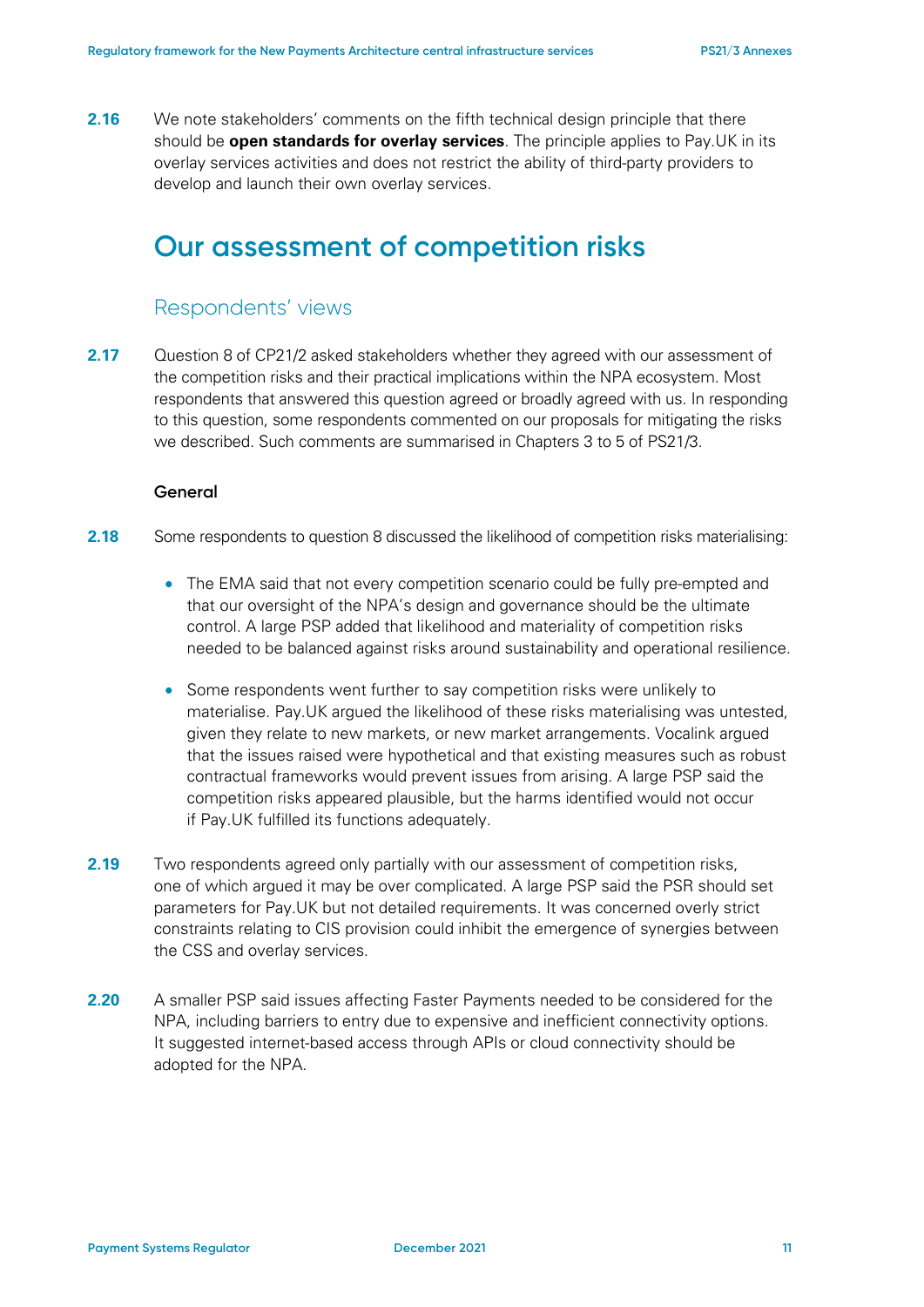#### **Monopoly risks**

- **2.21** A small percentage of respondents to this question provided specific comments on our description of monopoly risks. A large PSP said it shared our view that a CIS provider might not have strong incentives to control costs and could set terms and prices that distort competition. A technology services provider said monopoly pricing would only be an issue if the procurement process failed.
- **2.22** UK Finance said that it was incumbent on Pay.UK to ensure competitive pricing for the provision of CIS services. Vocalink said profit incentives would give a CIS provider strong incentives to control its costs and not set terms and prices that could distort competition. It also argued that concerns in respect of additional services beyond CIS that a CIS provider may provide could be managed by including in the CIS contract obligations and pre-agreed rates and SLAs.

#### **Horizontal competition risks**

**2.23** A technology services provider said horizontal competition risks were concerning in the current environment. It argued that a CIS provider must be contractually bound and appropriately restricted, including in respect of usage of CIS data, to prevent first mover advantage. Similarly, another technology services provider argued that the greater risk was that the provider of the CSS also holds a dominant position providing a payment service that competes with the NPA.

#### **Vertical competition risks**

- **2.24** A technology services provider argued a CIS provider should not be prevented from creating overlay services but that it should do so through interfaces available to all participants to ensure a level playing field. UK Finance agreed with the vertical competition risks as regards a CIS provider deploying market overlays or other PSP services, but did not agree that a CIS provider would have a significant advantage in providing account overlays, as this is a step removed from the provision of CSS.
- **2.25** Vocalink said that, to the extent any vertical competition risks existed, these could be managed. It argued, however, that a CIS provider's affiliates could in fact face higher marginal costs than their competitors (rather than lower marginal costs as we argued) in providing market overlay services (given Pay.UK sets standards and the proposal that CIS provider affiliates pay Pay.UK the same price as competitors). On the risk from a CIS provider using its better understanding of CIS operations to design new overlays or products, to give the impression that its account overlays are more secure, or to limit access to information, Vocalink argued this risk is implausible because of existing mitigations. These mitigations include Pay.UK's contractual control over access to data and obligations under the Banking Act 2009, Part 5 section 205.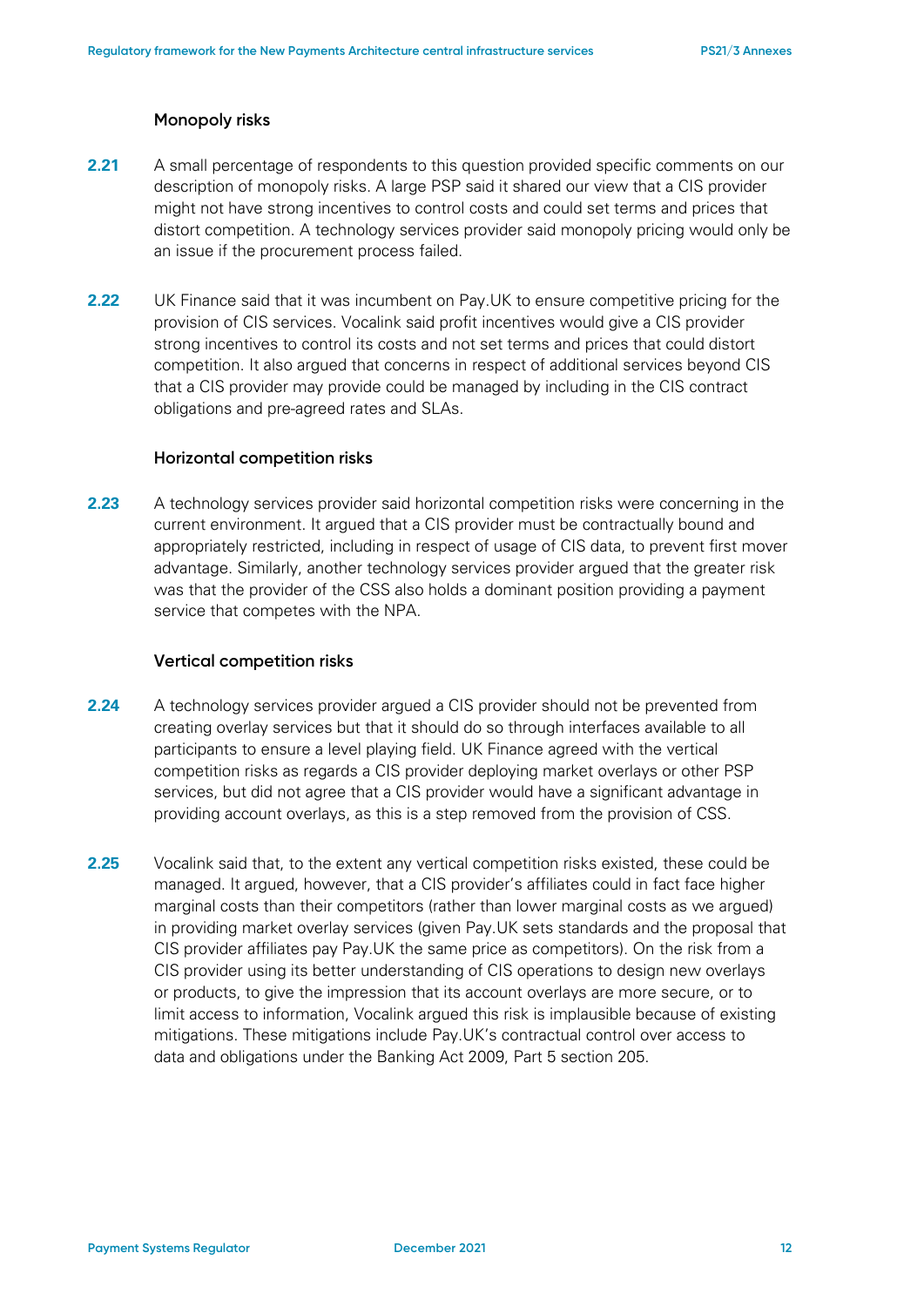### Our response

- **2.26** We note the general comment that not every competition scenario can be pre-empted. Our regulatory framework is based on our assessment of the information currently available to us about the risks to competition and innovation arising from the behaviour of a CIS provider. We are, however, mindful that we are publishing our regulatory framework at an early stage in the delivery of the NPA. We will monitor the delivery of the NPA including the CIS procurement and the development of overlay services. If we find that new risks have emerged or circumstances have changed, or that competition and innovation are not developing effectively in the NPA, then we will consider introducing different or further regulation. We would also be open to suggestions from stakeholders about other ways the risks could be mitigated.
- **2.27** We remain of the view that there are risks to competition and innovation from a CIS provider being a monopolist and from it (or an affiliate) potentially having a significant interest in another payment system or in overlay services. If these risks materialise, competition in payment services or between payment systems could be distorted or dampened, leading to higher prices, lower quality of service and less innovation. The scale of the harm could be significant. Our economy and society depend on interbank payments. Bacs and Faster Payments, which the NPA is intended to replace, accounted for nearly £7 trillion of payments in 2020 and are used by millions of us every day to pay bills or transfer money to a friend. In the future, interbank payments could also be used more often to pay for our shopping, providing more choice and better value.
- **2.28** As set out in [2.15,](#page-9-0) we consider there should be a wide range of access options for the CIS (the fourth technical design principle). As part of this, we expect Pay.UK to work with stakeholders to consider the appropriate choice of access options including use of internet-based options.
- **2.29** We agree that an effective procurement of CIS can help address **monopoly risks.**  In CP21/8, we confirmed that the obligations on Pay.UK to carry out a competitive procurement under Specific Directions (SDs) 2 and 3 will remain. We agree that a CIS provider has commercial incentives that might be beneficial to efficient provision of CIS. Our requirements will not undermine any such incentives and will limit the ability of a CIS provider to act on incentives that might have the opposite effect.
- **2.30** Our assessment of **horizontal and vertical competition risks** has remained unchanged since CP21/2. We agree with respondents that a CIS provider's affiliates should not be prohibited from developing overlay services if the entity develops and provides these on a level playing field with its potential competitors. Ensuring this level playing field exists is the intention of our requirements.
- <span id="page-12-0"></span>**2.31** Where a CIS provider (or an affiliate) has a significant interest in overlay services, our requirements are predominantly seeking to mitigate risks that it (or an affiliate) has an unfair advantage in provision of market overlays. We agree with respondents that vertical competition risks relating to pricing or quality of service provision do not apply for the provision of account overlays because such overlays do not directly use CIS or CIS data.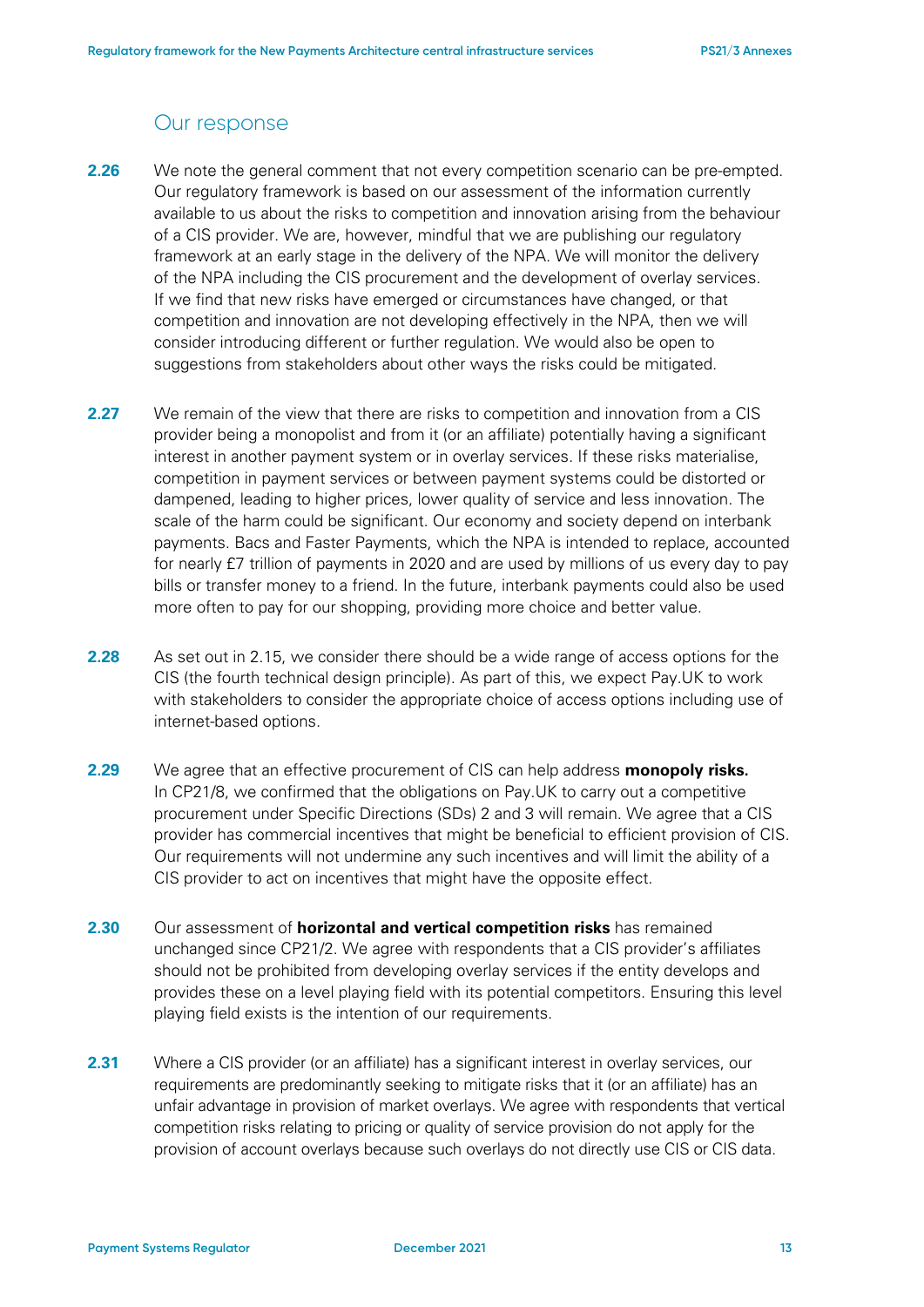That said, we remain of the view that there are some areas where vertical competition risks could arise for account overlays; for example, a CIS provider (or an affiliate):

- could take advantage of its better understanding of the CIS operations to design new account overlays or to adapt existing products
- could use its position as CIS provider in its marketing to give the impression that the account overlay is part of the CIS – which could result in end users choosing this product on the assumption that it is more secure, reliable or otherwise superior or subject to more regulations than competitors' products
- might limit access to information that new and innovative account overlay providers need to develop their products – for example, a provider of a payment initiation service might need to access macro trend data held by a CIS provider
- **2.32** Some respondents questioned to what extent such risks could materialise due to existing mitigations and the nature of account overlays as currently foreseen by these respondents. We consider that there remains uncertainty around the nature of account overlays and that the impact could be significant if risks were to materialise. We are not commenting here on the effectiveness of any current contractual controls. Unless otherwise stated in Chapters 3 to 5, our risk assessments apply in principle to all overlay services (where we use 'overlay services' this should be read as 'account and/or market overlay services'), with the caveat set out in paragraph [2.31](#page-12-0) above.
- **2.33** We note Vocalink's comments on our analysis of vertical competition pricing risks. We understand that Vocalink is suggesting that a CIS provider's affiliates might have higher costs than their competitors because of the characteristics of their respective businesses. This is, however, not the point we were making. We were and remain concerned that all users should face the same marginal costs for CIS rather than about the overall marginal cost for different participants.

## **Provision of common services**

### Respondents' views

- **2.34** Question 10 of CP21/2 asked stakeholders whether the provision of any particular common services could raise competition risks that differ substantially from those raised by provision of the CSS. Most respondents said there would be no substantial differences in the competition risks. One large PSP said its answer assumed that existing restrictions on data use apply. Another large PSP said that the potential for the provider of a common service to behave anti-competitively could be addressed using the same measures that are applied to the CSS provider.
- **2.35** A small percentage of respondents said that competition risks could differ for some common services. For example, a smaller PSP said particular consideration should be given to certain common services including those that relate to collection, aggregation or provision of data, where access to such data provides insight into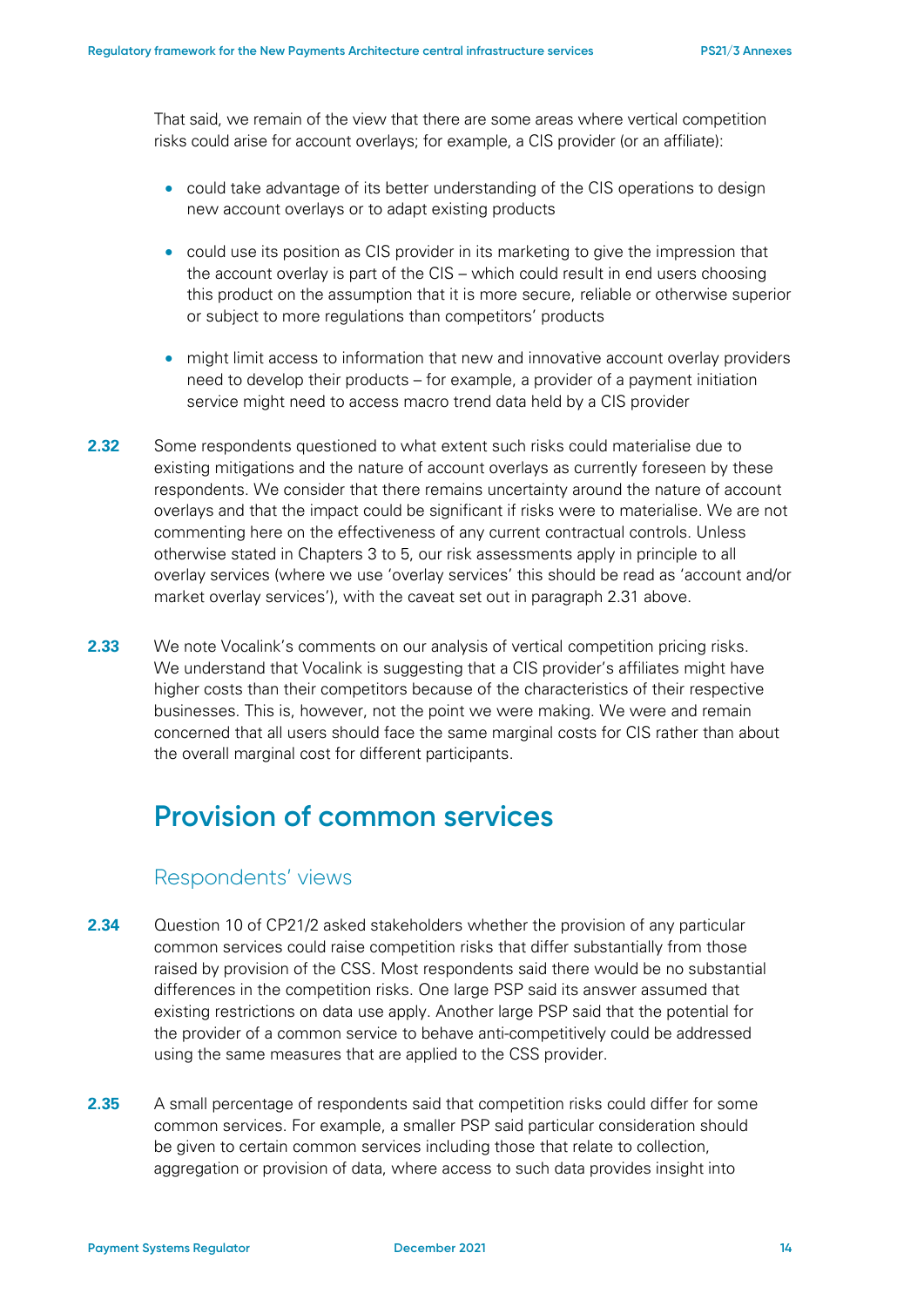competitors' behaviour. The respondent suggested that anonymisation of data might help address this concern. Pay.UK said that some common services provide greater information than what would be captured through sole operation of the CSS. Where that is the case, Pay.UK envisions that data usage agreements will be in place to prevent a provider from using it to distort competition elsewhere in the NPA ecosystem. Pay.UK also said that provision of file-based services or functionality necessary to support a multi-day payment proposition<sup>[8](#page-14-0)</sup> would not materially increase the competition risks we identified.

**2.36** A small percentage of respondents argued that data and competition risks could be mitigated by enforcing the principle that CIS design should minimise the scope of services provided centrally and encouraging (or even requiring) other services to be provided competitively, rather than procured centrally as common services. Similarly, the EMA said clear boundaries needed to be defined and agreed between common services provided by a CIS provider and services that could be provided competitively by the market. A large PSP said some services that do not play a resilience role may still need to be common services (for example to support customer protections relating to their use of interbank payments) and that consideration would need to be given to how best to provide certain services on a case-by-case basis. It suggested Pay.UK develop a roadmap for common services.

### Our response

- **2.37** We note respondents' views on whether the provision of any particular common services could raise competition risks that differ substantially from those raised by provision of the CSS. Our regulatory framework is based on our assessment of the information currently available to us about the risks to competition and innovation arising from the behaviour of a CIS provider. We will monitor the development of the NPA. If Pay.UK decides to procure new common services that we consider give rise to new or different risks, we will consider introducing different or further regulatory measures. We would also be open to suggestions from stakeholders about other ways the risks could be mitigated.
- **2.38** We agree that Pay.UK should consider carefully whether services other than CSS need to be provided by a single provider (for example, for resilience reasons) and hence qualify as common services, or whether they can be provided competitively. One of our reasons for deciding to narrow the scope of the CIS contract is to provide an opportunity for market-led overlay services to emerge that can help the migration of Bacs transactions to the NPA (see CP21/8). We will be monitoring closely the decisions Pay.UK takes about how services should be provided.

<span id="page-14-0"></span><sup>8</sup> The multi-day payment proposition aims to replicate some of the participant and end user perceived advantages of the existing Bacs service in the NPA, including the processing of payments over several days to enable lower processing costs and pre-notification of settlement amounts.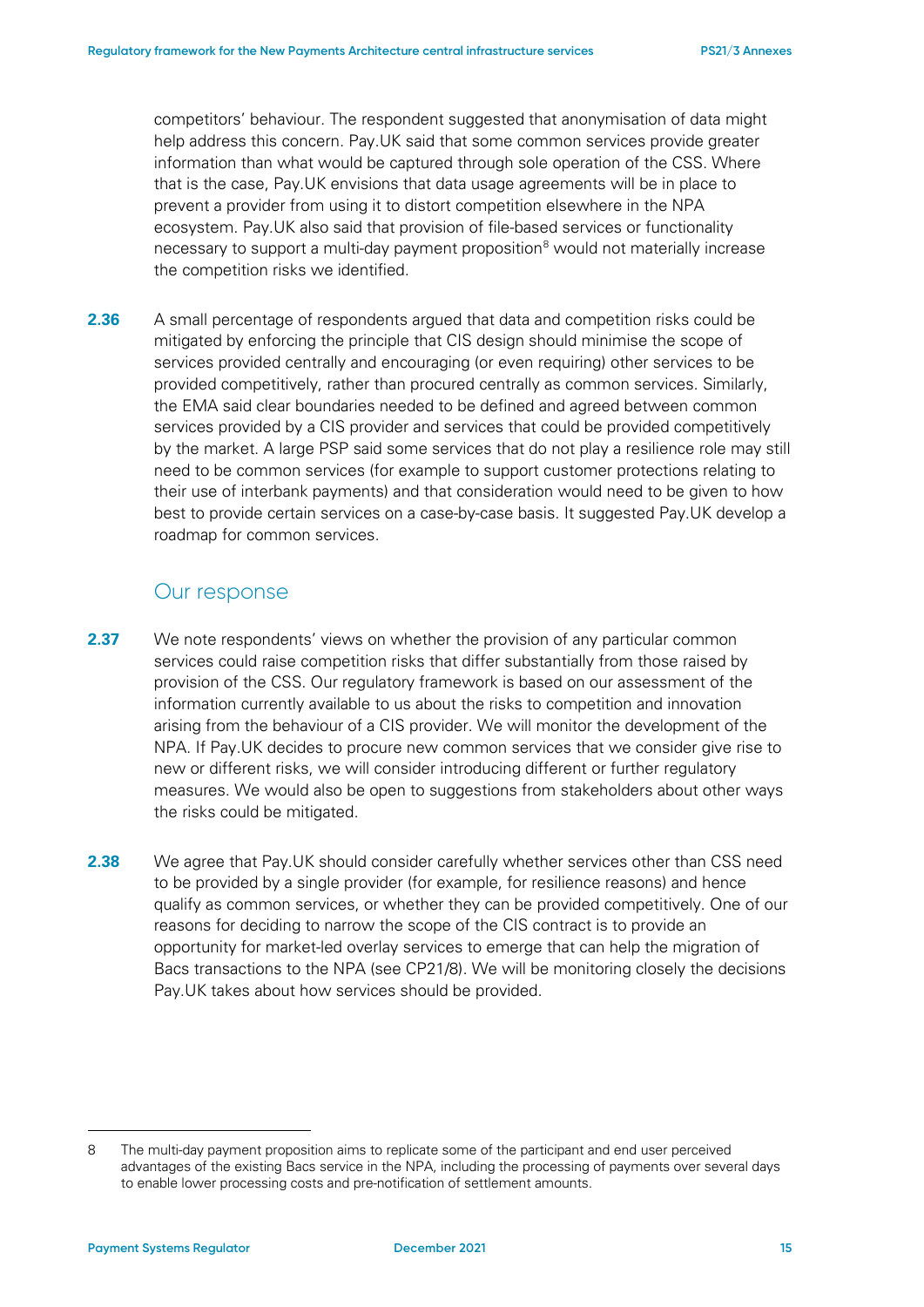## **Regulatory measures**

### Respondents' views

- **2.39** Question 12 of CP21/2 asked stakeholders if they agreed with our proposal to bring forward regulatory measures to ensure the implementation of the proposed specific mitigations and governance principles.
- **2.40** Most respondents to this question agreed or broadly agreed with the proposal. Of these respondents, some argued bringing forward regulatory measures would provide clarity and certainty to Pay.UK, potential suppliers and participants. The EMA and a smaller PSP said regulatory measures should not be too prescriptive before risks materialise as this could introduce further delays or complexity. Two large PSPs said the regulatory measures should be proportionate and set the outcomes we want to see delivered. A large PSP argued ex-post approaches may be more appropriate than ex-ante approaches. It also said we already have a wide range of regulatory powers we could use to intervene if required.
- **2.41** Pay.UK, while agreeing with our proposal to bring forward regulatory measures, said any regulation should be outcome focused and that we should impose obligations that fit with its role, responsibilities, and risk appetite. A theme in Pay.UK's response to our consultation was that we should be cautious in introducing ex-ante regulation given the significant costs and design challenges this carries.
- **2.42** Some respondents were warier of or concerned about us bringing forward regulatory measures at least for some of our proposed specific mitigations and governance principles at this time.
- **2.43** One of these, UK Finance, while acknowledging that our regulatory framework could be beneficial, raised concerns (or reiterated those raised in response to other questions) about some of the measures we proposed including about their clarity, proportionality and the benefit they would bring. These concerns are summarised in Chapters 3 to 5 of PS21/3. A technology services provider said that, given the scale of change in the payments industry today, a principles-based approach would provide better outcomes and could avoid potential downsides of rule-based regulation. A large PSP argued it was not clear how regulatory measures would work. It was concerned about implications for the negotiation and operation of the CIS contract, and for cost.
- **2.44** A technology services provider and a large PSP argued that where the roles and responsibilities of all parties are clearly understood, regulatory measures would not be needed. They considered that regulatory measures could make a contract commercially unattractive and could restrict innovative ideas. The technology services provider argued appropriate scheme rules and strict monitoring of compliance with these rules, as well as clear role definitions would be sufficient. The large PSP, which was concerned about specific directions that are prescriptive in nature, said we should supervise and provide outcomes-focused expectations for the NPA, with our ex-post regulatory powers in place to enforce these if needed.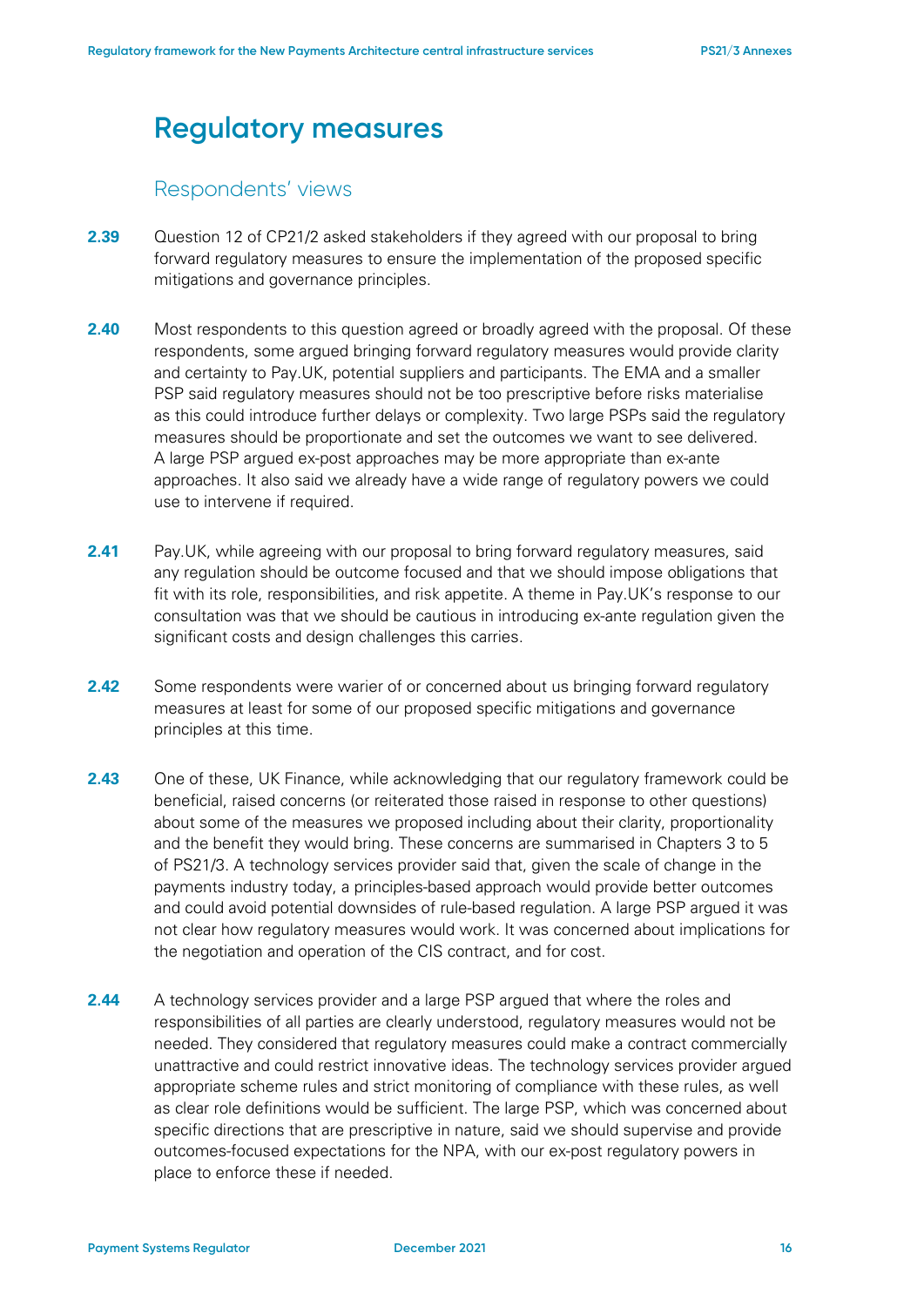**2.45** Vocalink said formal regulatory measures such as directions would reduce flexibility in the implementation of the principles that we proposed for the purpose of mitigating risks to competition and innovation. It suggested we issue pricing and design guidance and for Pay.UK to have regard to this guidance, working with stakeholders to establish principles. Vocalink also said that ex-ante regulatory measures should be grounded in clearly evidenced competition issues, and that any interventions by us should be the minimum necessary to achieve the desired outcomes.

#### Our response

- **2.46** As part of developing our regulatory framework, we have considered the proportionality of the requirements – see Chapter 6 of PS21/3.
- **2.47** Chapters 3 to 5 of PS21/3 provide more detail on how each individual measure can help address specific risks and policy objectives. Where appropriate, for example in our requirement for operational separation, the requirements we will implement are also designed around desirable outcomes.
- **2.48** We plan to publish and consult on draft directions that implement our regulatory framework closer to the go-live date for the NPA before giving them to Pay.UK and any relevant CIS provider. According to Pay.UK's baseline plan, the NPA will go live in mid-2024. Once our directions are in force, we will monitor the actions taken to comply with them.

## **Additional pricing principles**

#### Respondents' views

- **2.49** In CP21/8, we proposed five pricing principles that Pay.UK should follow in its approach to CIS user pricing. Some respondents suggested additional pricing principles.
- **2.50** A large end user suggested that pricing should reflect the level of complexity and risk associated with the services provided. As an example, the respondent suggested that services equivalent to the existing Faster Payment or Bacs services should be charged at the 'basic price', whereas overlay services, or other optional services which attract greater risk, should be charged at a price that reflects the risk.
- **2.51** Two smaller PSPs suggested a pricing principle such that pricing does not disadvantage smaller and mid-tier participants and that pricing does not act as a barrier to entry for new market participants.
- **2.52** Similarly, a technology service provider suggested an additional pricing principle for pricing to encourage emerging businesses to participate either directly or indirectly in NPA.
- **2.53** A large PSP suggested a principle that costs should reduce over time as operational familiarity with NPA increases and supplier return-on-investment is achieved.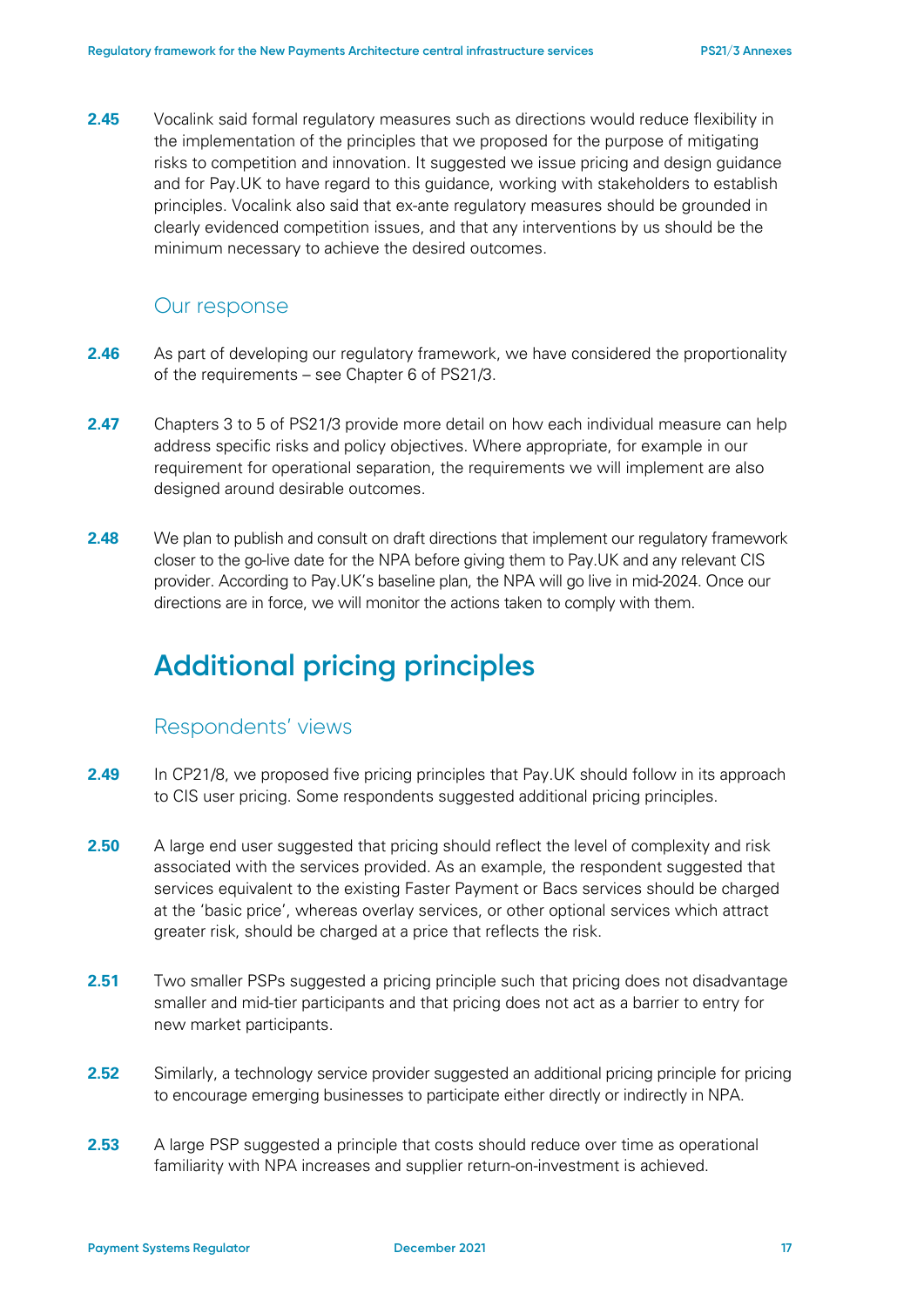**2.54** A payment system operator suggested an additional objective that CIS pricing should 'confer the greatest possible benefits for end-users'. The respondent said that end users should be our ultimate concern and that this should be reflected in the pricing principles.

#### Our response

- **2.55** We agree that risk and complexity can affect underlying costs of different types of transactions. In Chapter 4 of PS21/3, we set this out as one of the possible reasons why Pay.UK may choose to price different types of transactions differently (under pricing principle 3: CIS user prices do not distort competition). Therefore, we do not introduce an additional principle that would require Pay.UK to price its services around the risk of transactions. We expect Pay.UK to set CIS user prices having regard to our five pricing principles but do not expect Pay.UK to adhere to each individual principle. As a safeguard that Pay.UK has considered the relevant factors in setting CIS user prices, the proposed methodology will be subject to our non-objection.
- **2.56** We agree that CIS user prices should not disadvantage smaller and mid-tier participants and that these prices should not act as a barrier to entry for new market participants. We think that this is sufficiently addressed by our principle that CIS user prices do not distort competition in services to end users, and GD2. GD2 requires operators of certain payment systems to have access requirements that are proportionate, objective and non-discriminatory. Thus, we do not introduce a new pricing principle that CIS user prices must not disadvantage smaller and mid-tier participants.
- **2.57** We agree that pricing should encourage new entrants to participate in the NPA. To have regard to pricing principle 3 – 'incentivise utilisation of the NPA' – Pay.UK should consider how CIS user pricing (such as level and structure) can be used to increase participation in the NPA by all users including emerging businesses. We therefore do not think that an additional principle is necessary.
- **2.58** We agree that cost savings when realised by the CIS provider should be passed on to CIS users. Therefore, we have amended our fifth pricing principle to: 'CIS user prices adapt to changes in market conditions, including CIS provider costs and competition'. To have regard to this pricing principle, Pay.UK should consider revising CIS user prices if there is a material reduction in CIS provider charges. In addition, as set out in paragraph 4.50 of PS21/3, it is important for Pay.UK to maintain flexibility over the profile of cost recovery. This is so it can set CIS user prices that incentivise utilisation of the NPA and are responsive to changes in market conditions over time. We do not therefore think that an additional principle requiring costs to reduce over time is necessary.
- **2.59** We agree that CIS user prices should aim to deliver greatest possible benefits for end users. We consider that having regard to our five pricing principles in the round will help Pay.UK achieve the greatest possible benefit to end users by developing an NPA ecosystem that is competitive and accessible to new entrants. We do not introduce a new pricing principle to state that 'CIS pricing should confer the greatest possible benefits to end user' as such a principle would be difficult to assess, monitor and enforce against in practice.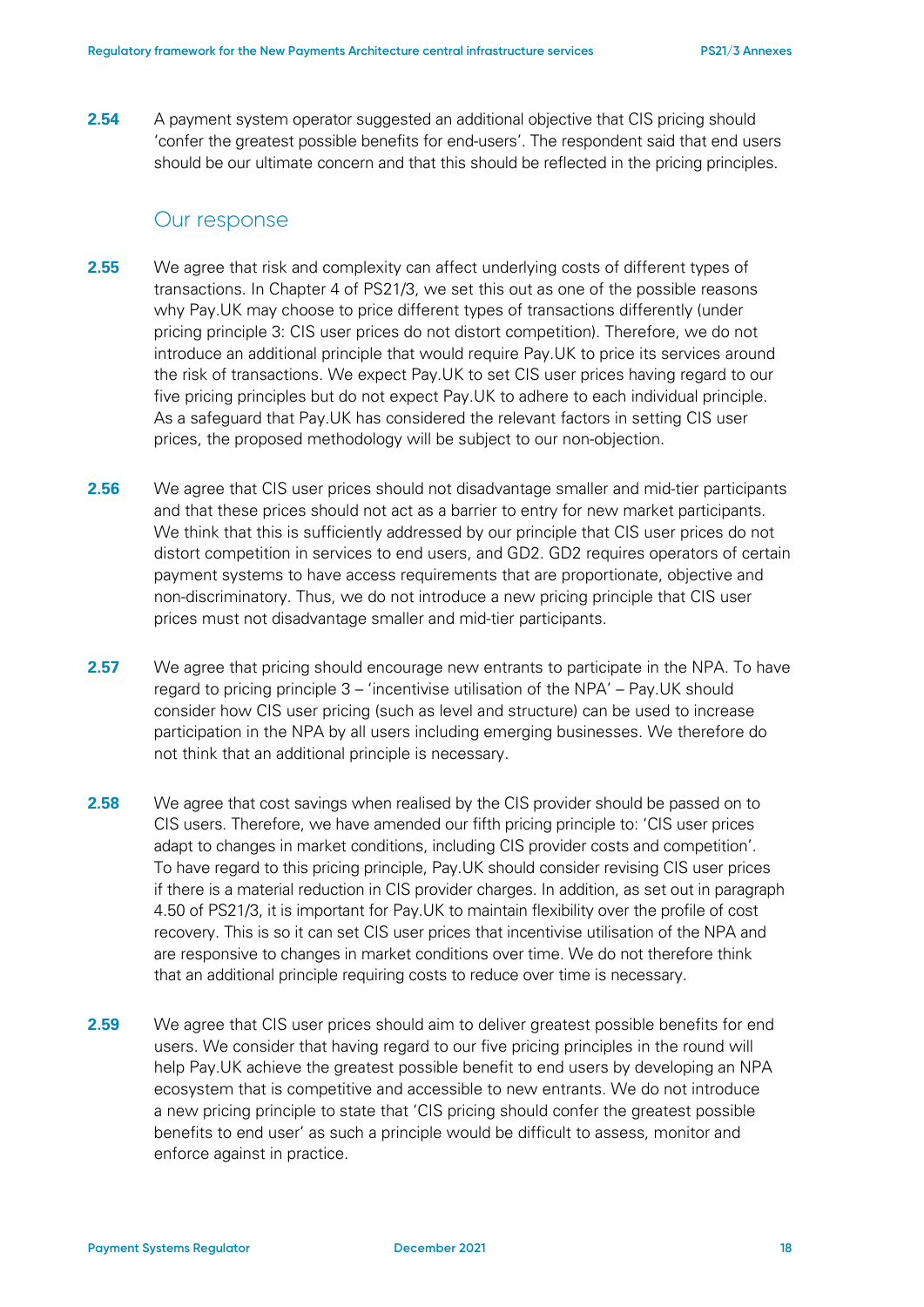## **Other comments**

### Respondents' views

**2.60** Respondents also commented on other aspects relevant to the NPA programme.

#### **Consumer protections**

**2.61** The British Retail Consortium (BRC) argued competition and pricing will be crucial to get right to incentivise merchant adoption of interbank payments. It also argued the consumer protection regime for interbank payments must be bolstered to support consumer confidence and demand for these payments. The BRC recommended protections should be focused on higher risk use cases rather than replicating protections in cards, which could be more expensive and reduce merchant incentives to accept interbank payments.

#### **NPA governance, Pay.UK capability and planning**

- **2.62** A few respondents said Pay.UK needs to be capable and have the expertise to carry out its functions effectively and manage competition risks. A technology services provider specifically argued Pay.UK needs to have the capability to create roadmaps for the rollout of market overlay services without having to use staff and knowledge from a CIS provider, to avoid putting a CIS provider at an advantage.
- **2.63** A large PSP said it welcomed Pay.UK's recognition that greater engagement and involvement of PSPs is needed for the NPA programme to succeed. UK Finance said its members had continuing concerns about the governance of the NPA programme that may need future consideration as regards, in particular, industry and service-user input on major design and implementation decisions. A payment system operator also said Pay.UK needs to set clear and transparent targets around operational resilience and uptime, to provide clear expectations for stakeholders.

#### **Competition issues relating to existing interbank payment systems**

**2.64** A payment system operator argued many of the competition issues we identified for the NPA may also apply to today's interbank systems, and suggested we consider levelling the playing field between interbank and other payment systems today. This included considering how to ensure there is no cross-subsidisation between interbank and other payment systems, and improving transparency in the current governance of interbank systems.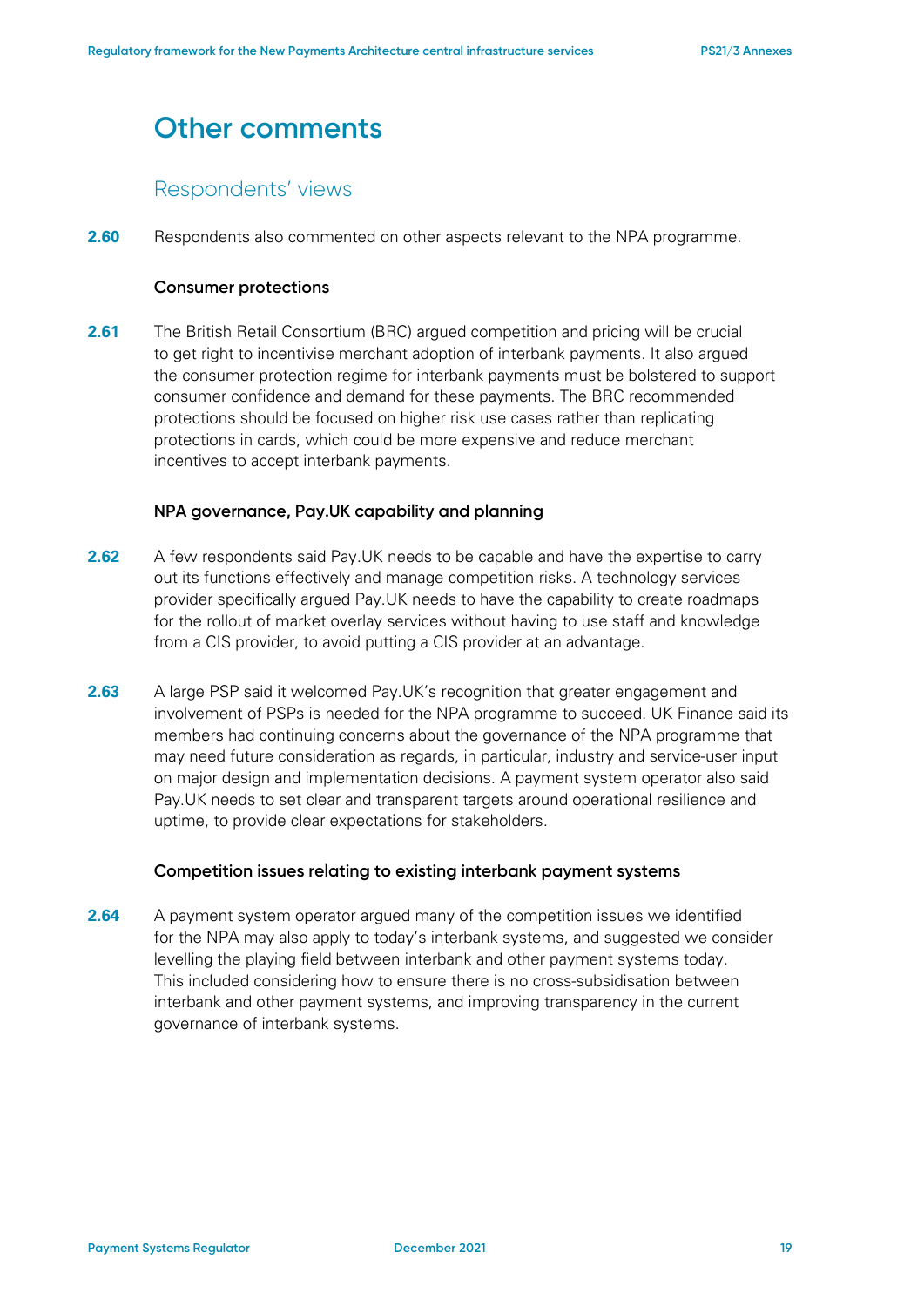#### **Alternative models**

**2.65** A few respondents discussed the option of a decentralised/distributed payment system model and commented on the merits of bilateral exchanges of payment instructions between participants. They said they would welcome an approach that does not preclude future bilateral procurement and engagement between PSPs – overseen by Pay.UK – as this could enable greater competition.

#### Our response

- **2.66 Consumer protection for interbank payments is an ongoing priority for us**; we recently published the outcome of our work to assess whether the current level of protection provided for interbank payments is fit for purpose.<sup>[9](#page-19-0)</sup> As part of that work, we set out our expectation that all Faster Payments participants should be able to identify and share payment risk levels and to act responsibly to minimise customer harm. We agree that Pay.UK should also consider how the NPA can facilitate enhanced consumer protections for interbank payments.
- **2.67** We agree that **Pay.UK needs to have the right capability and skills** to comply with our regulatory framework and help facilitate competition and innovation in the NPA ecosystem. Pay.UK has time to further build these capabilities over the coming years before the NPA goes live (which is due to happen in mid-2024 according to Pay.UK's baseline plan). We will monitor this work.
- **2.68** It is important that Pay.UK **appropriately engages with stakeholders** to allow them to input into key decisions and explains to them how their views have been taken into account. We consider this an important part of being an effective delivery body and operator of the NPA. As explained in Chapter 4 of PS21/3, we intend to take account of the adequacy of stakeholder consultation in deciding whether to object to Pay.UK's proposed methodology for CIS user prices. We also note that Pay.UK has recently made changes to enhance how it engages with stakeholders about how it makes decisions regarding the NPA programme. This includes creation of a new forum that allows its non-executive directors to discuss NPA matters with representatives from the Strategic Participant Group<sup>10</sup>, which was created in response to industry calls for more involvement in NPA decisions.
- **2.69** We note the comments from a payment system operator that we should consider taking action to level the playing field between existing interbank payment systems and other payment systems. This is outside the scope of our NPA work but we are open to discussing with stakeholders specific issues of concern relating to existing payment systems.

<span id="page-19-0"></span><sup>9</sup> PSR, *Consumer protection in interbank payments* (2021)[. https://www.psr.org.uk/publications/policy](https://www.psr.org.uk/publications/policy-statements/ps21-2-consumer-protection-response-to-cp21-4/)[statements/ps21-2-consumer-protection-response-to-cp21-4/](https://www.psr.org.uk/publications/policy-statements/ps21-2-consumer-protection-response-to-cp21-4/)

<span id="page-19-1"></span><sup>10</sup> The Strategic Participant Group is a forum set up to advise the NPA programme, consisting of a number of banks, building societies, and some non-bank PSPs.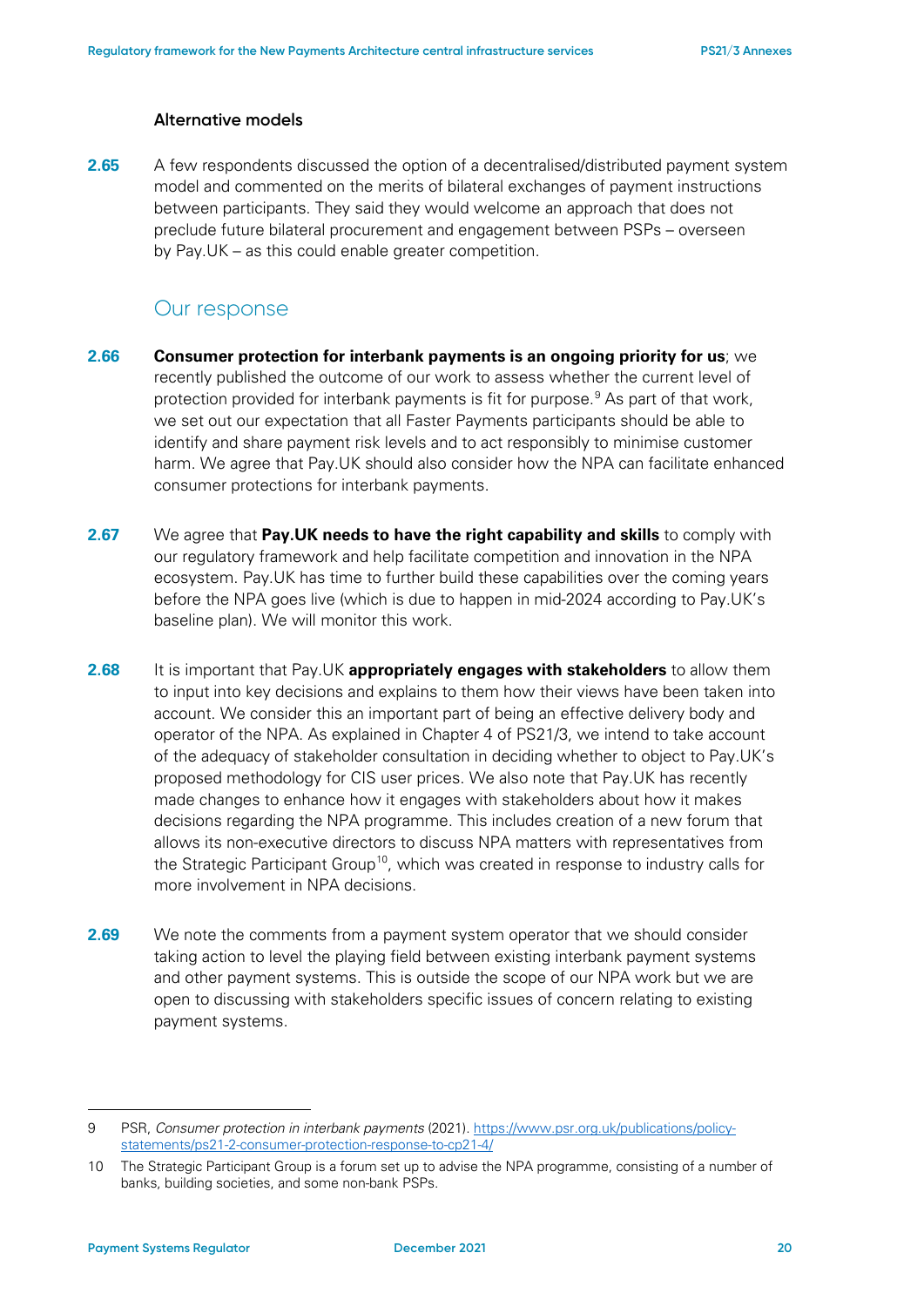**2.70** As discussed in CP21/8 in July, we do not consider that **alternative models for the NPA's infrastructure**, such as a decentralised, bilateral exchange model as discussed by some respondents, should be pursued at this time. The Forum considered this option at the time of creating its blueprint. It concluded the NPA should be based on having CIS that routes payment messages and determines participants' settlement obligations. There have been important changes in the payments sector and the adoption of new technologies during recent years. We are not persuaded, however, that it would be beneficial to reconsider alternative NPA designs that the Forum deemed unsuitable, given respondents' widely shared views on the need to make progress with delivering the NPA. Such action could result in significant further delays to the NPA programme, as could designing a new strategy for interbank payments. Nevertheless, we expect the design of the NPA CIS to consider participants' changing approaches and use of technology.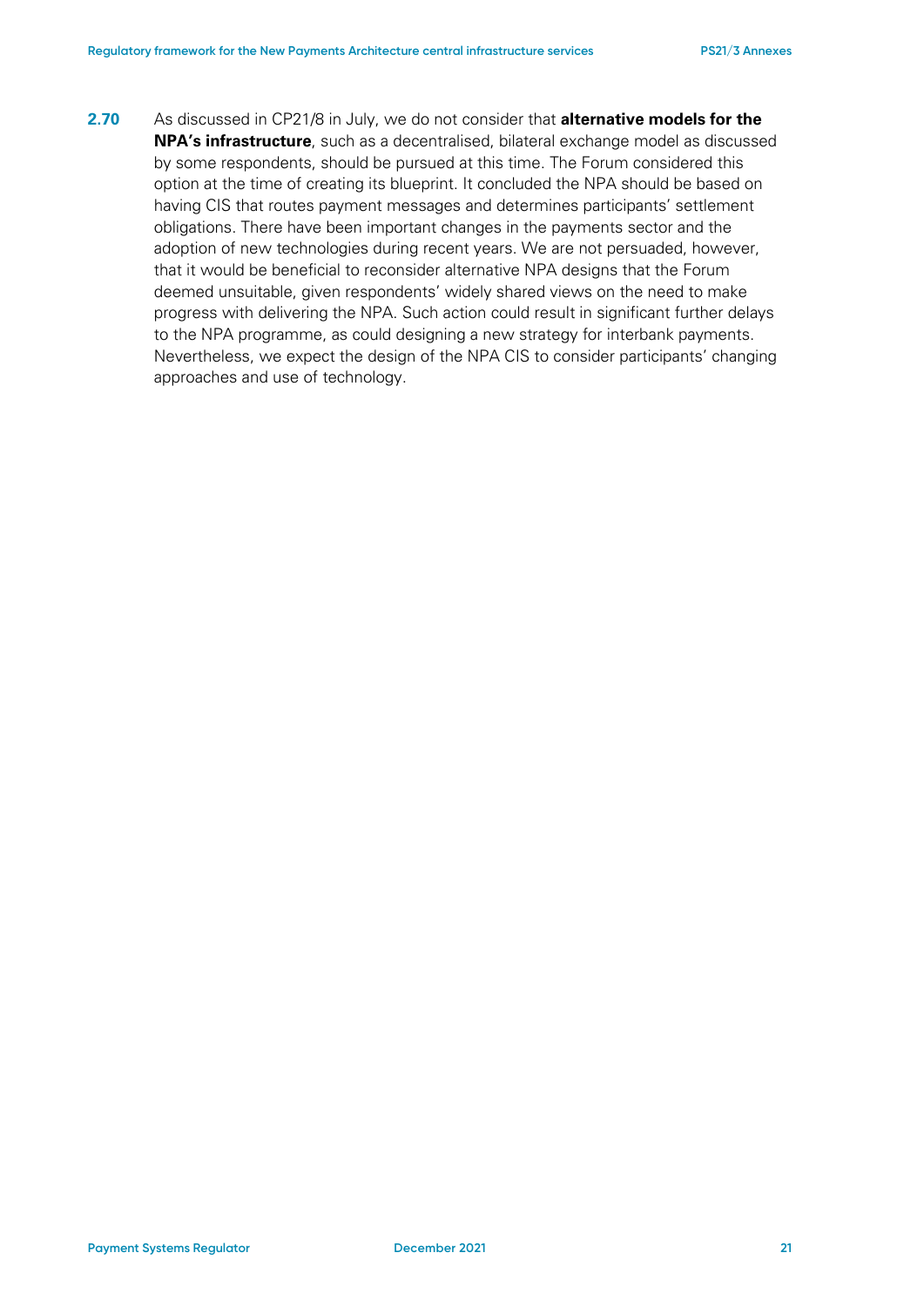# **Annex 3**  Illustrative directions

- **3.1** We plan to give directions to Pay.UK and any CIS provider to implement the NPA CIS regulatory framework described in Chapters 3 to 5. This annex sets out three illustrative directions that are examples of how we would implement our regulatory framework:
	- one that would require Pay.UK to take specified actions to help lower the risks to competition and innovation and set a methodology for CIS user prices that adheres to certain pricing principles
	- one that would require any CIS provider to operationally separate its CIS functions from other parts of its (or an affilite's) business where it (or an affiliate) has a significant interest in another payment system or in overlay services
	- one that would require a CIS provider that does not have a significant interest in another payment system or in overlay services to notify us if this might change due to any proposed action or change in circumstances and in any event report annually on its position
- **3.2** We have based the illustrative directions on our standard format for directions. We have not included the first two standard sections (*Recitals and Powers exercised and purpose*), as these do not contain obligations. We have included headers for other non-substantive sections (such as *Commencement and duration*) to make the section numbering clear.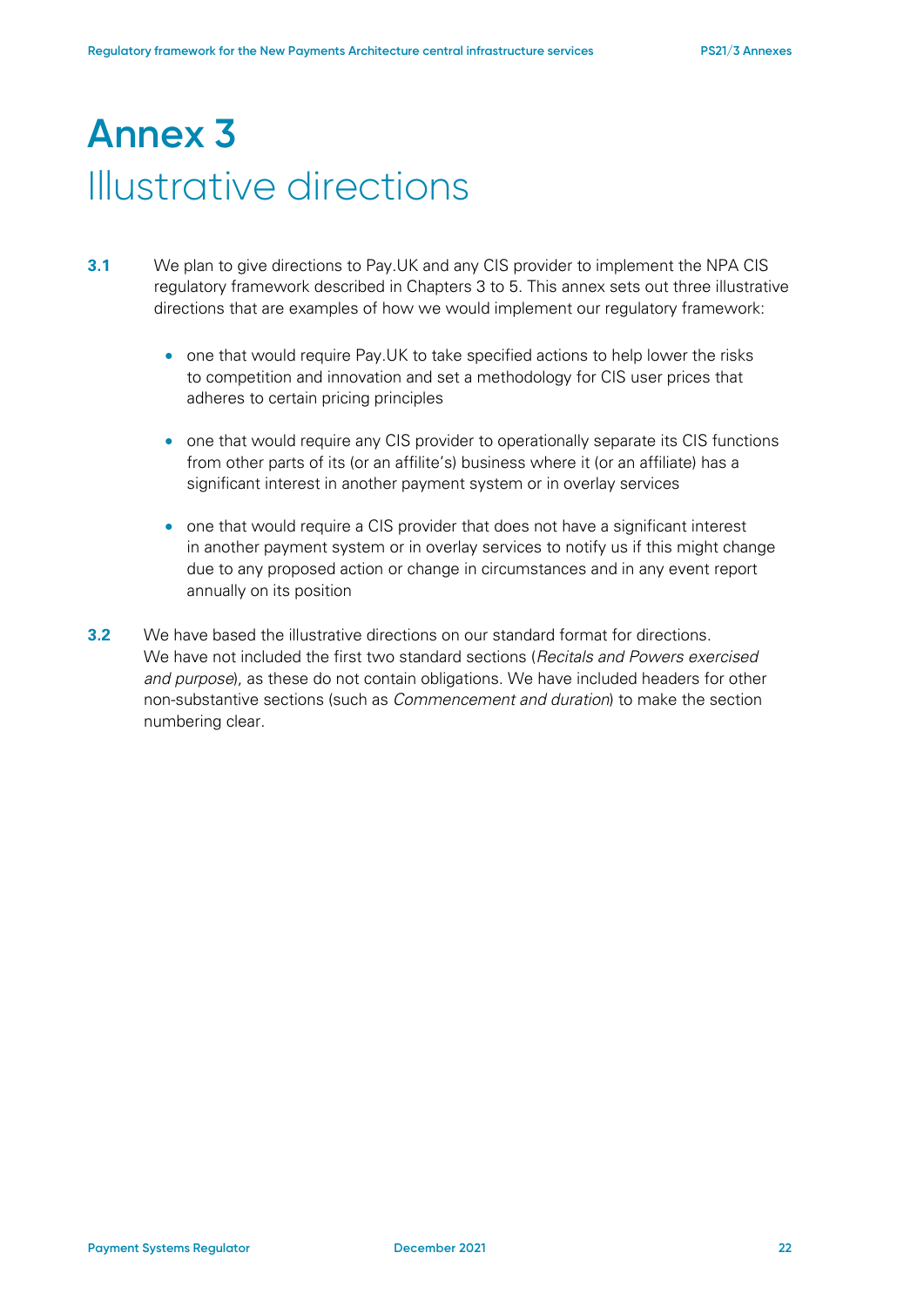# **Annex 3A**

# **Illustrative only[1](#page-22-0)**

# **To be read alongside PSR publication PS21/3**

Specific Direction imposing requirements on the operator of the NPA payment system concerning provision of central infrastructure services

<span id="page-22-0"></span><sup>1</sup> As described in the PSR's policy statement PS21/3, *Regulatory framework for the New Payments Architecture central infrastructure services* (December 2021) (in particular Chapter 7), this illustrative direction is published to show how a direction to the operator of the NPA payment system to implement the regulatory framework could look. The draft direction we consult on may differ from this illustrative direction.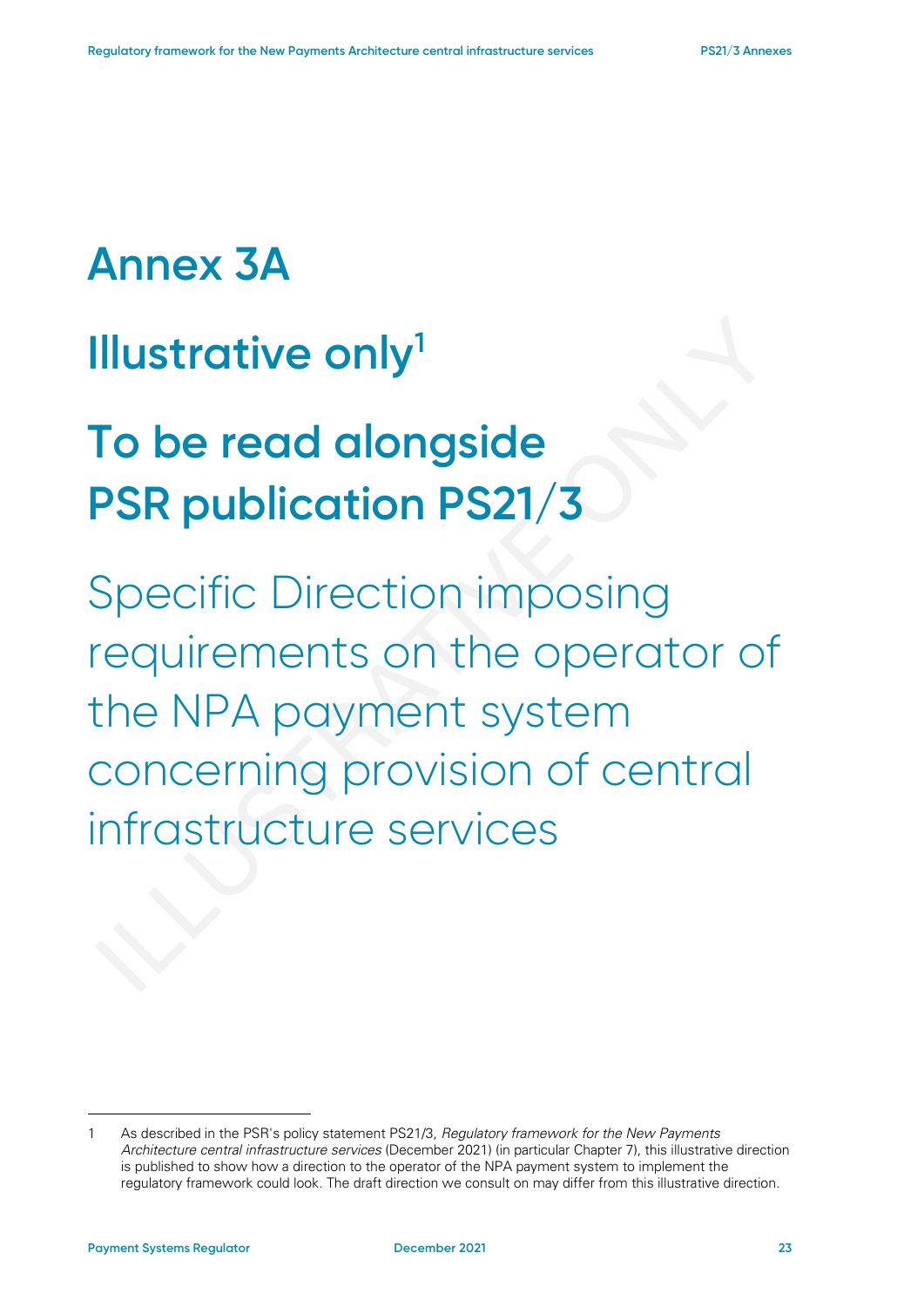# Summary of illustrative direction

| Operator must be the primary interface and decision maker<br>3<br>Obligations on the operator about:<br>a. prioritising change requests<br><b>b.</b> CIS facilitating competition and innovation<br>c. information<br>d. having regard to the pricing principle<br>Sets out the pricing principles<br>5<br>Sets out the non-objection process by which the PSR will consider the pricing<br>6<br>methodology and changes to it<br>7 | <b>Section</b> | <b>Provisions</b>                                                                  |  |
|-------------------------------------------------------------------------------------------------------------------------------------------------------------------------------------------------------------------------------------------------------------------------------------------------------------------------------------------------------------------------------------------------------------------------------------|----------------|------------------------------------------------------------------------------------|--|
|                                                                                                                                                                                                                                                                                                                                                                                                                                     |                |                                                                                    |  |
|                                                                                                                                                                                                                                                                                                                                                                                                                                     |                |                                                                                    |  |
|                                                                                                                                                                                                                                                                                                                                                                                                                                     |                |                                                                                    |  |
|                                                                                                                                                                                                                                                                                                                                                                                                                                     |                |                                                                                    |  |
|                                                                                                                                                                                                                                                                                                                                                                                                                                     |                |                                                                                    |  |
|                                                                                                                                                                                                                                                                                                                                                                                                                                     |                | Sets out requirements relating to reports that the operator must submit to the PSR |  |
|                                                                                                                                                                                                                                                                                                                                                                                                                                     |                | Interpretation provisions                                                          |  |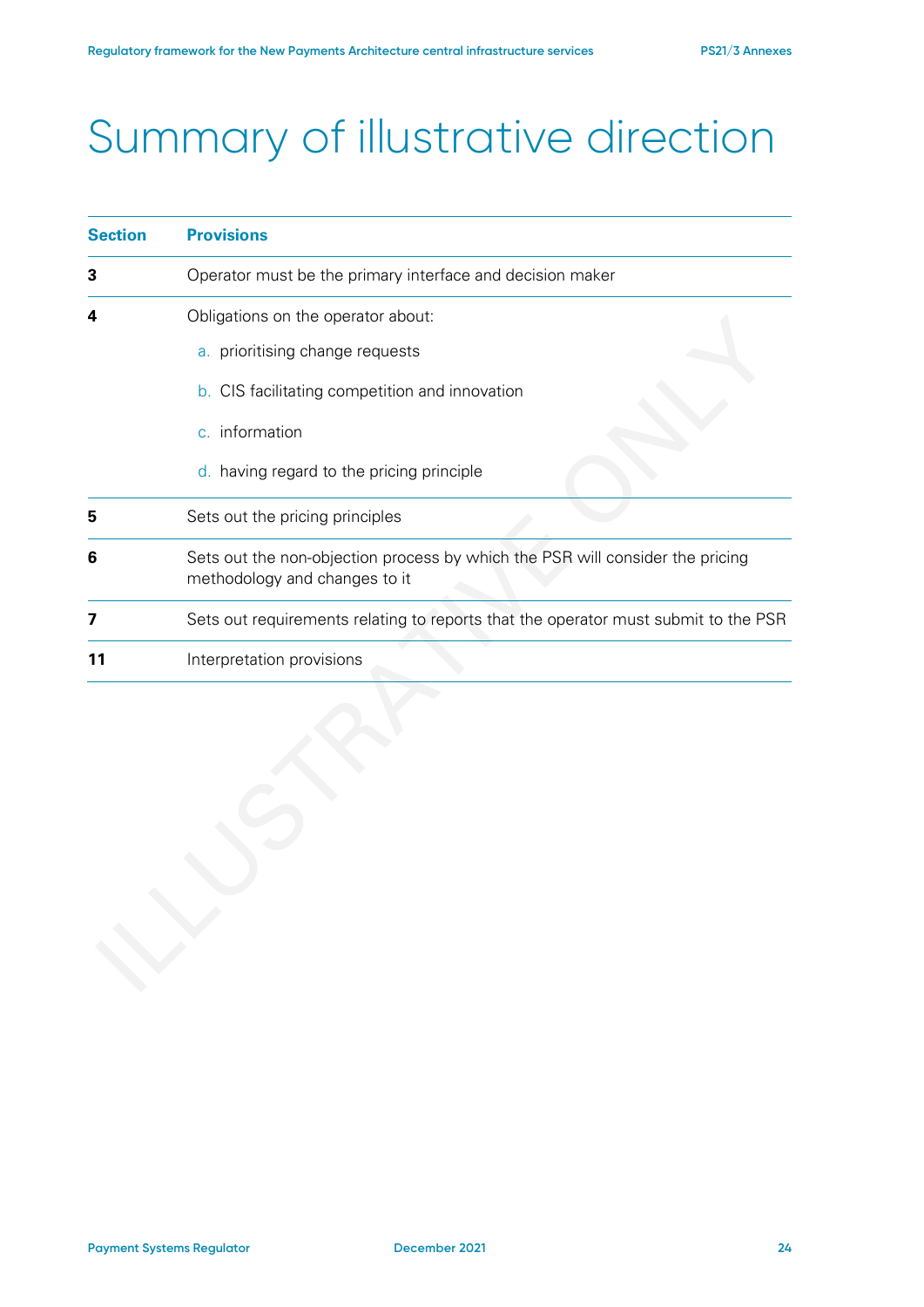## **3 The operator is the primary interface and decision maker**

- **3.1** The operator, and not a CIS provider, must be the primary interface with a CIS user.
- **3.2** Being the primary interface means being the person that communicates with CIS users about CIS provision except if the condition set out in paragraph 3.5 is met.
- **3.3** The operator, and not a CIS provider, must be the primary decision maker.
- **3.4** Being the primary decision maker means being the person that makes any decision about the provision of CIS to a CIS user except if the condition set out in paragraph 3.5, when read with paragraph 3.6, is met.
- **3.5** The condition is that if the communication were to be conducted, or the decision were to be made, by the CIS provider, rather than the operator, there would not be a material risk that:
	- a. competition or innovation will be reduced, or
	- b. the CIS provider will be able to take advantage of its position as a monopoly provider of services
- **3.6** The operator, and not a CIS provider, must always be the decision maker concerning:
	- a. whether to provide CIS
	- b. whether to terminate CIS provision
	- c. the terms (including the prices) on which CIS are provided
	- d. the type of CIS that is provided
	- e. whether to change the type or scope of the CIS provided, including whether to agree to a request by a CIS user to do so
	- f. the priority of a CIS user's request to change the type or scope of the CIS provided
	- g. the rules and standards concerning the provision of CIS
	- h. the service levels provided to CIS users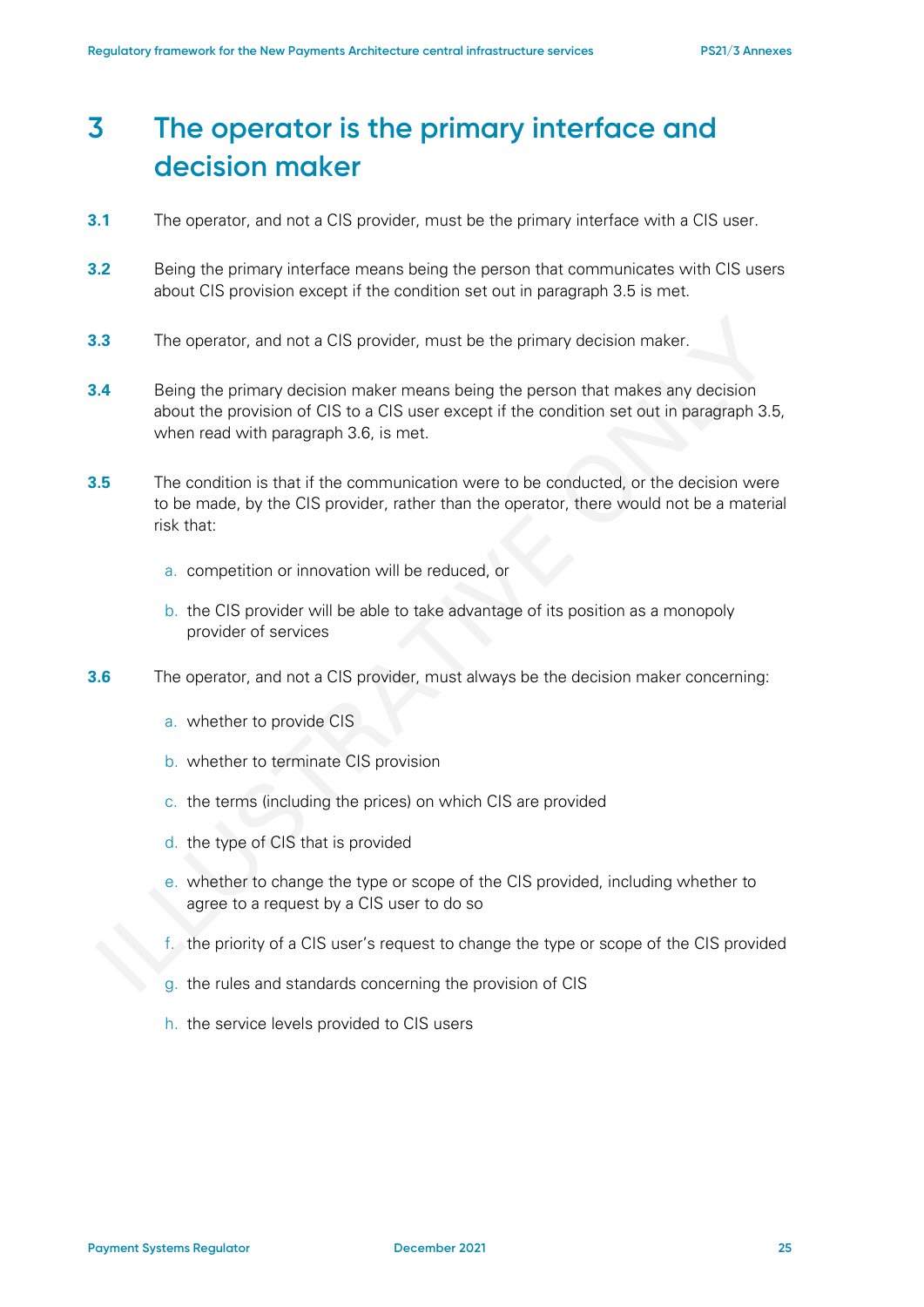## **4 Other obligations on the operator**

### Prioritisation

**4.1** The way the operator prioritises requests referred to in paragraph 3.6(f) must be transparent and impartial.

### The CIS must facilitate competition and innovation

- **4.2** The operator must ensure that the CIS facilitate competition and innovation. The ways it must do this include through:
	- a. the rules and standards referred to in paragraph 3.6(g)
	- b. appropriate service level agreements with any CIS provider
	- c. its decisions on:
		- 1. how and when CIS should be developed
		- 2. the level of investment in particular developments

### Obligations about information

- **4.3** The operator must prevent a CIS provider from using or disclosing information:
	- a. about the provision of CIS, or
	- b. that it has because it is a CIS provider

except where this is necessary to provide those services (including developing or improving services).

- **4.4** This obligation in paragraph 4.3 includes preventing the CIS provider sharing information with its affiliates.
- **4.5** The requirements set out in paragraphs 4.3 and 4.4 do not apply in respect of information that is publicly available.
- **4.6** The operator must make available to the market any information about the provision of CIS where such information might reasonably be expected to facilitate competition or innovation. It must do so on a non-discriminatory basis and in a timely manner.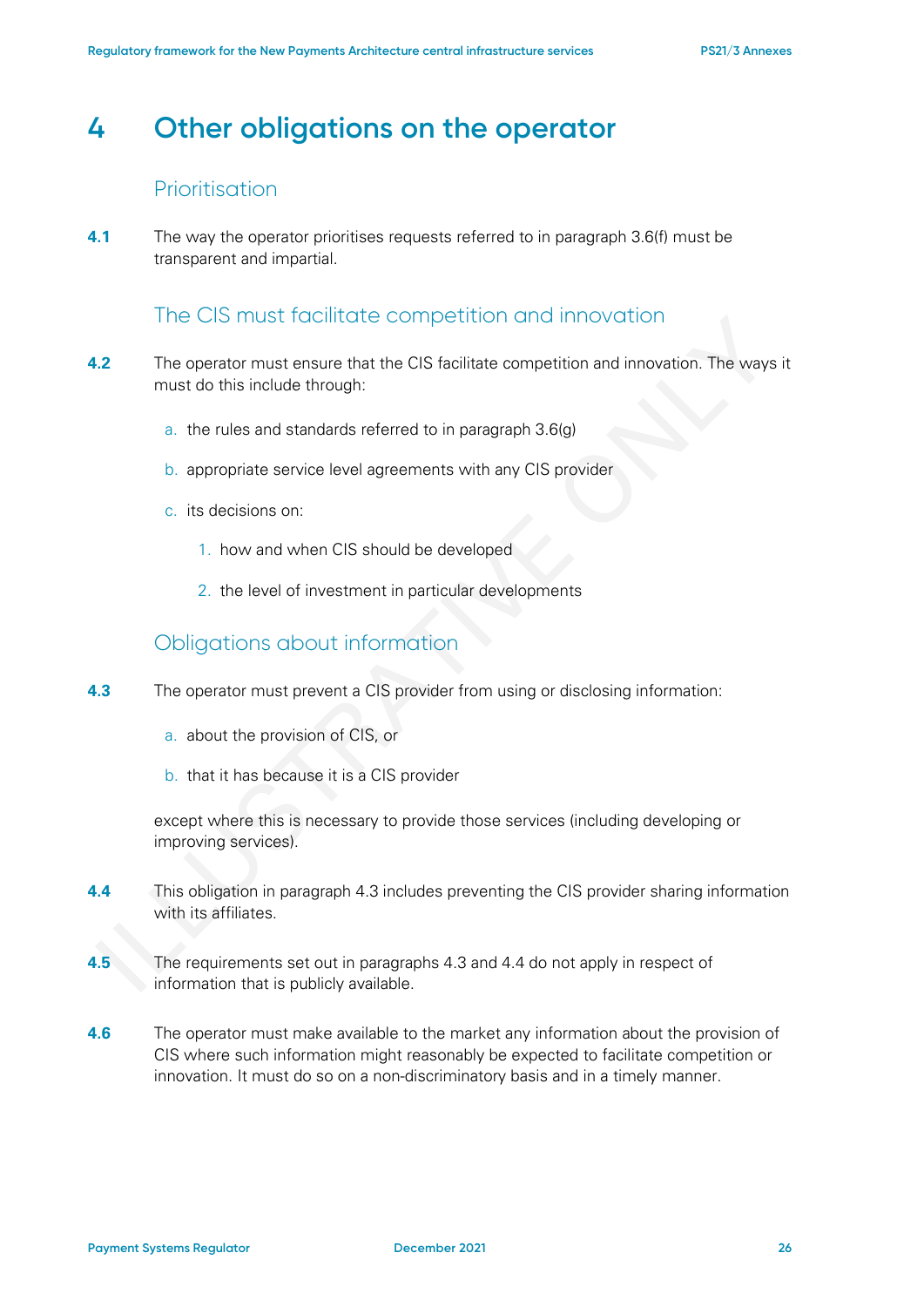**4.7** If making information available to only part of the market (which may be only one person) would better facilitate the development of competition or innovation (or both) in payments or related services, the operator complies with paragraph 4.6 if it makes information available on that more limited basis.

### CIS pricing methodology

**4.8** In setting a pricing methodology for CIS, the operator must have regard to the pricing principles in Section 5.

## **5 Pricing principles**

- **5.1** The pricing principles are that CIS prices should:
	- a. reflect efficiently incurred costs (to be determined by reference to the period of the applicable contract for the provision of CIS services as a whole)
	- b. incentivise utilisation of the NPA
	- c. not distort competition in services to end users
	- d. be transparent and predictable
	- e. adapt to changes in market conditions, including CIS provider costs and competition
- **5.2** The operator must comply with the requirements of Section 6 in relation to setting and using a pricing methodology for the CIS.

## **6 Non-objection process – CIS prices**

- **6.1** The operator must not set, or use, a pricing methodology for CIS unless:
	- a. it has given notice of its proposal to the PSR in writing
	- b. the PSR has given notice in writing that it does not object to the proposed methodology
- **6.2** These requirements also apply if the operator intends to make a material change to a pricing methodology (with the reference in paragraph 6.1 to "set, or use" being a reference to setting or using the methodology with the change incorporated and to the "proposed methodology" to the methodology with the proposed change incorporated). As an alternative to deciding whether to object as described in paragraph 6.1(b), the PSR may decide (contrary to the view of the operator) that the change is not material and therefore is not subject to the non-objection process.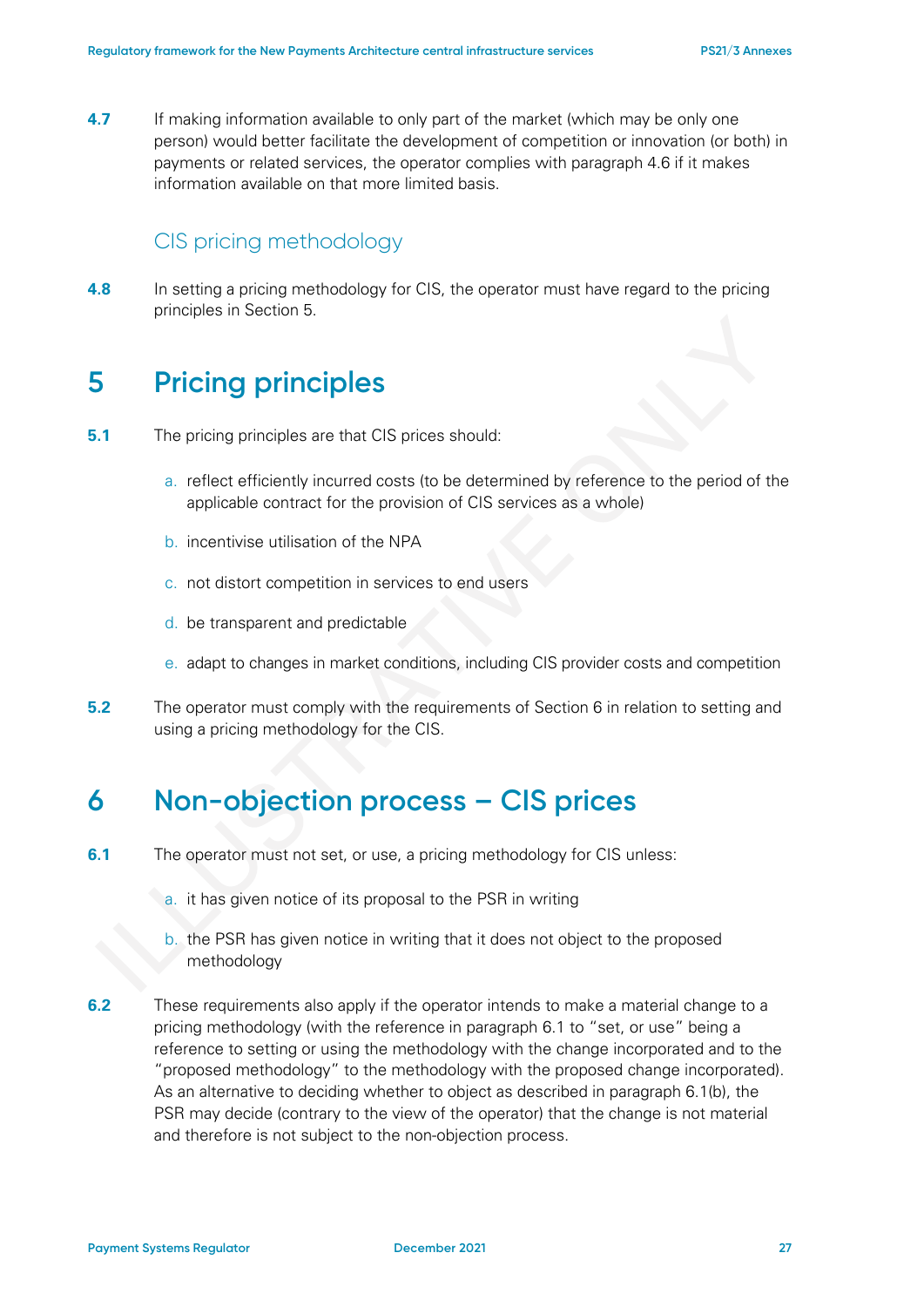- **6.3** The PSR may attach conditions to a notification that it does not object to a proposal. For example, it may require the operator to replace the methodology in certain circumstances (subject to the non-objection process). The operator must comply with the conditions when it sets and uses its proposed methodology (or implements a proposed change).
- **6.4** In the notice it gives under paragraph 6.1(a), the operator must:
	- a. set out its proposed methodology or change
	- b. explain why the proposed methodology or change is appropriate (by reference to the pricing principles); this includes setting out:
		- 1. alternative options it has considered but discounted (with its reasons for discounting them)
		- 2. how it has taken account of the matters set out in the PSR's regulatory framework for the NPA central infrastructure services<sup>[2](#page-27-0)</sup>
	- c. provide details of its engagement with stakeholders on the proposed methodology or change, including the views provided and its consideration of them
- **6.5** The PSR may:
	- a. waive the requirement for the operator to provide any of the material mentioned in paragraph 6.4 (to any extent)
	- b. require the operator to provide further material that it considers appropriate for the non-objection process
- **6.6** In deciding whether to object (and whether to attach conditions to not objecting), the PSR will take into account matters it considers relevant. These include the pricing principles set out in paragraph 5.1.
- **6.7** If the operator proposes to change a pricing methodology but does not consider the change material, it must notify the PSR in writing of the proposed change.
- **6.8** Subject to paragraph 6.9, the operator must not implement the change notified under paragraph 6.7 until at least [14 days] have elapsed, beginning with the day the notice is received by the PSR.
- **6.9** If the PSR gives notice in writing within the [14 days] that it considers the change to be material, the operator must comply with the requirements in paragraphs 6.1 and 6.2.

<span id="page-27-0"></span><sup>2</sup> Currently set out in the PSR's policy statement PS21/3, *Regulatory framework for the New Payments Architecture central infrastructure services* (December 2021).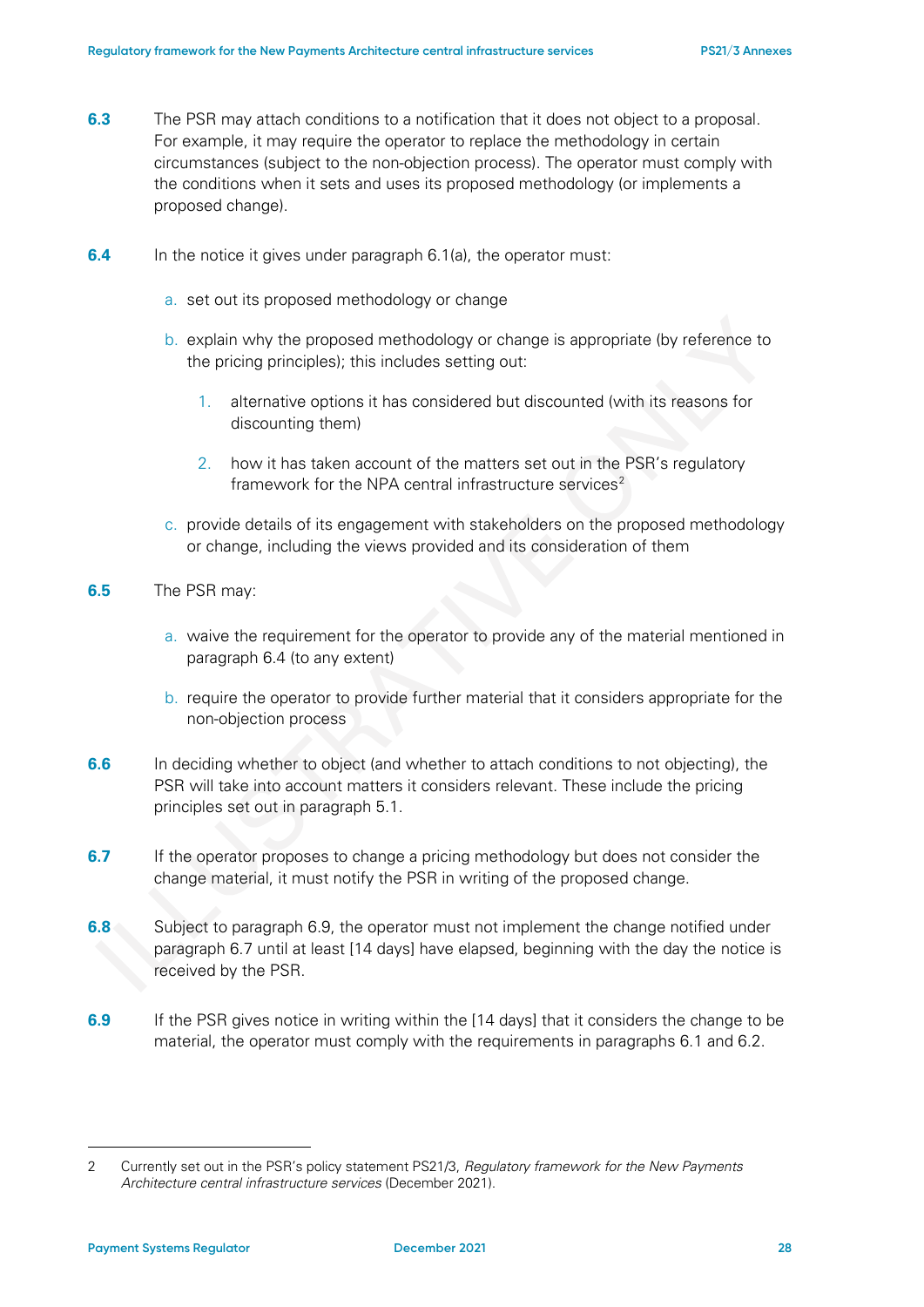- **6.10** The PSR may by giving written notice to the operator:
	- a. provide that the operator does not need to notify under paragraph 6.7, either indefinitely or for a set period
	- b. provide that the operator only needs to notify the PSR of certain types of change under paragraph 6.7
	- c. vary any provision it gives under paragraph 6.10(a) or (b) (including to reinstate the requirement to notify)

## **7 Reporting requirements**

- **7.1** At least [90] days before the NPA payment system begins to operate, the operator must provide the PSR with a report setting out the steps it has taken, or proposes to take, to comply with the requirements of this specific direction.
- **7.2** Not earlier than 12 months after the NPA payment system's first day of operation, and not later than 13 months after that date, the operator must provide the PSR with a report setting out the steps it has taken to comply with the requirements of this specific direction.
- **7.3** That report must also contain:

[list of data reporting requirements considered appropriate]

in respect of the first 12 months after the date the NPA begins to operate.

- **7.4** The operator must provide the PSR with reports containing the information in paragraphs 7.2 and 7.3 at intervals not exceeding 13 months. Each report must cover the 12 months that immediately follow the period covered by the previous report.
- **7.5** The PSR may publish any report provided under this section, or require the operator to do so (and impose such conditions on publication as it considers appropriate). The PSR will not publish (or require the operator to publish) confidential information belonging to another person without their consent. For publication purposes, the PSR may require the operator to provide a version of the report with confidential information omitted.
- **7.6** Without prejudice to the notification requirements in section 6:
	- 1. the operator must notify the PSR in writing if it intends to change its CIS provision in a way that it considers will materially affect how it complies with this specific direction, or its ability to comply
	- 2. it must not implement the change until at least [21] days after the day the PSR receives the notice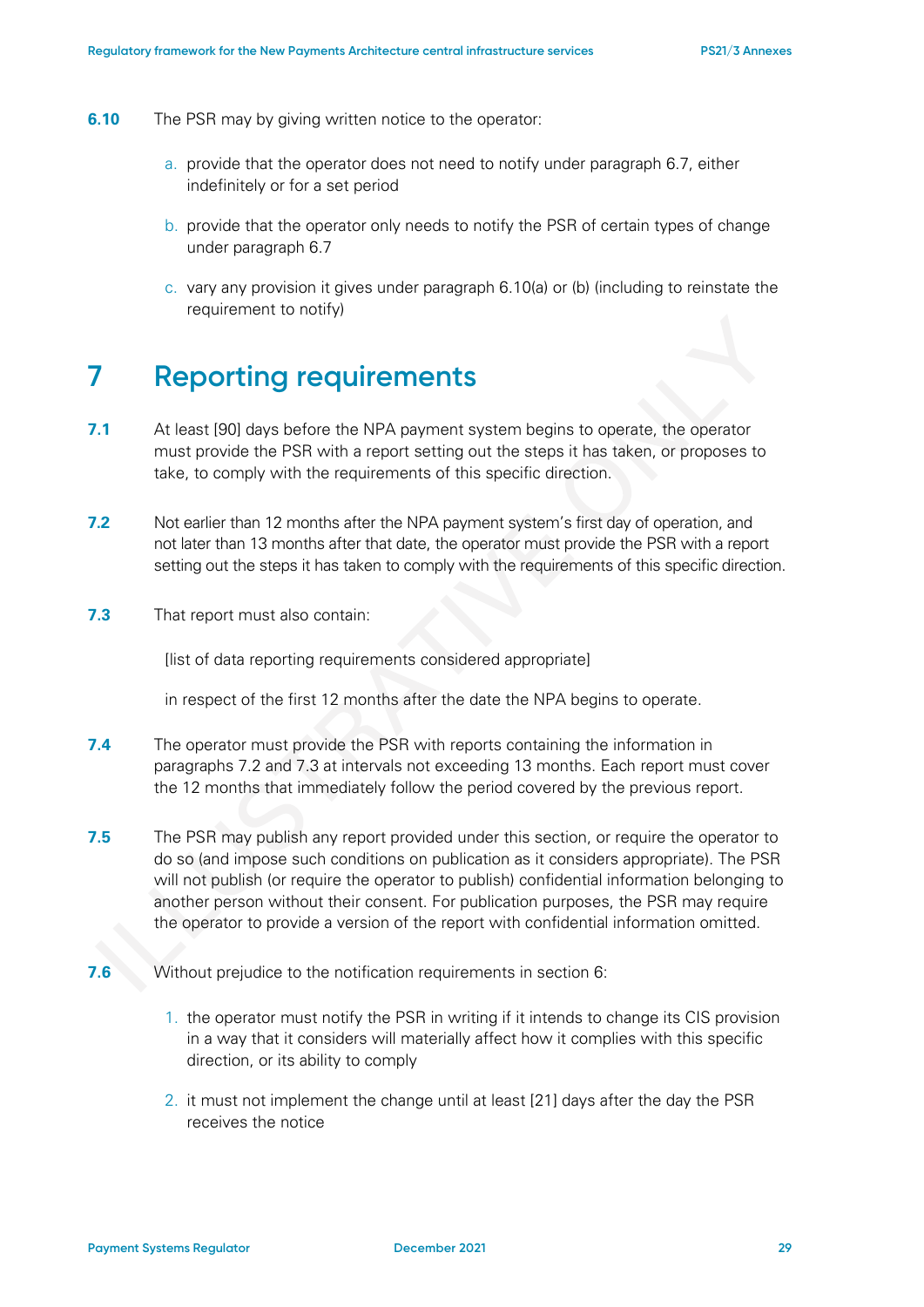## **8 Application**

This specific direction applies to the operator of the NPA payment system.

## **9 Commencement and duration**

## **10 Citation**

### **11 Interpretation**

- **11.1** The headings and titles used in this specific direction are for convenience and have no legal effect.
- **11.2** The Interpretation Act 1978 applies to this specific direction as if it were an Act of Parliament except where words and expressions are expressly defined.
- **11.3** References to any statute or statutory provisions must be construed as references to that statute or statutory provision as amended, re-enacted or modified, whether by statute or otherwise.
- **11.4** In this specific direction, the word 'including' shall mean including without limitation or prejudice to the generality of any description, definition, term or phrase preceding that word and the word 'include' and its derivatives shall be construed accordingly.
- **11.5** Any obligation arising by virtue of this specific direction about the use or disclosure of information does not affect the application of any other obligation relating to that information that arises under the law of the United Kingdom or any part of it (for instance obligations concerning the processing of personal data (within the meaning of the General Data Protection Regulation), money laundering or requiring information to be given to regulators).
- **11.6** Further, any such obligation does not prevent the provision of information:
	- a. by a CIS provider to the operator
	- b. to a regulator in circumstances where there is no legal obligation to provide it but where it is appropriate to do so for the purposes of the regulator carrying out its functions (whether the information has been requested by the regulator or not)

(and does not prevent the subsequent use of that information by the operator or regulator).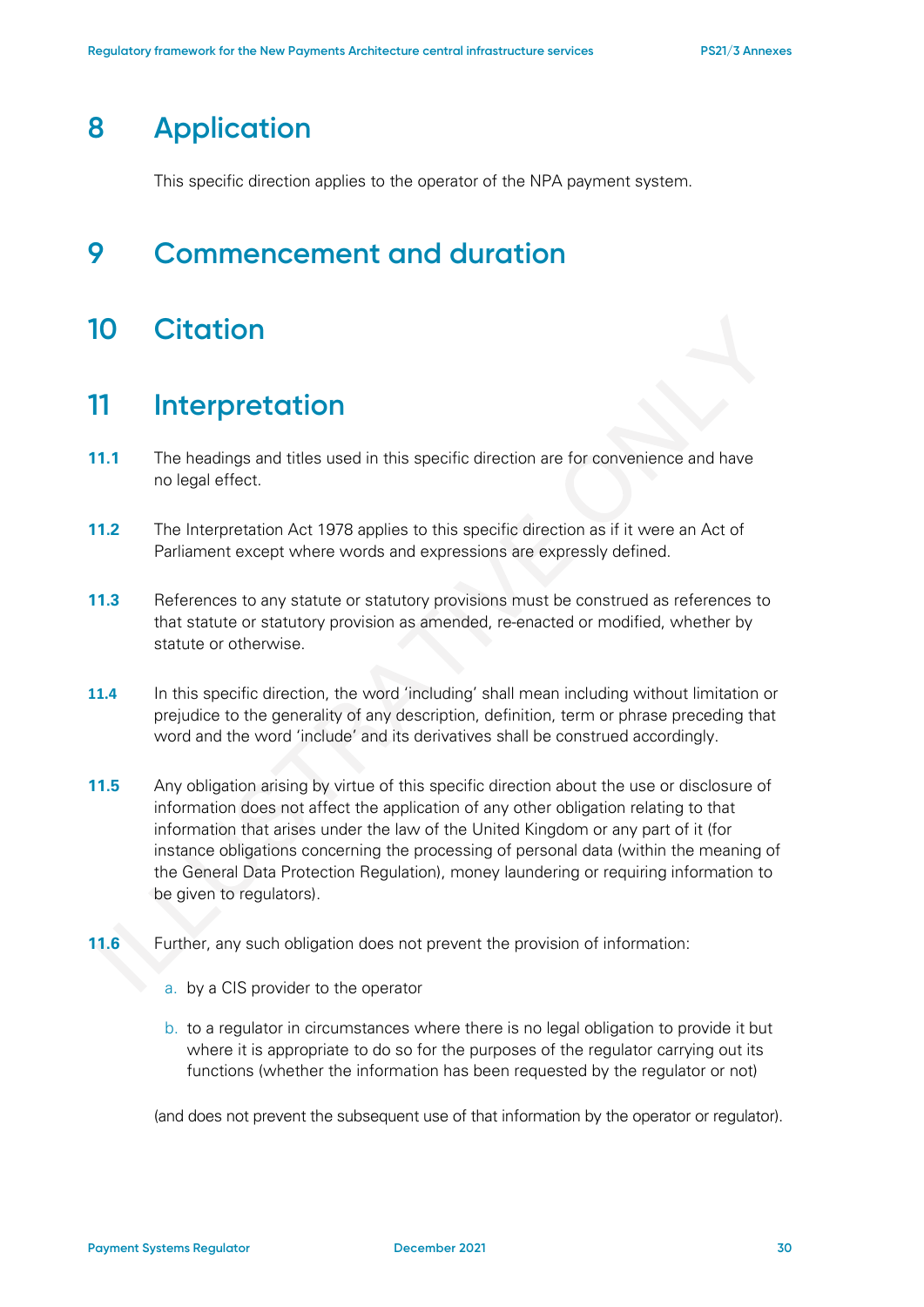- **11.7** Any period comprising solely of testing the NPA payment system is not to be regarded as the operation of that system.
- **11.8** Where reference is made to the date when the NPA payment system is to begin operating, where the date is not known, the best estimate must be used (having regard, for instance, to project planning material).
- **11.9** Reference to competition or innovation being reduced includes:
	- a. reducing the likelihood of the introduction of additional competition or innovation
	- b. giving a competitive advantage to a CIS provider, or an affiliate of the CIS provider, over another
- **11.10** Reference to a CIS provider taking advantage of its position as a monopoly provider of services includes putting itself in the position where it can recover greater remuneration or provide services of a lower quality, than would otherwise be the case (whether relating to a particular CIS user, to a number of users or generally).
- **11.11** In this specific direction:

**Act** means the Financial Services (Banking Reform) Act 2013.

**Affiliate** in relation to a person (person A) refers to another person that is part of the same undertaking (within the meaning of Chapters 1 and 2 of the Competition Act 1998) as person A or is another business or enterprise over which person A, or another part of the undertaking of which person A is part, exercises, or has the ability to exercise, material influence.

**CIS** means central infrastructure services: the whole, or any part of, a package of systems and services, comprising hardware and software, provided under contract to an operator for the purposes of operating the NPA payment system, including the processing of funds transfers.

**CIS provider** means a person that provides CIS in respect of the NPA payment system.

**CIS user** means a person that uses CIS or is a prospective user of CIS.

**Competition** means competition in payment and related services.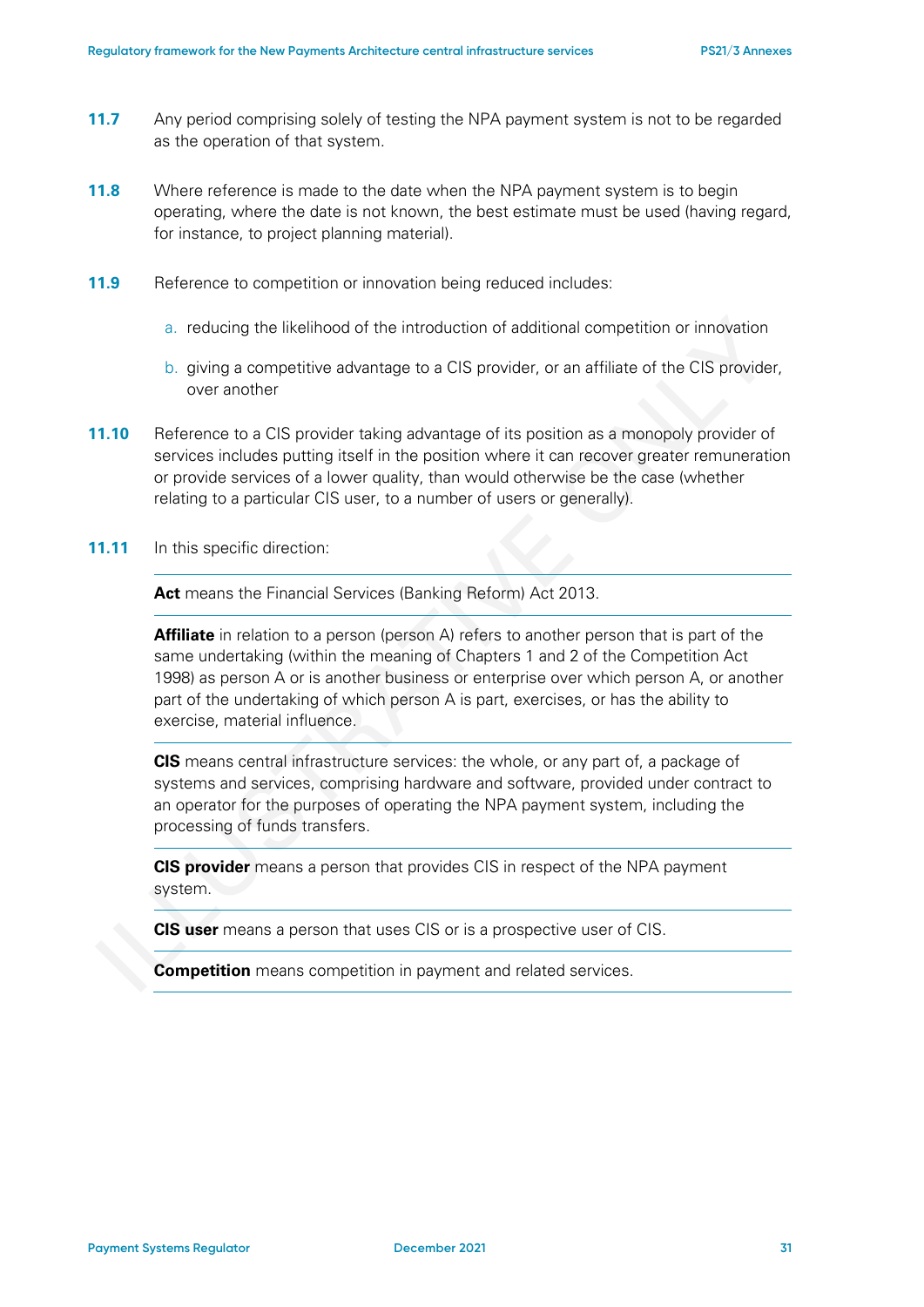**Confidential information** means information that:

- a. relates to the business or other affairs of any person
- b. has not been made available to the public (or it has but that disclosure was unlawful), and
- c. is not in the form of a summary or collection of information that is framed in such a way that it is not possible to ascertain from it information relating to the person

**Information** includes data relating to transactions and other usage of CIS.

**Innovation** means innovation in payment and related services.

**NPA** means the New Payments Architecture.[3](#page-31-0)

**NPA payment system** means the regulated payment system designated by HM Treasury under section 43 of the Act in [xx].

**Operator** has the meaning given by section 42(3) of the Act.

**Payment system** has the meaning given by section 41 of the Act.

**Pricing methodology** means the method by which the pricing for the provision of CIS is determined.

**Prioritisation** is transparent and impartial if it is determined by factors known to CIS users and is done on the basis of objective considerations.

**PSR** means the Payment Systems Regulator established under Part 5 of the Act.

**Services to end users** means services provided to those who initiate or receive payments.

<span id="page-31-0"></span><sup>3</sup> <https://www.psr.org.uk/our-work/new-payments-architecture-npa/>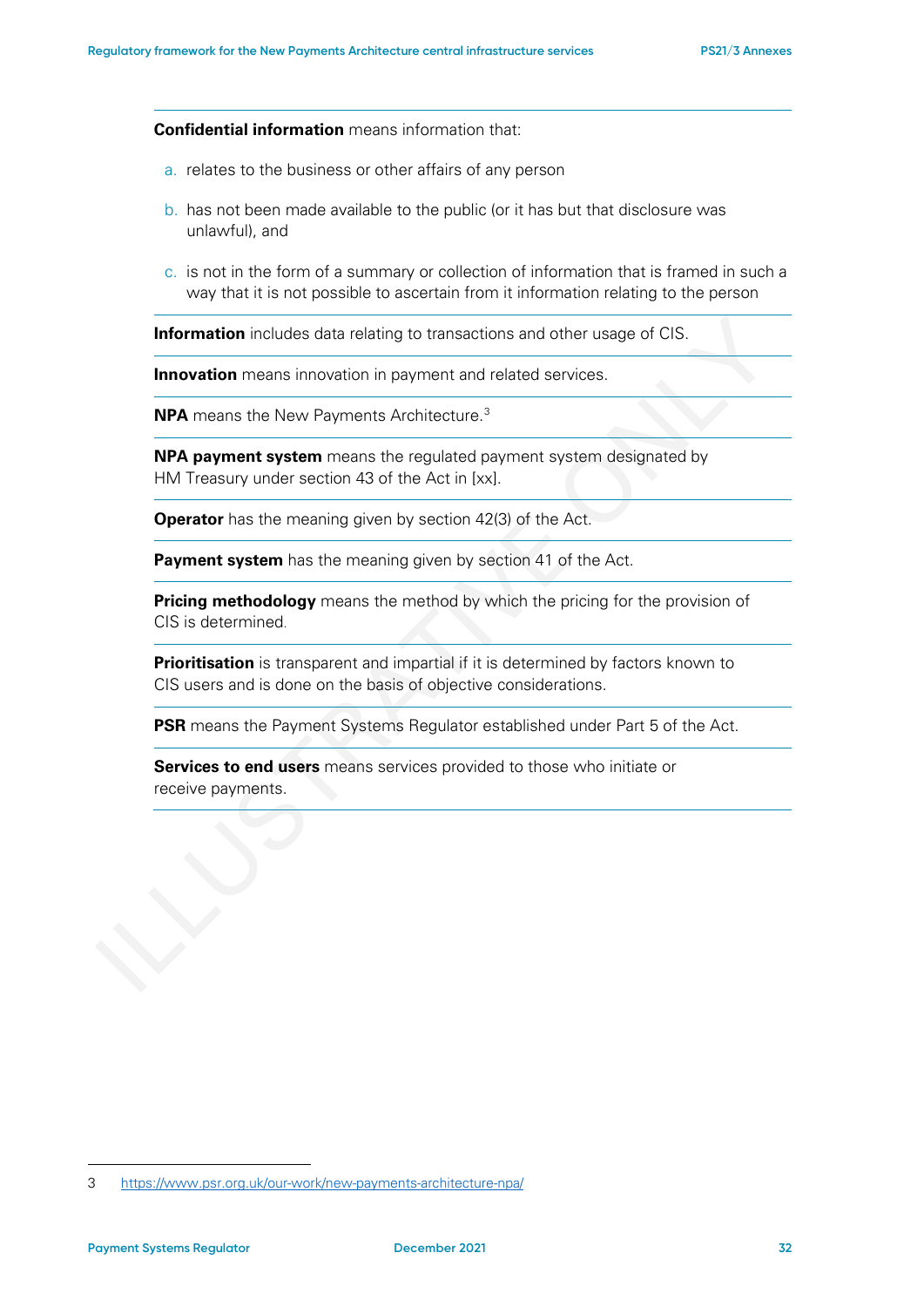# **Annex 3B**

# **Illustrative only[1](#page-32-0)**

# **To be read alongside PSR publication PS21/3**

Specific Direction imposing requirements on a provider of NPA central infrastructure services where the significant interest test concerning operational separation is satisfied

<span id="page-32-0"></span><sup>1</sup> As described in the PSR's policy statement*: Regulatory framework for the New Payments Architecture central infrastructure services* (December 2021), see in particular Chapter 7, this illustrative direction is published to show how a direction to the operator of the NPA payment system to implement the regulatory framework could look. The draft direction we consult on may differ from this illustrative direction.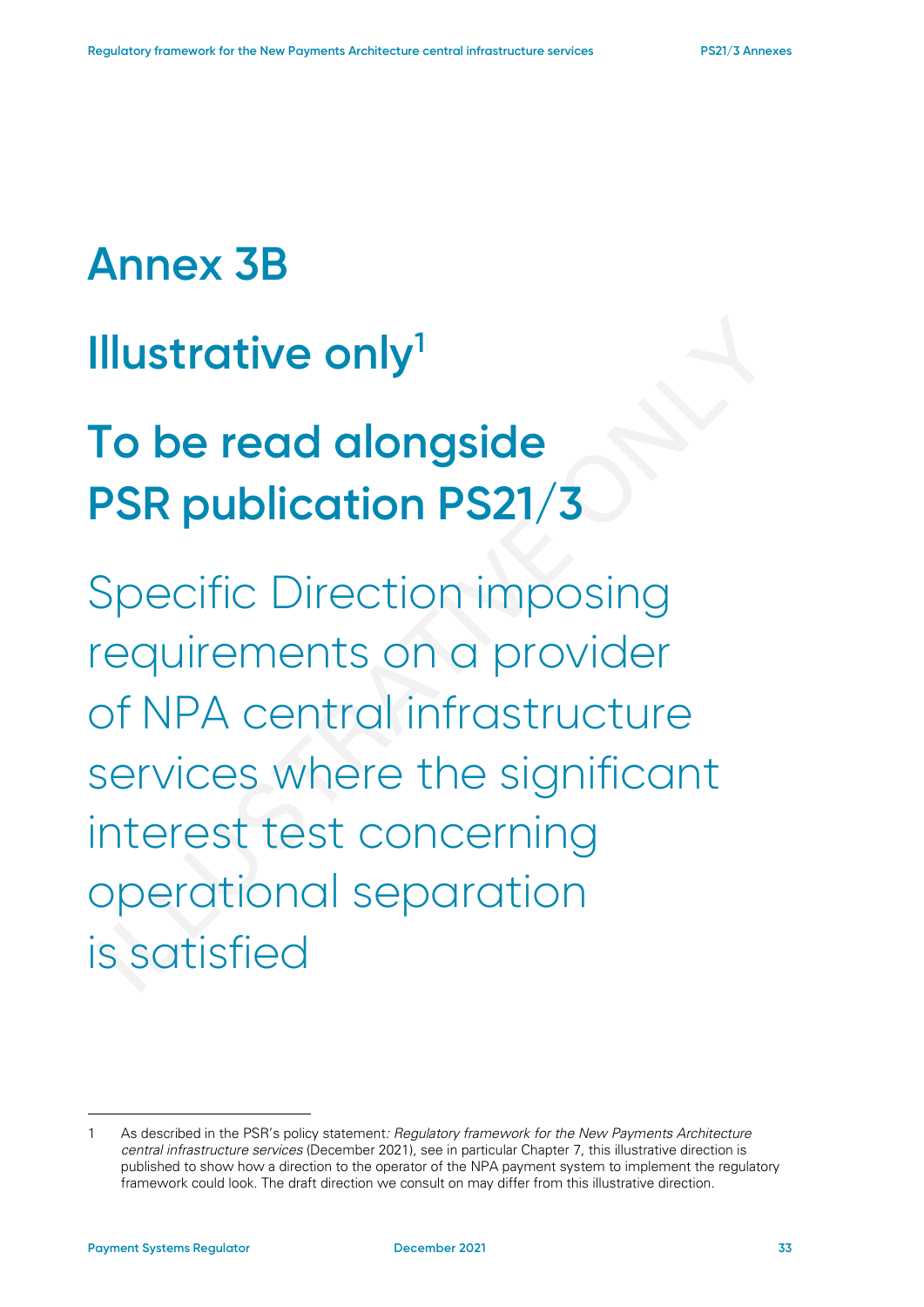# Summary of illustrative direction

| <b>Section</b> | <b>Provisions</b>                                                                                                                 |  |
|----------------|-----------------------------------------------------------------------------------------------------------------------------------|--|
| 3              | Obligations on the CIS provider relating to separation and achievement of<br>outcomes                                             |  |
| 4              | Obligations on the CIS provider to:                                                                                               |  |
|                | a. provide an initial report on separation, subsequent changes relating to<br>separation, and the connected non-objection process |  |
|                | b. provide an annual report relating to compliance with the direction                                                             |  |
| 5              | The PSR's power to require the CIS provider to consider changing the way it has<br>implemented separation                         |  |
| 9              | Interpretation provisions                                                                                                         |  |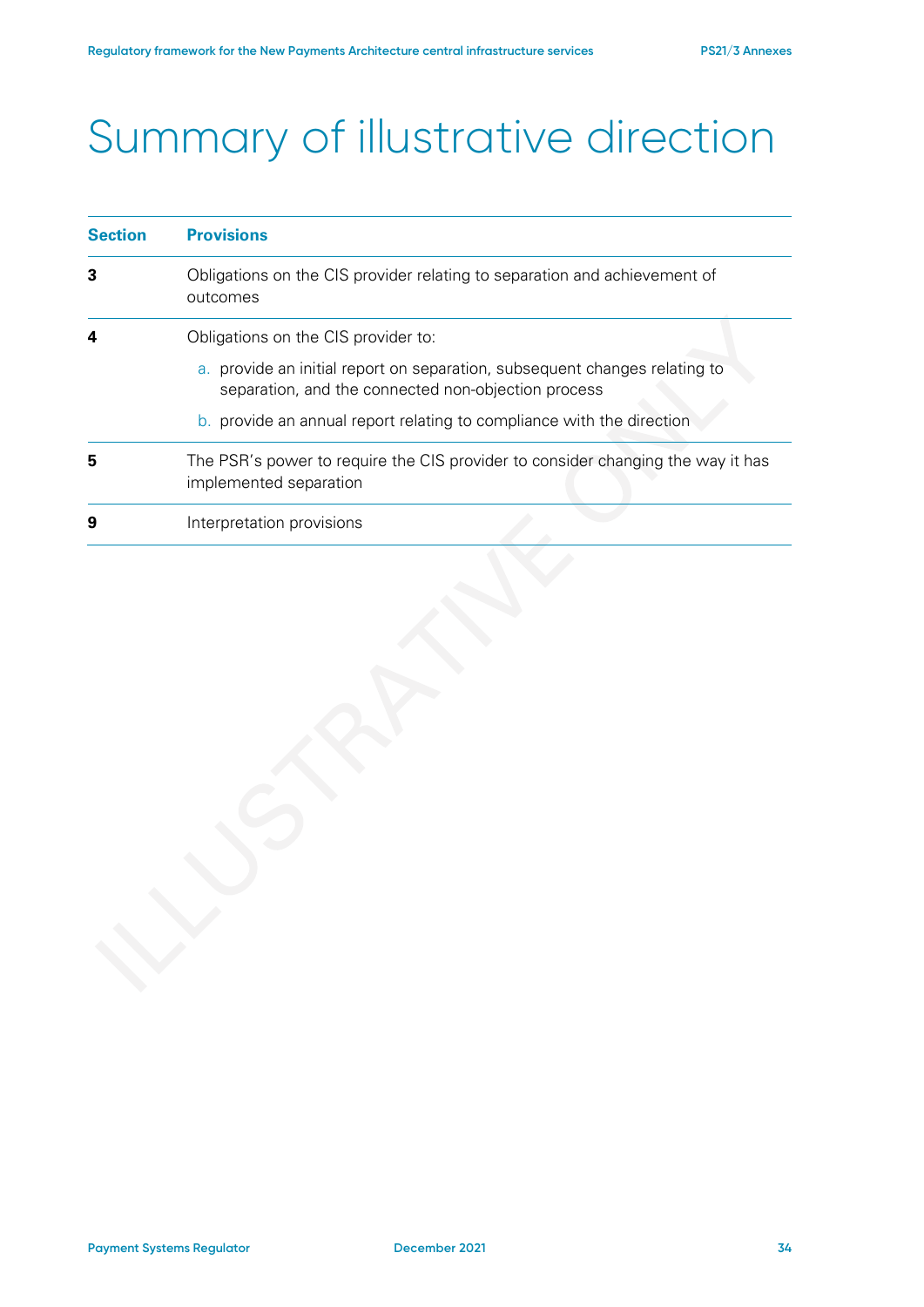## **3 Obligations in respect of a CIS provider's business**

### Requirement to separate

- **3.1** A CIS provider ('directed person') must separate, and then operate separately, that part of its business which provides CIS from other parts of its business, and the business of its affiliates, to achieve the outcomes at paragraphs 3.4 to 3.8.
- **3.2** In determining the elements of the separation, and the way in which they are implemented, the directed person must take account of the PSR's policy statement PS21/3, Regulatory framework for the New Payments Architecture central infrastructure services (December 2021), in particular the reasons for requiring separation and the non-exhaustive list of potential elements of separation it sets out.
- **3.3** The directed person must have in place effective arrangements to ensure it complies with the obligations of this section. This includes ensuring that its affiliates implement the measures required of them for the obligations to be met.

### Outcomes concerning discrimination and commercial advantage

- **3.4** The directed person does not unduly discriminate between CIS users, including unduly discriminating in favour of other parts of its business or the business of its affiliates.
- **3.5** The directed person does not give other parts of its business, or the business of its affiliates, an unfair commercial advantage.

### Outcomes concerning information

- **3.6** Information:
	- a. received by the directed person because it is a CIS provider, or
		- b. derived by the directed person from other information it has because it is a CIS provider

is not used by, or shared within, the directed person, except where necessary to provide CIS (including developing or improving services).

**3.7** The information referred to at 3.6(a) and (b) is not shared with any affiliate.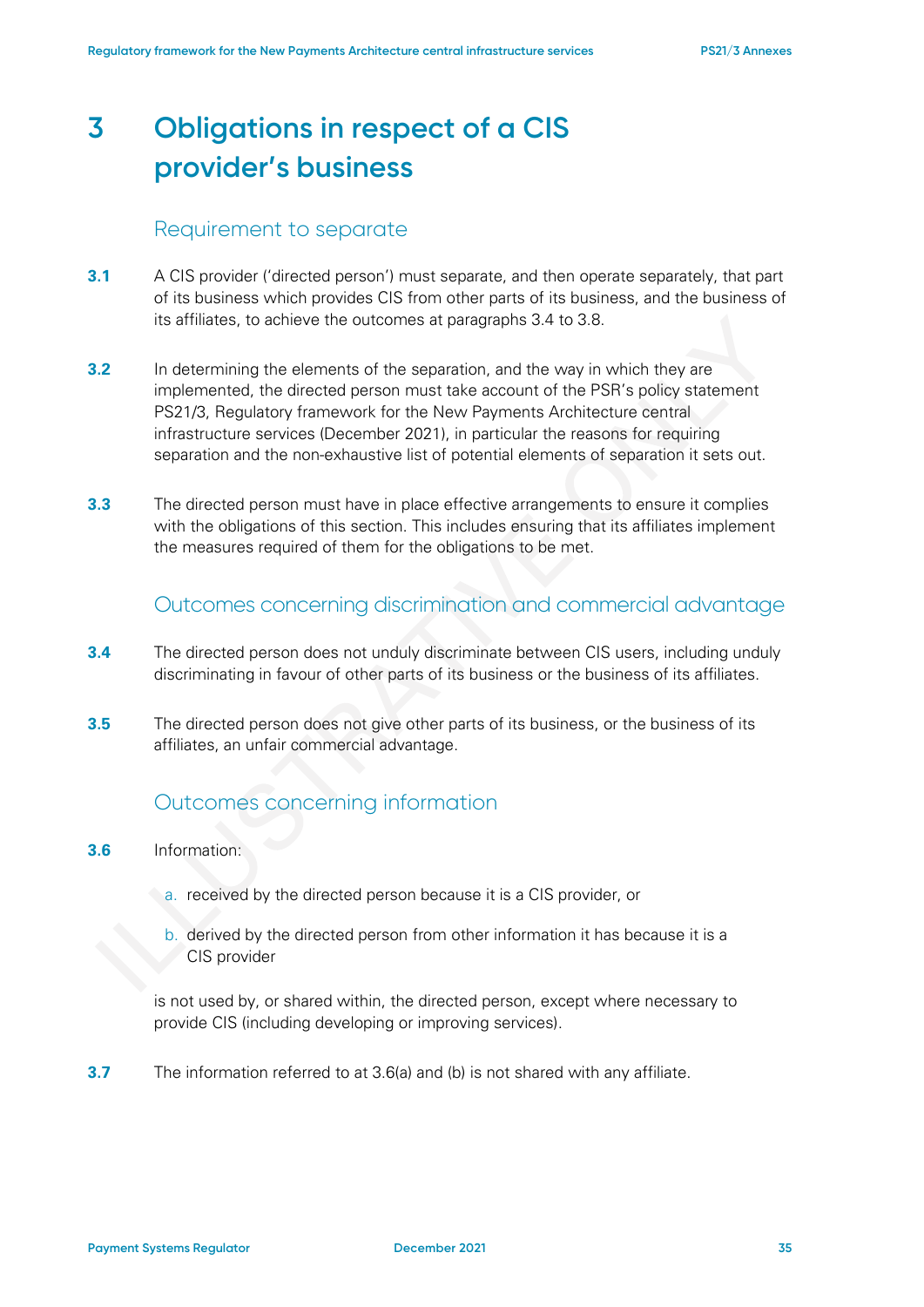If you have questions about this document, you can email **PSRNPA@psr.org.uk** or write to us at:

PSR Pay.UK/NPA project team Payment Systems Regulator 12 Endeavour Square London F20 1JN

You can download this document from our website: www.psr.org.uk/publications/policy-statements/npa-regulatory-framework-published/

We take our data protection responsibilities seriously and will process any personal data that you provide to us in accordance with the Data Protection Act 2018, the General Data Protection Regulation and our PSR Data Privacy Policy. For more information on how and why we process your personal data, and your rights in respect of the personal data that you provide to us, please see our website privacy policy, available here: https://www.psr.org.uk/privacy-notice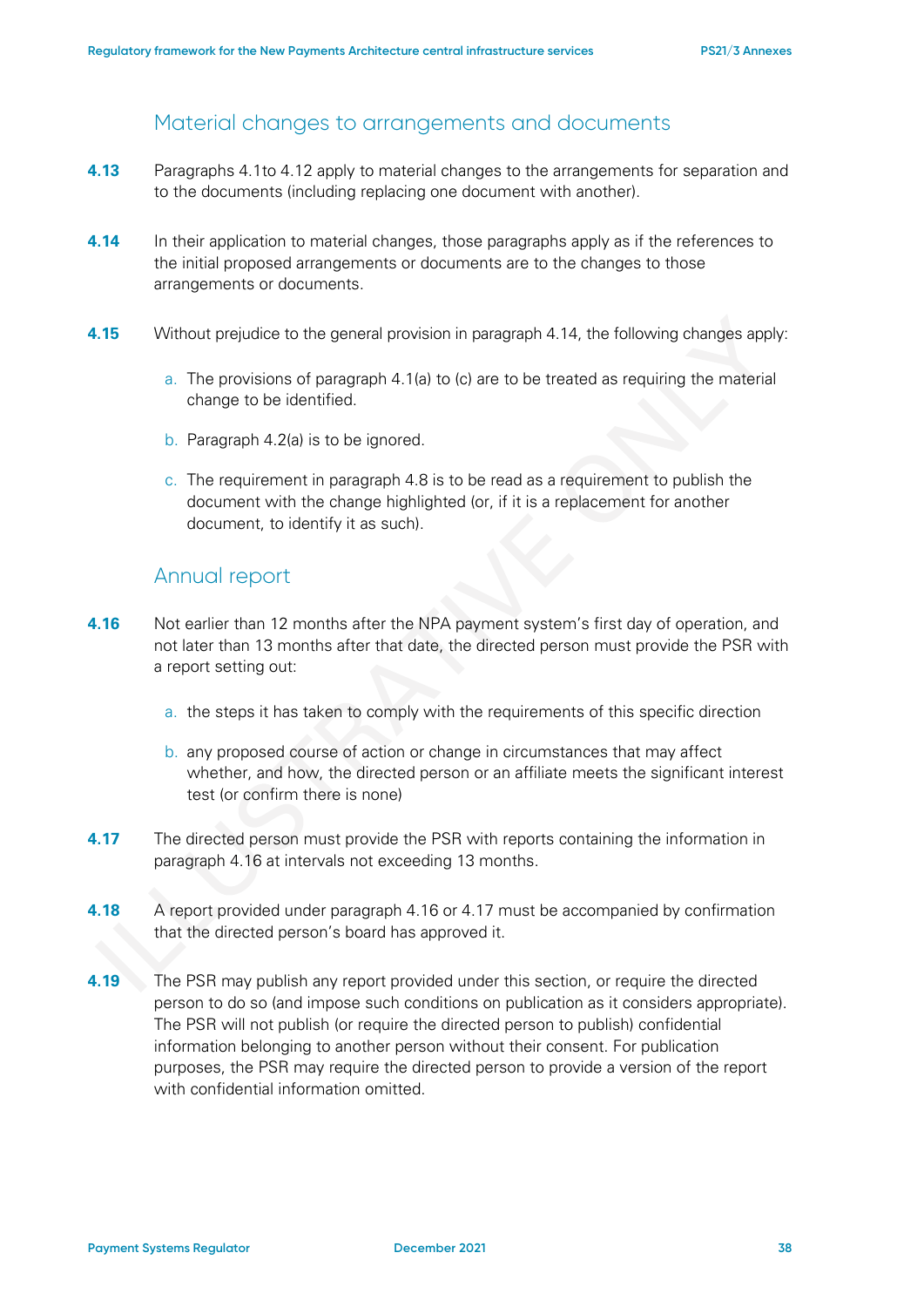## **5 The PSR's power to require consideration of changes**

- **5.1** If the PSR considers that the requirements of section 3 might be implemented, or better implemented, by changes to the organisational arrangements or to documents, it may issue a notice to the directed person setting out:
	- a. the changes it considers are appropriate
	- b. the reasons for holding that view
	- c. the deadline by which the directed person must indicate to the PSR in writing whether it agrees with the proposed changes
- **5.2** If the directed person does not agree with the proposed changes (or any of them), it must set out why in writing by the deadline.
- **5.3** If the directed person agrees that it is appropriate to make the changes (or any of them), it must set out in writing the steps it will take to implement them, including a proposed timetable (and notify the PSR in writing within [seven] days of implementation).
- **5.4** Paragraphs 4.1 to 4.15 apply to changes to be implemented under paragraph 5.3, except that the PSR may dispense with any requirement for the changes (or any of them) to be subject to the non-objection process.
- **5.5** The material provided under paragraph 5.3 may be treated as the report required under paragraph 4.1 (read with paragraph 4.13 to 4.15) if it contains the required information.

## **6 Application**

**6.1** This Specific Direction applies to a directed person.

## **7 Commencement and duration**

## **8 Citation**

### **9 Interpretation**

**9.1** The headings and titles used in this specific direction are for convenience and have no legal effect.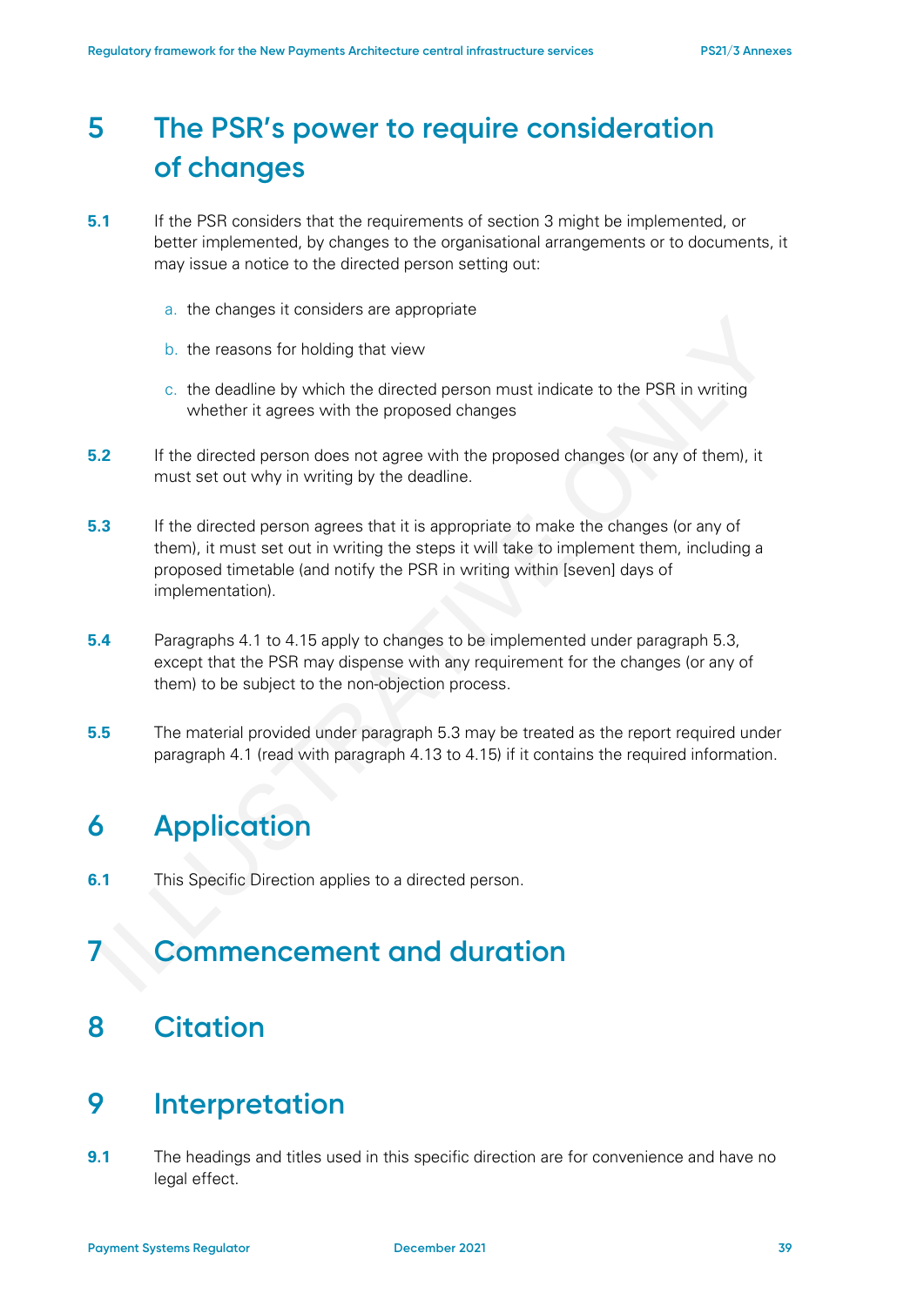- **9.2** The Interpretation Act 1978 applies to this specific direction as if it were an Act of Parliament, except where words and expressions are expressly defined.
- **9.3** References to any statute or statutory provisions must be construed as references to that statute or statutory provision as amended, re-enacted or modified, whether by statute or otherwise.
- **9.4** In this specific direction, the word 'including' shall mean including without limitation or prejudice to the generality of any description, definition, term or phrase preceding that word, and the word 'include' and its derivatives shall be construed accordingly.
- **9.5** Any obligation arising by virtue of this specific direction about the use or disclosure of information does not affect the application of any other obligation relating to that information that arises under the law of the United Kingdom or any part of it (for instance, obligations concerning the processing of personal data (within the meaning of the General Data Protection Regulation), money laundering or requiring information to be given to regulators).
- **9.6** Further, any such obligation does not prevent the provision of information:
	- a. by a CIS provider to the operator
	- b. to a regulator in circumstances where there is no legal obligation to provide it but where it is appropriate to do so for the purposes of the regulator carrying out its functions (whether the information has been requested by the regulator or not)

(and does not prevent the subsequent use of that information by the operator or regulator).

- **9.7** Any period comprising solely of testing the NPA payment system is not to be regarded as the operation of that system.
- **9.8** Where reference is made to the date when the NPA payment system is to begin operating, where the date is not known, the best estimate must be used (having regard, for instance, to project planning material).
- **9.9** In this specific direction:

**Act** means the Financial Services (Banking Reform) Act 2013.

**Affiliate** in relation to a person (person A) refers to another person that is part of the same undertaking (within the meaning of Chapters 1 and 2 of the Competition Act 1998) as person A or is another business or enterprise over which person A, or another part of the undertaking of which person A is part, exercises, or has the ability to exercise, material influence.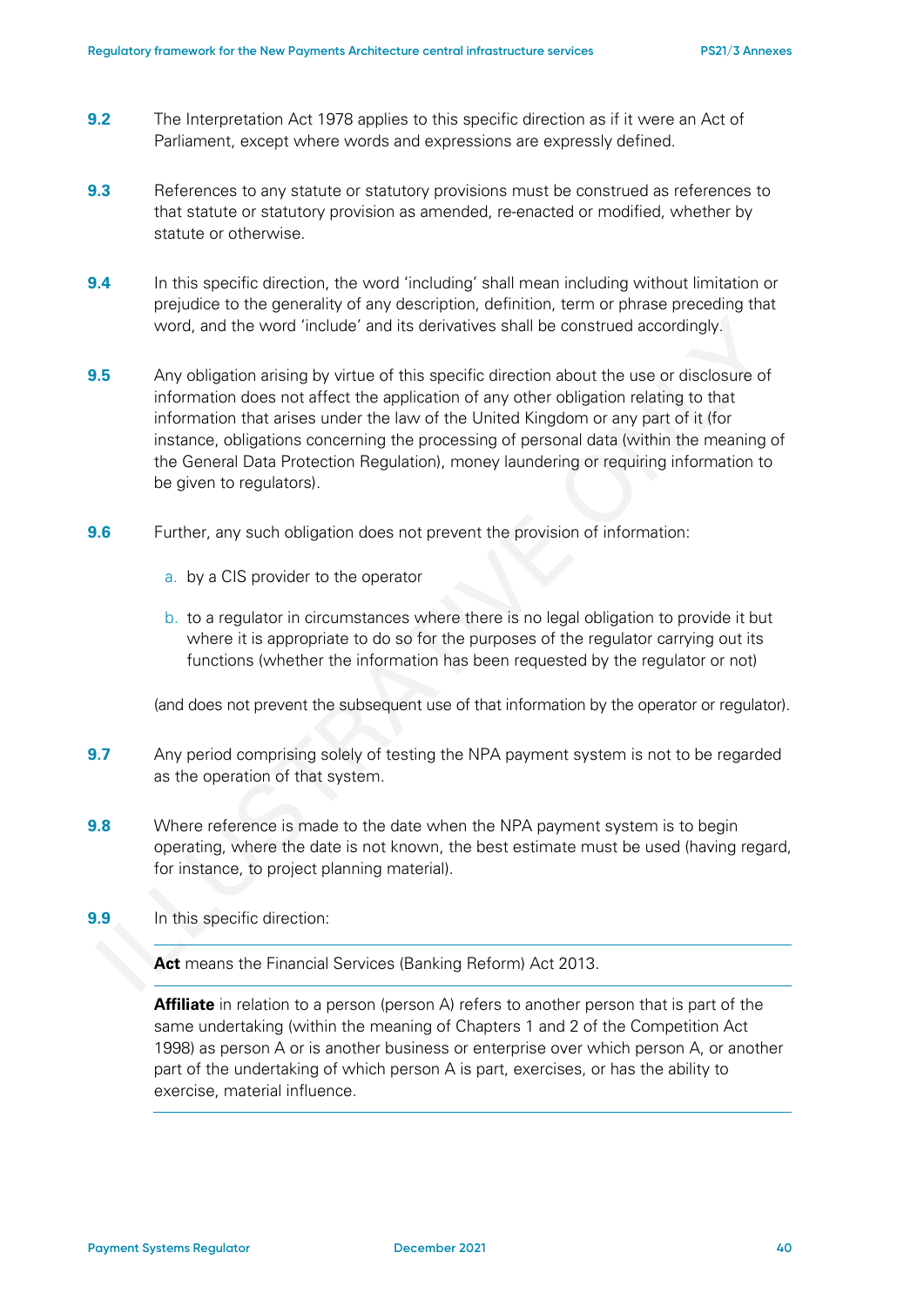**CIS** means central infrastructure services: the whole, or any part of, a package of systems and services, comprising hardware and software, provided under contract to an operator for the purposes of operating the NPA payment system, including the processing of funds transfers.

**CIS provider** means a person that provides CIS in respect of the NPA payment system.

**CIS user** means a person that uses CIS or is a prospective user of CIS.

**Confidential information** means information that:

- a. relates to the business or other affairs of any person
- b. has not been made available to the public (or it has but that disclosure was unlawful), and
- c. is not in the form of a summary or collection of information that is framed in such a way that it is not possible to ascertain from it information relating to the person

**Directed person** means a person to which this direction is given.

**Information** includes data relating to transactions and other usage of CIS.

**NPA payment system** means the regulated payment system designated by HM Treasury under section 43 of the Act in [xx].

**Payment system** has the meaning given by section 41 of the Act.

**Significant interest** has the meaning given in Box 3 of paragraph 3.5 of PS21/3, *Regulatory framework for the New Payments Architecture central infrastructure services* (December 2021), and a reference to meeting the test for significant interest is a reference to the circumstances applicable to the directed person or an affiliate falling within that meaning.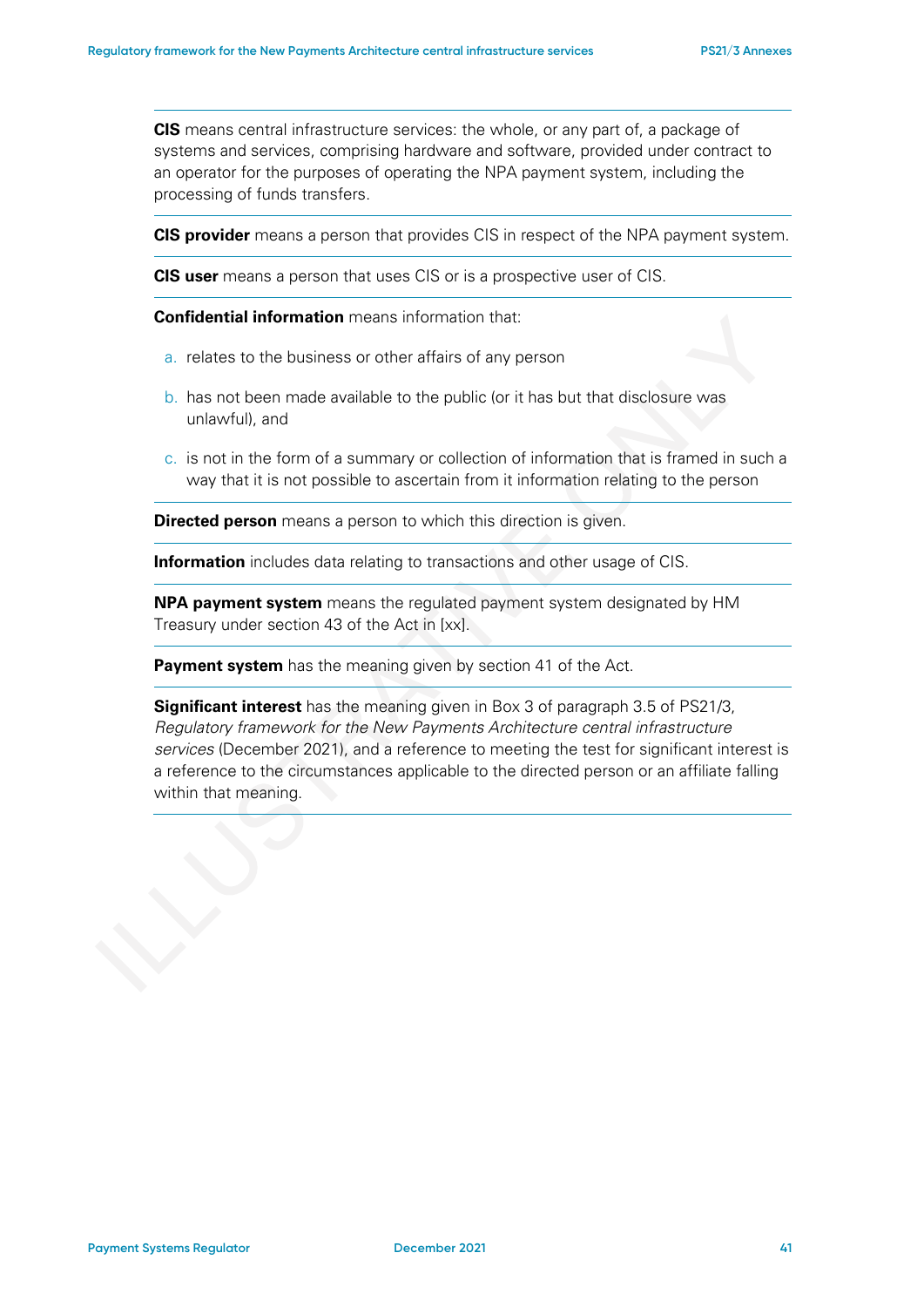# **Annex 3C**

## **Illustrative only[1](#page-41-1)**

# **To be read alongside PSR publication PS21/3**

Specific Direction imposing notification requirements on a provider of NPA central infrastructure services where the significant interest test concerning operational separation is not satisfied

<span id="page-41-1"></span><span id="page-41-0"></span><sup>1</sup> As described in the PSR's policy statement*: Regulatory framework for the New Payments Architecture central infrastructure services* (December 2021), see in particular Chapter 7, this illustrative direction is published to show how a direction to the operator of the NPA payment system to implement the regulatory framework could look. The draft direction we consult on may differ from this illustrative direction.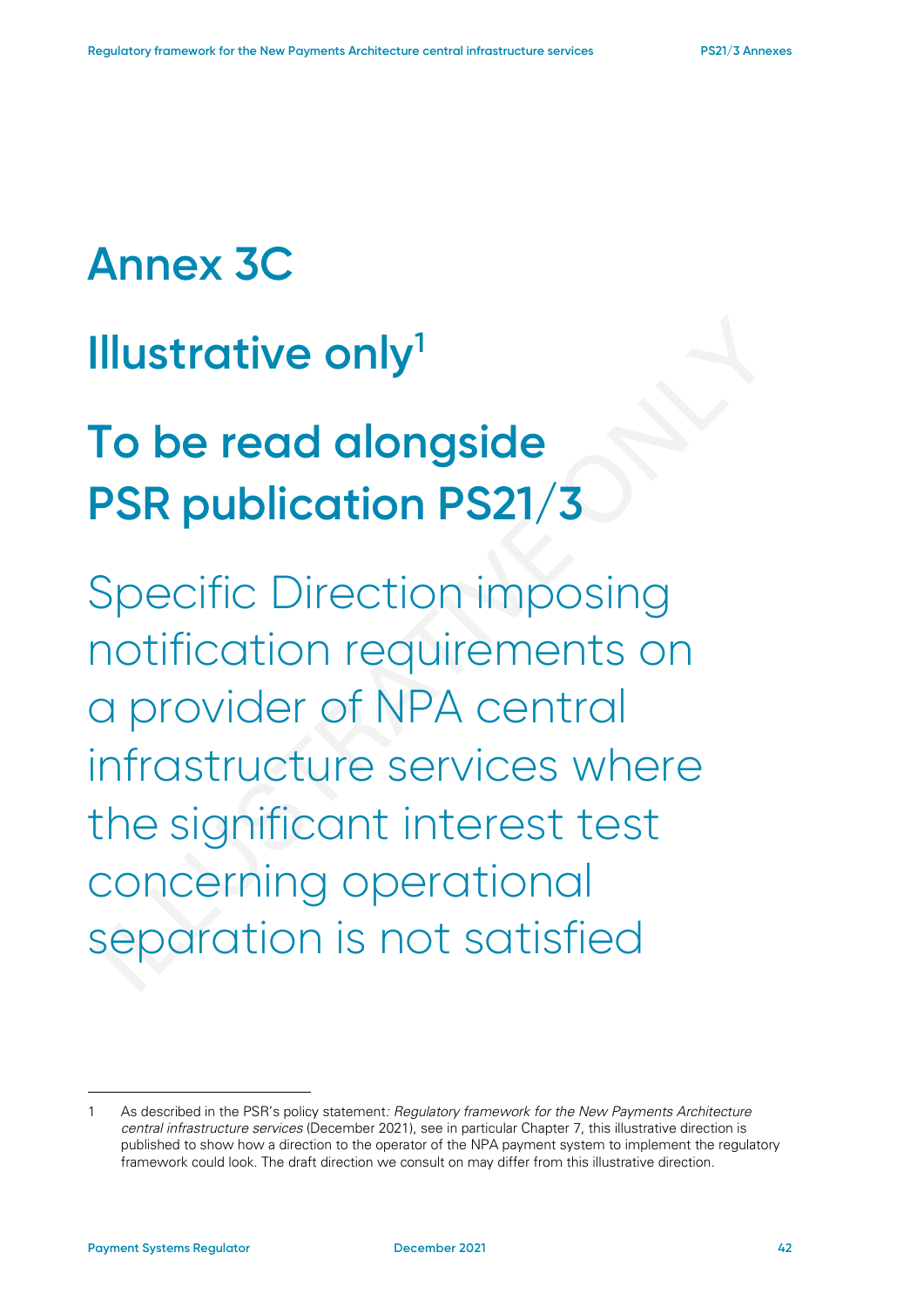# Summary of illustrative direction

| <b>Section</b> | <b>Provisions</b><br>Obligations on the CIS provider relating to notification of proposed courses of<br>action or changes in circumstance, and to report annually |  |
|----------------|-------------------------------------------------------------------------------------------------------------------------------------------------------------------|--|
| 3              |                                                                                                                                                                   |  |
|                | Interpretation provisions                                                                                                                                         |  |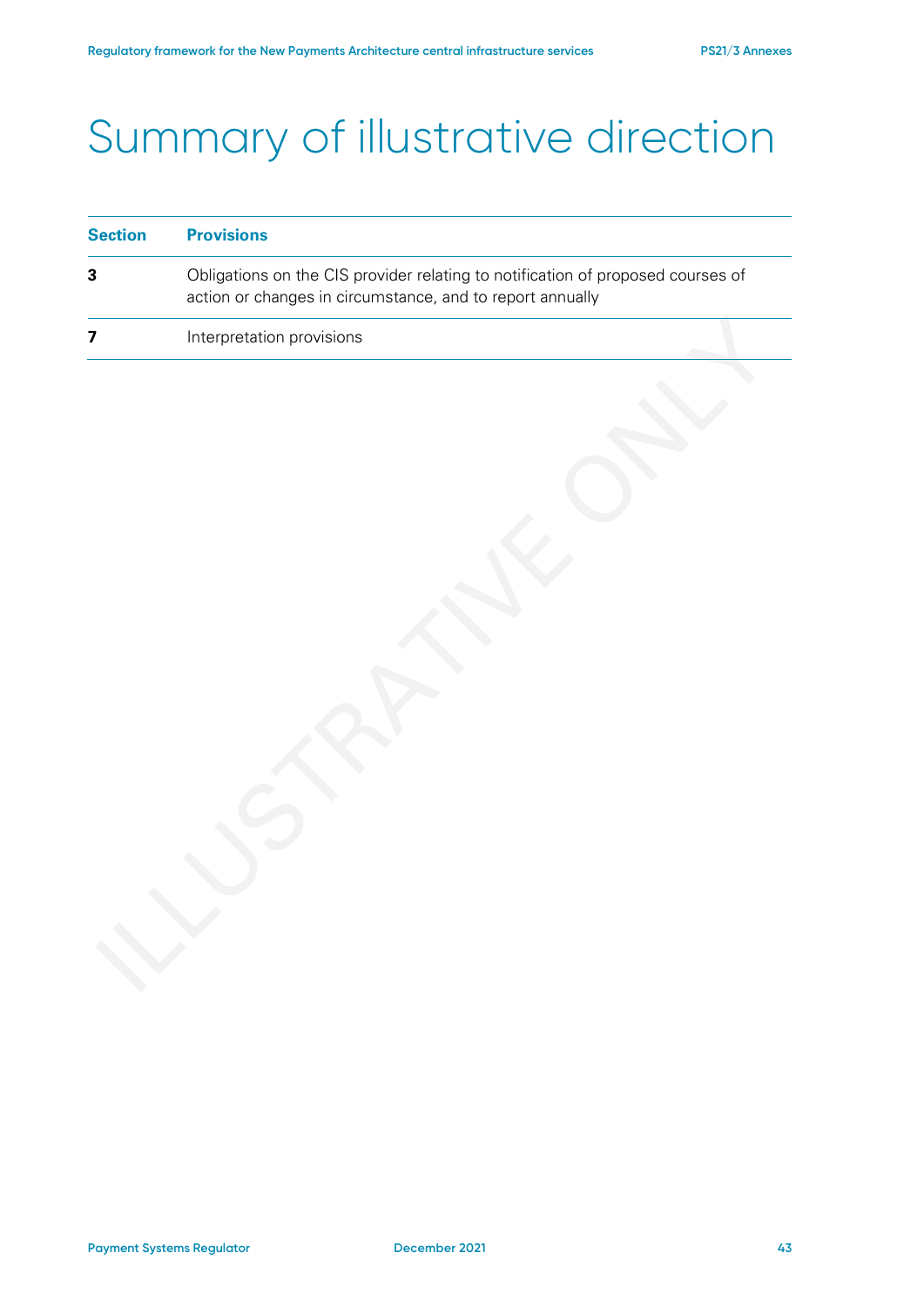## **3 Notification requirements**

Obligation to report proposed courses of action or change in circumstances

- **3.1** The CIS provider ('directed person') must notify the PSR promptly in writing of any proposed course of action or change in circumstances that may affect whether it meets the significant interest test.
- **3.2** The directed person must notify the PSR as soon as reasonably possible after:
	- the proposed course is determined, or
	- it becomes aware of the change in circumstances
- **3.3** The directed person must ensure its affiliates inform it promptly of anything that may affect whether it meets the significant interest test and that it may need to report under this direction.
- **3.4** In the notice it gives under paragraph 3.1, the directed person must:
	- a. set out the proposed course of action or change in circumstances
	- b. set out the timeline for the action or change to take place
	- c. explain why it considers it is required to notify the PSR under this direction, in particular by reference to the significant interest criteria
- **3.5** The PSR may:
	- a. waive the requirement for the directed person to provide any of the material mentioned in paragraph 3.4 (to any extent)
	- b. require further material that it considers appropriate
- **3.6** The PSR may, by giving written notice to the directed person:
	- a. provide that the directed person does not need to notify it (or notify it about certain types of proposed action or change) under paragraph 3.1, either indefinitely or for a set period
	- b. vary any notification it gives under 3.6(a) (including to reinstate the requirement to notify)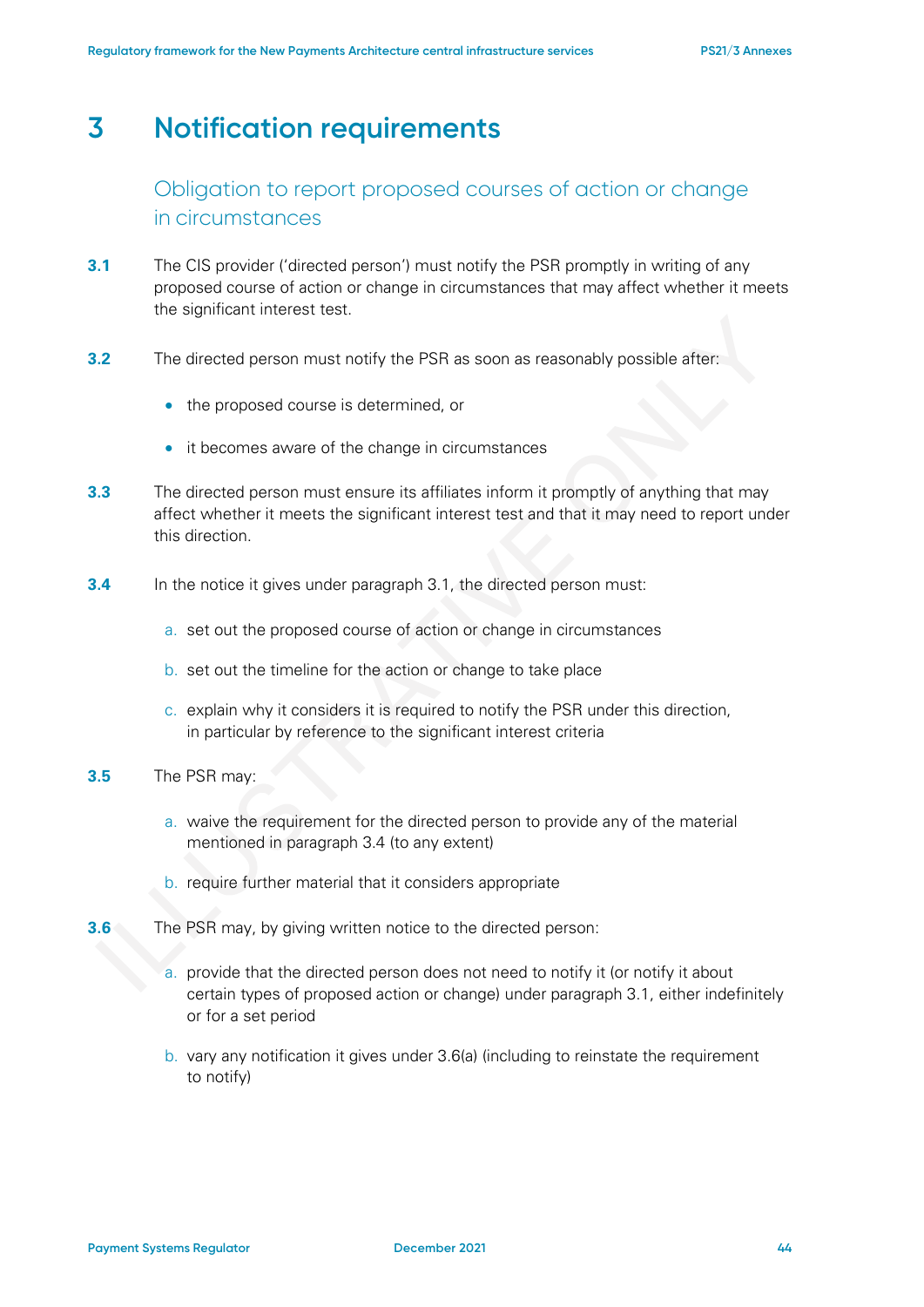### Annual report

- **3.7** Not earlier than 12 months after the NPA payment system's first day of operation, and not later than 13 months after that date, the directed person must provide the PSR with a report setting out any proposed course of action or change in circumstances that may affect whether, and how, the directed person or its affiliates meet the significant interest test (or confirm there is none).
- **3.8** The directed person must subsequently provide the PSR with reports containing the information required under paragraph 3.7 at intervals not exceeding 13 months.
- **3.9** The PSR may publish any report provided under this section, or require the directed person to do so (and impose such conditions on publication as it considers appropriate). The PSR will not publish (or require the directed person to publish) confidential information belonging to another person without their consent. For publication purposes, the PSR may require the directed person to provide a version of the report with confidential information omitted.

## **4 Application**

This Specific Direction applies to a directed person.

## **5 Commencement and duration**

**6 Citation**

### **7 Interpretation**

- **7.1** The headings and titles used in this specific direction are for convenience and have no legal effect.
- **7.2** The Interpretation Act 1978 applies to this specific direction as if it were an Act of Parliament, except where words and expressions are expressly defined.
- **7.3** References to any statute or statutory provisions must be construed as references to that statute or statutory provision as amended, re-enacted or modified, whether by statute or otherwise.
- **7.4** In this specific direction, the word 'including' shall mean including without limitation or prejudice to the generality of any description, definition, term or phrase preceding that word, and the word 'include' and its derivatives shall be construed accordingly.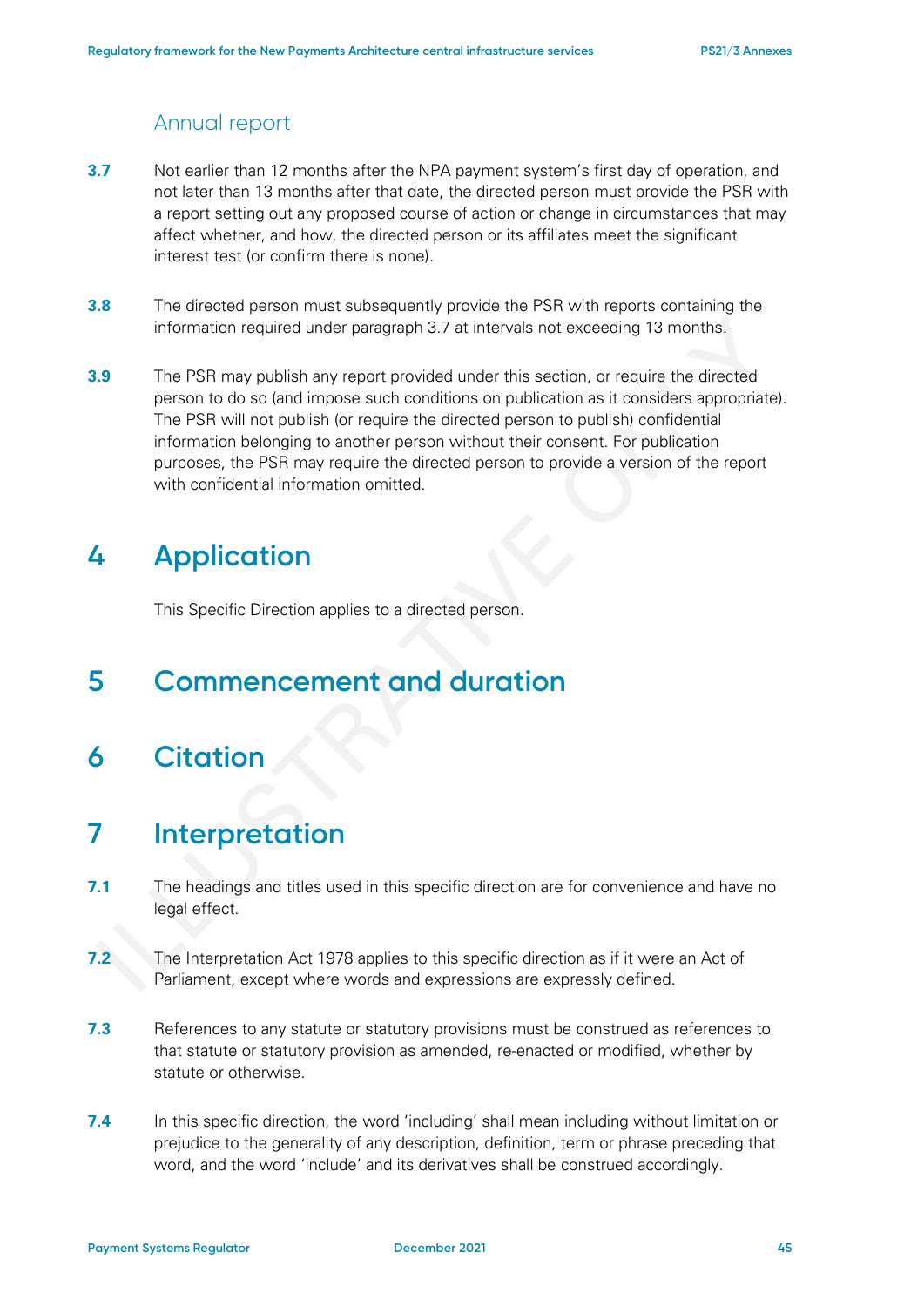- **7.5** Any period comprising solely of testing the NPA payment system is not to be regarded as the operation of that system.
- **7.6** In this specific direction:

**Act** means the Financial Services (Banking Reform) Act 2013.

**Affiliate** in relation to a person (person A) refers to another person which is part of the same undertaking (within the meaning of Chapters 1 and 2 of the Competition Act 1998) as person A or is another business or enterprise over which person A, or another part of the undertaking of which person A is part, exercises, or has the ability to exercise, material influence.

**Directed person** means a person to which this direction is given.

**NPA payment system** means the regulated payment system designated by HM Treasury under section 43 of the Act in [xx].

**Payment system** has the meaning given by section 41 of the Act.

**PSR** means the Payment Systems Regulator established under Part 5 of the Act

**Significant interest** has the meaning given in Box 3 of paragraph 3.5 of PS21/3, *Regulatory framework for the New Payments Architecture central infrastructure services* (December 2021), and a reference to meeting the test for significant interest is a reference to the circumstances applicable to the directed person or an affiliate falling within that meaning.